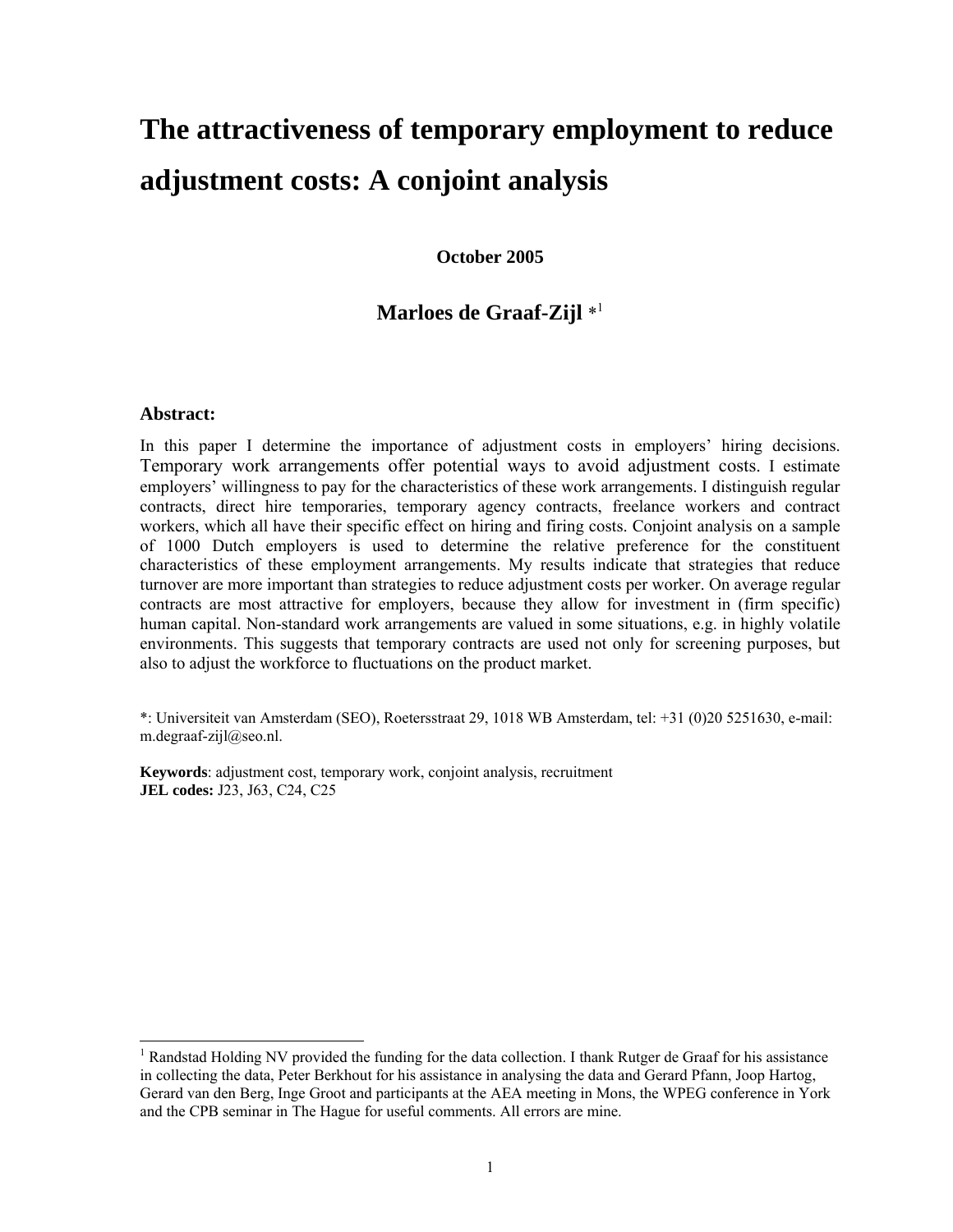## **1. Introduction**

Last decades the use of temporary employment has grown tremendously in western societies. Temporary work arrangements offer potential ways to avoid adjustment costs and as such represent an option value to the firm (see Foote and Folta, 2002). Severance payments are nonexistent for temporary contracts. And temporary work agencies reduce search costs by providing workers instantaneously. As such, they may help increasing the speed of adjustment of the workforce to economic shocks and thus the speed of adjustment of the overall economy.

A whole series of literature investigates the consequences of firing costs on employment. These have shown mixed results. The overview study of Ljungqvist (2002) shows that early general equilibrium analyses by Burda (1992), Hopenhayn and Rogerson (1993) and Saint-Paul (1995) display a negative effect of firing costs on employment, whereas later general equilibrium models by Alvarez and Veracierto (1998) and Mortensen and Pissarides (1999) conclude that firing costs affect employment positively. Ljungqvist shows that the results of these theoretical models depend crucially on the model features and assumptions.<sup>2</sup> There is also some work on partial equilibrium models, such as Bentolila and Saint-Paul (1992 and 1994), Bentolila and Bertola (1990) and Aguirregabiria and Alfonso-Borrego (1999) which gives no clear outcome of the consequence of firing costs on employment levels either. Lower firing costs are associated with an increased response to shocks, with ambiguous effects on the average employment level. Also the empirical work on this subject is inconclusive. Hunt (2000) finds little evidence of increased employment in Germany after the 1985 Employment Promotion Act reduced firing costs. Bentolila and Saint-Paul (1992) find mainly evidence for the increase in cyclical response in Spain after the 1984 reform, with uncertain effects for the average level of employment. Aguirregabiria and Alonso-Borrego (1999) show positive effects of this same reform for the level of Spanish employment.

 $\frac{1}{2}$ 

In search and matching models with the standard assumption of a constant relative split in the match surplus between firms and workers, layoff costs tend to increase employment by reducing labour reallocation, whereas employment effects tend to be negative in models with employment lotteries due to the diminished private return to work.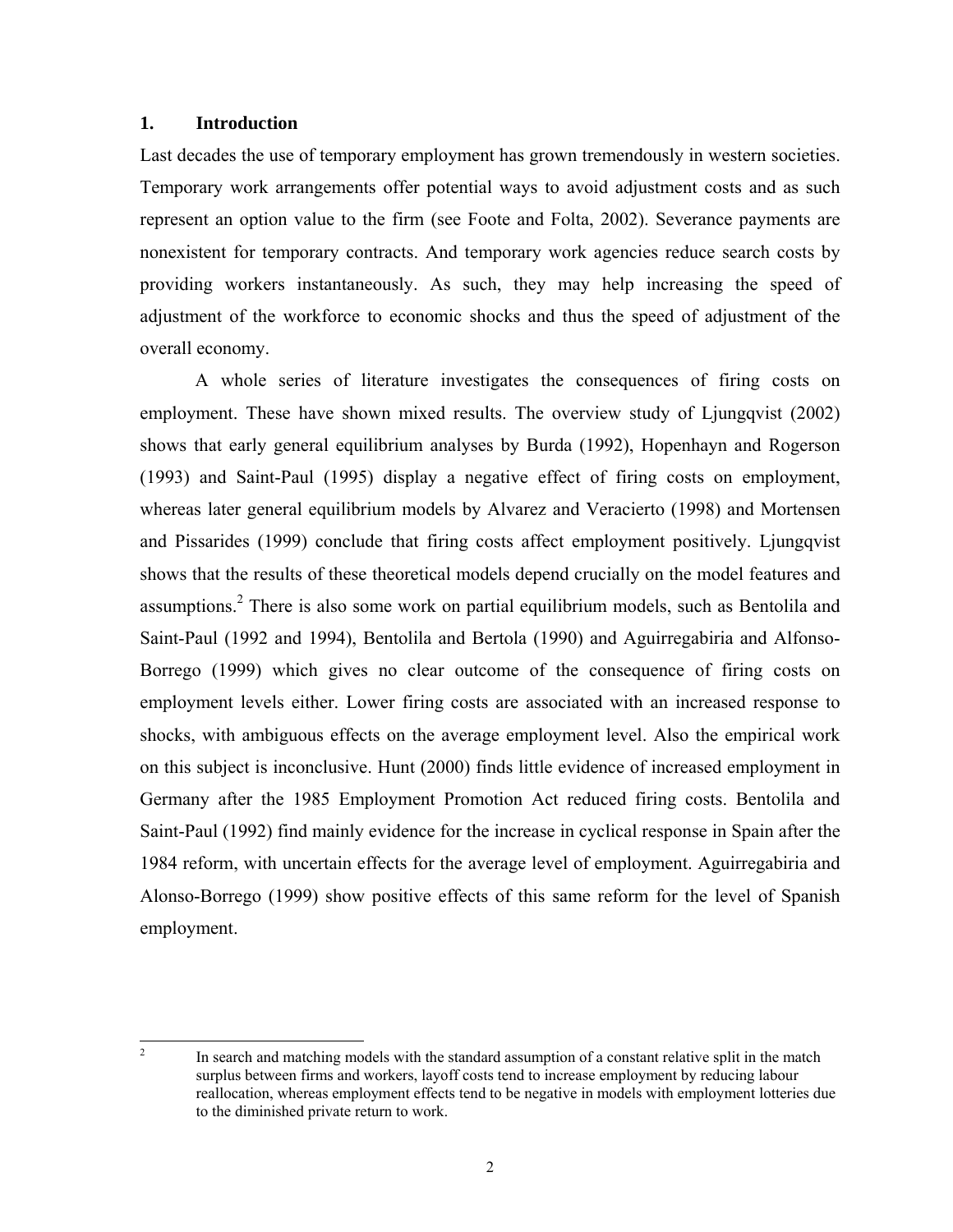In this paper I measure the influence of adjustment cost on the hiring decisions of employers. I focus on adjustment costs that are reduced by temporary employment. Overall, adjustment costs include (see Hamermesh and Pfann, 1996):

- Search costs (advertising, screening and processing new employees);
- Costs of training new employees (including disruptions to production as previously trained workers' time is devoted to on-the-job instructions of new workers);
- Overhead cost of the staff dealing with worker recruitment and worker outflow;
- Severance pay and cost caused by mandatory advance notice periods (firing costs).

Temporary employment can be divided in a broad range of contracts, such as direct hire temporary work (fixed-term contracts), temporary agency work, on-call work, freelance work and contract work. Each of these contracts influences one or more of the adjustment costs mentioned above. In this paper I estimate employers' willingness to pay for these characteristics of the work arrangements. Also, I determine which work arrangements are attractive for which type of vacancies and for which type of employers.

I apply conjoint analysis to estimate the importance of several adjustment costs. Conjoint analysis uses profiles of 'products' - in my case employment contracts - which differ on several attributes. The attributes discern employment contracts from each other. The attributes are either implicit or explicit adjustment costs. Each respondent is shown ten profiles and is asked to indicate the attractiveness of the combination of attributes on the profiles, on a scale from 1-10. I use an orthogonal design of the profiles, to ensure maximum efficiency. Data were gathered among a sample of 1000 Dutch individuals that are all involved in the process of filling vacancies (e.g. company directors, divisional and departmental heads and HRM staff). I analyse the data using several estimation techniques and calculate the willingness to pay for the employment contracts' attributes. I analyse differences between industries, occupations, education levels, required work experience, small and large employers.

The outline of the paper is as follows. In the next section I present some theoretical considerations. I determine how attributes of temporary employment contracts influence adjustment costs and what this implies theoretically for the attractiveness for (types of) employers. In section 3 I describe conjoint analysis in general and how it can be used as an empirical strategy to measure the attractiveness of the constituent characteristics of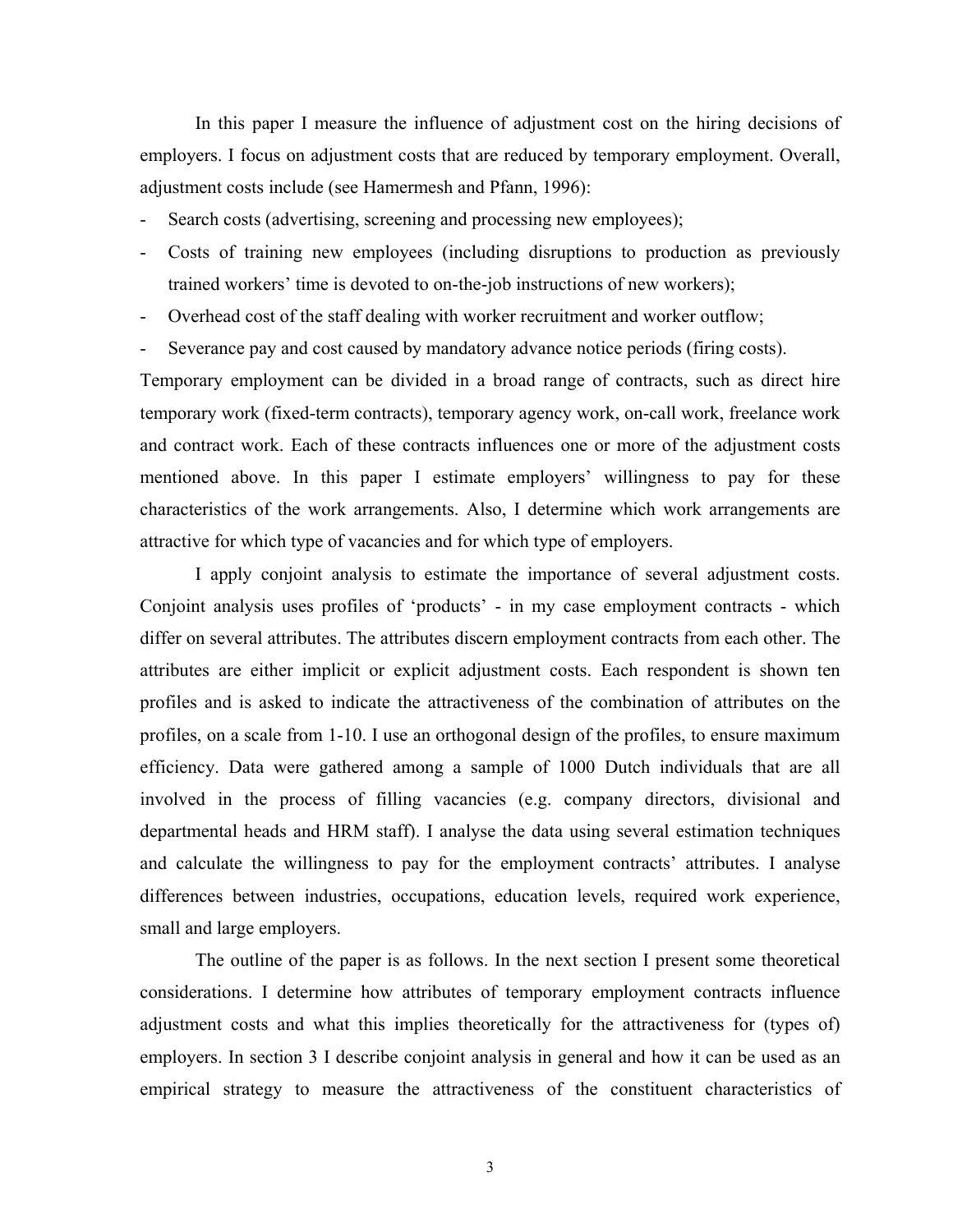temporary employment contracts. Section 4 presents the data collection. Section 5 gives the estimation results, using different estimation techniques, and presents implicit prices of the attributes. In section 6 I show the consequences for the attractiveness of temporary employment contracts. I determine which elements make the contracts attractive and for which type of firms or vacancies they are most attractive. Section 7 concludes.

#### **2. Theoretical considerations**

Temporary work arrangements offer potential ways to avoid adjustment costs. A firm's adjustment costs consist of hiring costs, firing costs and quit costs. The total costs are determined by the amount of turnover and the (hiring, firing and quit) costs per worker. In this paper I consider the attractiveness of different types of non-standard employment contracts. Each contract has some characteristics that influence a firm's adjustment costs. It is these characteristics that I am interested in. They consist of the contracting out of selection, the term of availability, the term of notice for employees, the provision of replacement in case of quits, the term of notice for employers, the severance payments, the duration of stay and the flexibility of working hours. In this section I discuss the theoretical effect of these elements on (adjustment) costs and therewith the theoretical attractiveness and theoretical willingness to pay for employers.

When faced with a vacancy firms can choose to organise a selection procedure themselves or contract the selection of the applicant out to an external agency.<sup>3</sup> The contracting out of the selection of applicants has two effects for employers. If the employer organises selection procedures himself, he incurs costs of advertising and screening and has to invest his own time in the selection procedure. Thus, hiring costs decrease when these activities are contracted out, which firms are willing to pay for.<sup>4</sup> On the other hand contracting out versus self-organised application procedures might affect the quality of the worker-firm match. Thus, contracting out might be either positive or negative for productivity, depending on who is better able to find the best match. Overall, it is uncertain whether employers prefer to select workers themselves or contract the selection out to an external party.

 3 E.g. temporary help agency, contract agency or recruitment agency. 4

This is one of the reasons why there is a market for temporary help agencies.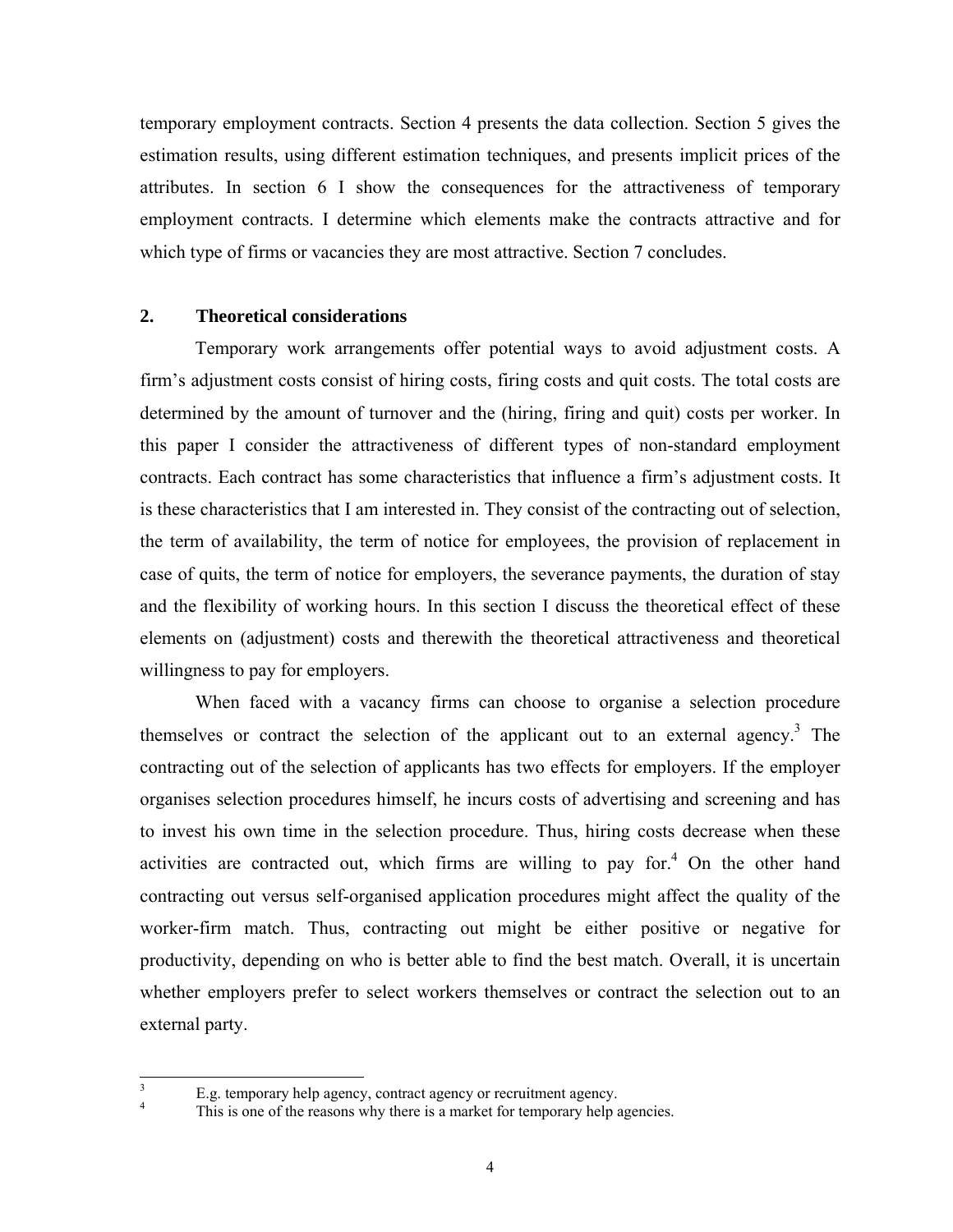The term on which applicants are available influences hiring costs. The sooner a suitable applicant is available the shorter hiring procedures are. This means less of the employer's time is invested in the hiring procedure. Also the period of labour shortage is reduced if an applicant is available on short term. Both effects imply a reduction of the (explicit and implicit) hiring costs. This implies employers prefer shorter terms of availability which they should be willing to pay for.

The term of notice for employees influences quit costs. The shorter the employees' term of notice is, the higher is the probability that the firm experiences decreased productivity in the period between one worker quitting and the arrival of a new worker. This means that the implicit costs of quitting rise. Therefore, employers prefer longer terms of notice for their employees, so they can reduce the period of reduced productivity due to labour shortage. This implies firm are theoretically willing to pay for a longer term of notice for employees.

The period during which a firm experiences decreased productivity because one worker quits and another has not yet arrived can be considerable shorter if a replacement worker is provided. If an external party provides immediate replacement when an employee quits, quit and hiring costs decrease. This might be quite valuable to a firm, which accordingly is willing to pay for immediate replacement.<sup>4</sup>

The term of notice for employers is related to firing costs. The longer employers' term of notice, the higher the indirect costs of (reduced productivity during) dismissal procedures. So firing costs are higher, the longer the employers' term of notice is. Obviously, the same holds for the amount of severance payments, since these make up the direct cost element of firing costs. Not surprisingly, I state that employers prefer shorter notice periods and lower severance payments and are willing to pay for that.<sup>4</sup>

The duration of the period that a worker stays at the same employer reduces turnover, and therefore influences adjustments costs via the number of adjustments. The duration of stay might affect productivity as well. When firms invest more in workers who stay longer, as is shown in the literature (see Almeida-Santos and Mumford, 2004a and 2004b; Booth et al, 2002; Draca and Green, 2004), productivity is enhanced if tenure increases. On the other hand, productivity over the cycle is positively related to a shorter duration of stay, since firms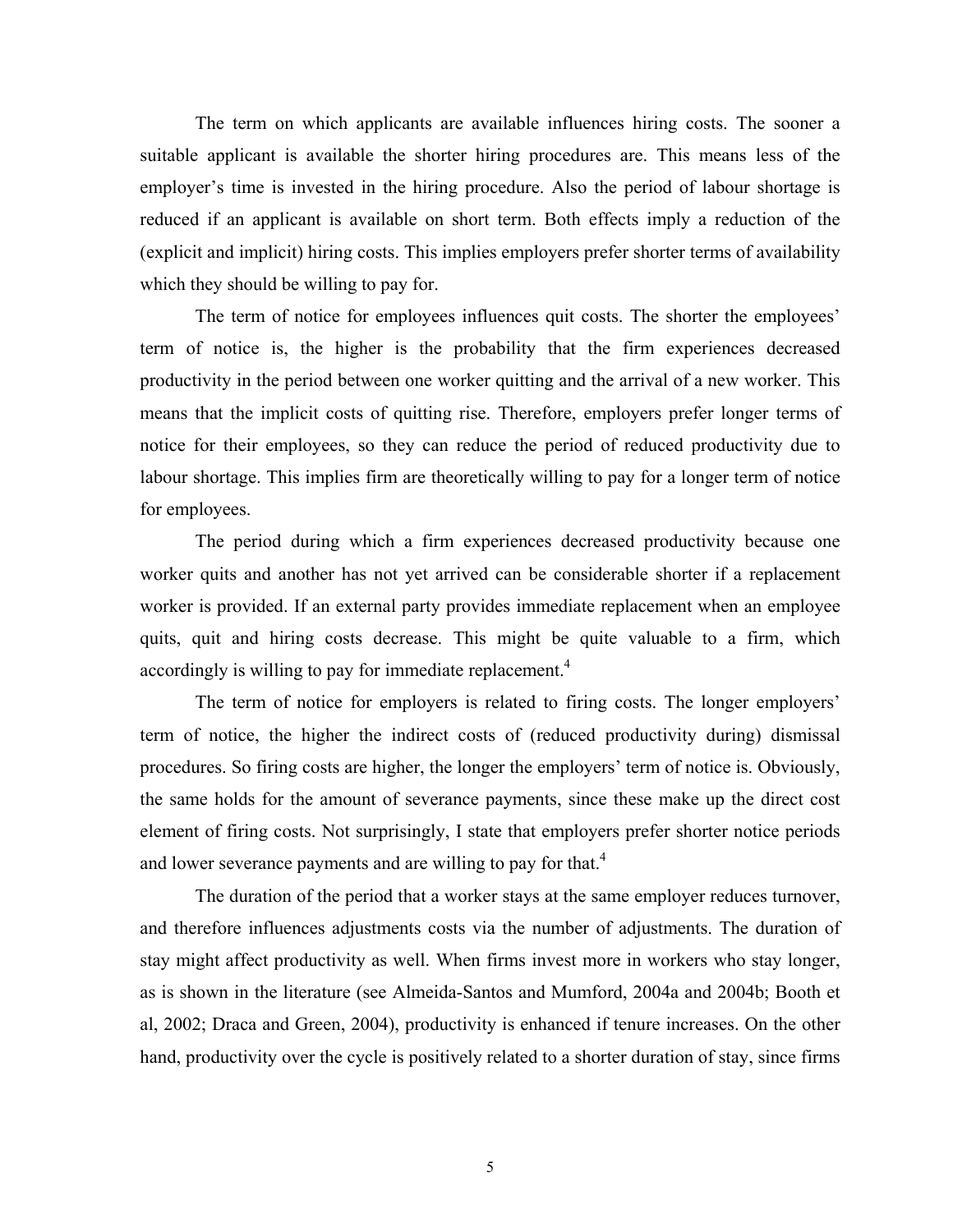have less superfluous personnel if natural attrition is higher. As a result it is theoretically uncertain whether employers prefer short or long durations of stay.

As Nickell (1978) already showed, employees' willingness to work overtime reduces the need to hire and fire in order to adjust the workforce to fluctuating product demand. Thus, flexibility of working hours reduces the amount of turnover and influences adjustment costs in that way and is valuable for employers.

Theoretically the impact of the abovementioned issues differs between types of firms. Firms operating in markets that experience high fluctuations in demand have a higher need to adjust their workforce and therefore have higher turnover than firms operating in more stable markets. Thus, the former are more sensitive to issues affecting hiring and firing costs. Furthermore, some production processes are more sensitive to the absence of a worker. As a result quit costs differ between firms. In firms that are sensitive in this respect, strategies that reduce the number of quits have more impact on costs and will therefore be more valuable than in other firms. Likewise, when hiring costs are high, e.g. in occupations with shortages of labour supply, firms attach high value to strategies to reduce the need to hire. And a firm that generally has high turnover caused by quits is sensitive to strategies that reduce quit costs per quitter: employee's term of notice and replacement.

## **3. Conjoint analysis**

In this paper I measure the importance of adjustment costs in employers' hiring behaviour. I ask employers for the importance of several issues in their decision to hire new personnel. It is commonly known that self-explicative methods lead to socially acceptable – and thus biased – answers. Furthermore, if individuals choose between options that differ on several elements, asking them directly for the considerations on the basis of which they choose doesn't properly take into account the multi-dimensionality of the choice. It is better to let them make the actual choice. Therefore, when analysing preferences, conjoint analysis is often used. This method stems from marketing research and psychology, but is used in economics and sporadically in labour economics as well. A good example is Van Beek, Koopmans and Van Praag (1997). They use conjoint analysis to determine employers' preferences for characteristics such as gender, ethnicity, age, work experience, and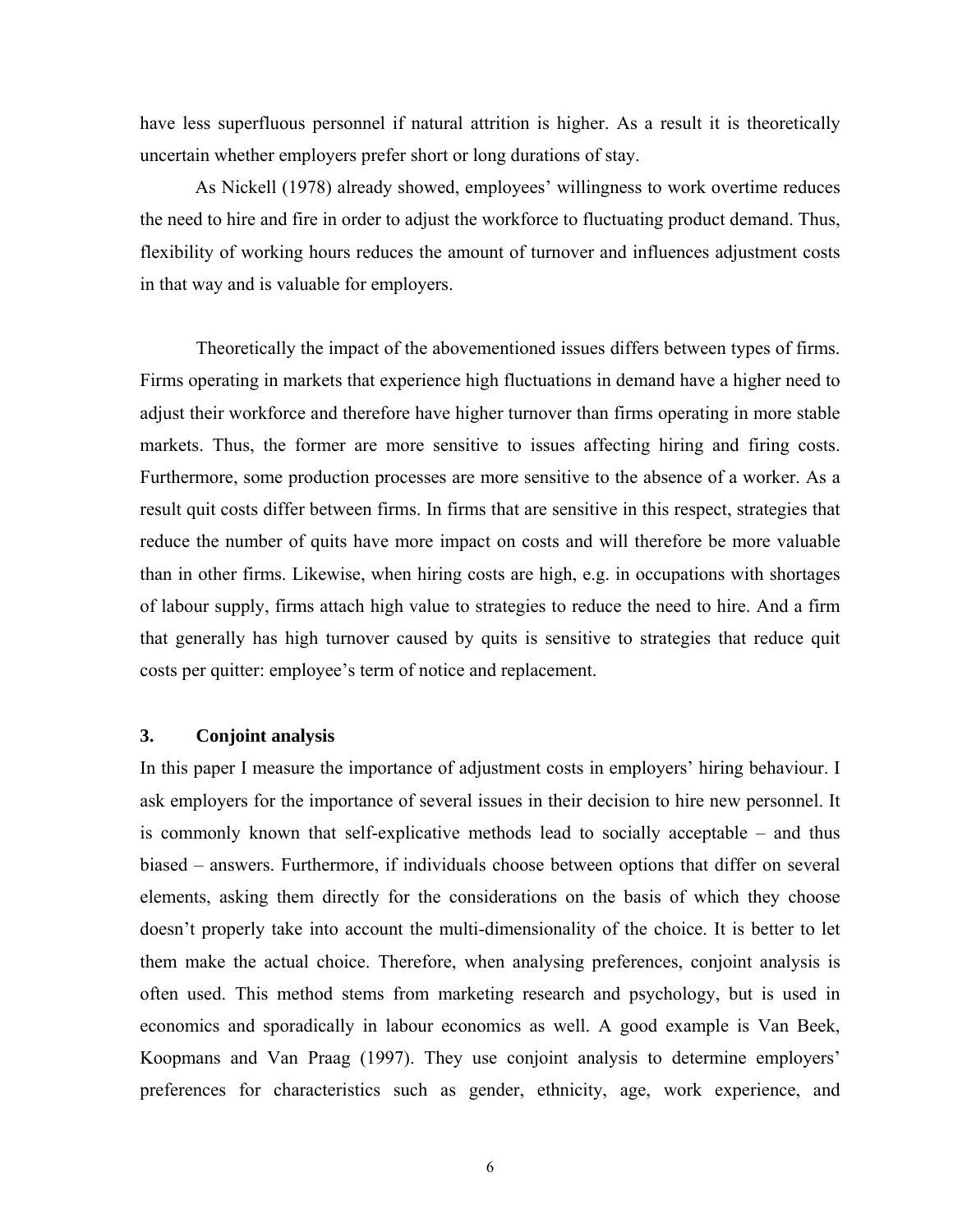unemployment history. De Wolf and Van der Velden (2001) use conjoint analysis in an employer recruiting setting as well. They study employers' selection behaviour to analyse the extent to which selection procedures differ between academic positions, focussing on the relative importance of general and specific competences.

The conceptual foundation of conjoint analysis arises from the consumer theory developed by Lancaster (1966). This theory assumes that utility is derived from the characteristics of products. A major implication is that the overall utility for a product can be decomposed into separate utilities for its constituent characteristics (Louviere, 1994). This implies that we can use the characteristics of products as arguments of the utility function. Conjoint analysis is used in marketing research to improve understanding of consumers' preferences for multi-attribute products. For instance, when introducing a new product the producer is interested in the relative importance of attributes of that product, such as technical specifications, colour, brand name, weight, package, price and so on. Using conjoint analysis one can infer implicit weights for each of the attributes.

In this paper I perform conjoint analysis on employment contracts, with attributes such as firing costs, notice periods, term of availability and wage costs. This means that I analyse employer preferences, just as Van Beek, Koopmans and Van Praag (1997) and De Wolf and Van der Velden (2001). Traditionally conjoint analysis focussed on analysing consumer preferences. However, McFadden (1984) indicates that problems involving profitmaximizing firms can be analysed by methods paralleling the treatment of utility-maximizing consumers.

The typical conjoint question presents each respondent with a number of commodity descriptions or situations, which differ according to the attributes. Survey respondents are then asked to either rank the profiles according to desirability, rate their desirability, choose the most desirable profile or indicate whether they would accept each profiled product. The inclusion of price as one of the attributes is standard, and allows for the derivation of implicit prices of the attributes. Mackenzie (1993) empirically compared three different response formats – ratings, rankings and binary choice – and argues rating provides informational efficiencies in econometric estimation over the other two response modes.

I have used a traditional conjoint question with rating response option. Data resulting from such a survey look as follows: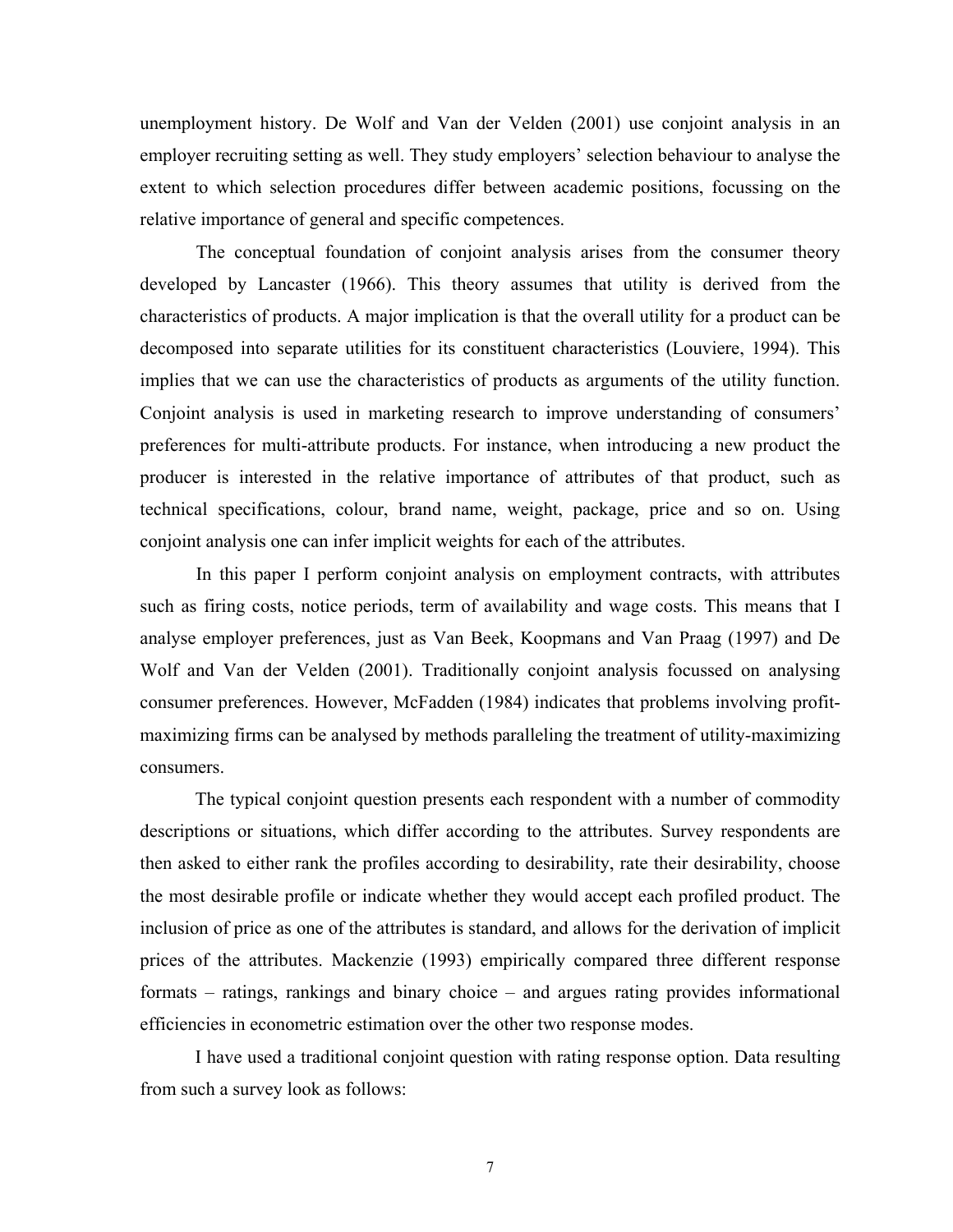*"On a scale from 1 (very undesirable) to 10 (very desirable) how would you rate an employee with the characteristics and wage costs listed below?"* 

| profile 1                            | profile 2          | profile 3          | profile s                           |
|--------------------------------------|--------------------|--------------------|-------------------------------------|
| $q_l$                                |                    | $q_l$              | $q_i$                               |
| $q_2$ <sup><math>\prime</math></sup> | $q_2$ <sup>2</sup> | $q_2$ <sup>3</sup> | $q_2^s$                             |
|                                      |                    |                    |                                     |
| $q_k$                                | $q_k$              | $q_k$ .            | $q_k^s$                             |
|                                      | 'n                 |                    | $p^s$                               |
|                                      |                    |                    |                                     |
|                                      |                    |                    | andre Gallery and the Communication |

 *q*=attribute level (characteristics), *p*=price (wage costs), *r*=rating

Standard analyses of conjoint rating proceed by regressing responses, often using OLS, on a linear function of the attributes:  $r^{ij} = \alpha + \beta_1 q_1^i + ... + \beta_k q_k^i + \beta_p p^i + \varepsilon^{ij}$ *i*  $r^{ij} = \alpha + \beta_1 q_1^i + ... + \beta_k q_k^i + \beta_p p^i + \varepsilon^{ij}$ , where *j* is an individual and *i* is a profile. This implies that attribute levels  $(q^i)$  and price  $(p^i)$  are regressed on ratings. Technically the use of OLS leads to biased coefficients, since the *ε ij* are not independent. Adding an individual specific term  $\alpha^i$  removes this bias. Furthermore OLS estimation does not take into account the fact that ratings are bounded between 1 and 10. Therefore Roe, Boyle en Teisl (1996) use a tobit model. The difference with OLS is that it treats the ratings as censored at both ends of the rating scale. As OLS, the tobit model treats the ratings as a cardinal measure of utility. This requires an assumed transformation from ratings space to utility space, which carries the implicit assumption that the utility distance between each unit change in ratings is constant. A method that relaxes this last assumption is an ordered probit or logit model. In this model the ratings have no cardinal interpretation, that is, a rating of eight is not twice as far from a rating of six as a rating of seven.

 It is also possible, assuming transitivity of preferences, to transform the ratings into rankings of the profiles and analyse the rankings. Boyle et al. (2001) show that it is possible to recode ratings to rankings and directly analyse the data using a random utility framework. Rank data can be analysed using a rank-ordered logit model. Rank order estimation exploits all rank information by implicitly assuming that each rank is made as part of a sequential random utility selection process. The alternative ranked first is assumed to have been chosen because it yields higher utility than the other alternatives. It is assumed that respondents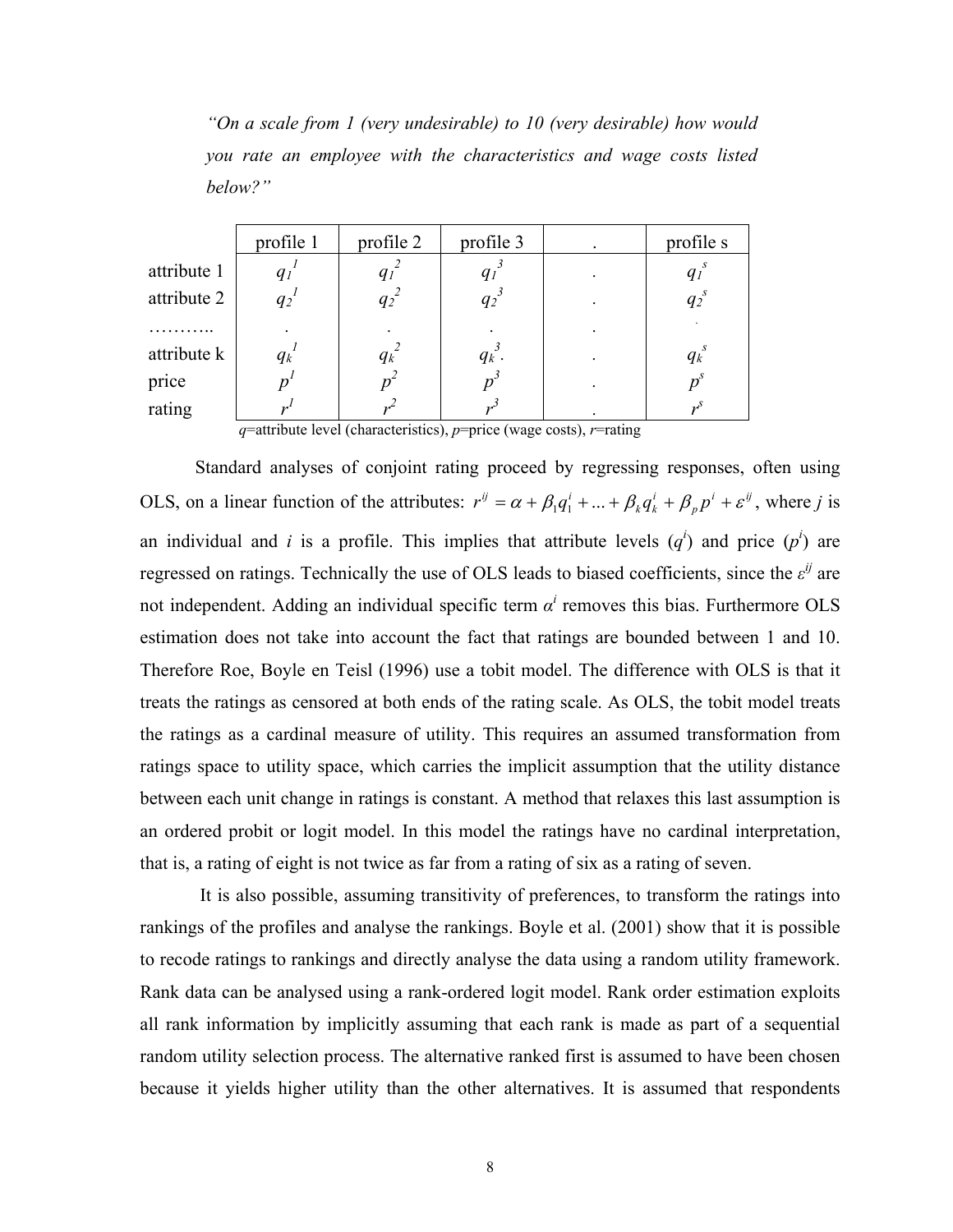repeat this random utility maximization with the remaining commodities. A censored, rankordered logit model, as used by Boyle at al. (2001) can be used to analyse the recoded ratings that include ties. Censored, rank-order logit accommodates instances where only partial orderings of the data are available, as is the case of ties in the ratings recoded to ranks. This modelling framework allows the researcher to avoid making subjective decisions of whether tied ratings should be assigned the higher or lower rank.

Irrespective of the econometric specification, estimated coefficients can be used to determine the marginal rate of substitution between attributes *x* and *y* (MRS<sub>ab</sub>= $\beta_x/\beta_y$ ) and the marginal value (implicit price or "willingness to pay") of attribute  $x \left( \beta_x / \beta_p \right)$ . Measures of compensating variation (CV) between attribute levels *h* and *g* of attribute *x* can be simulated

by: 
$$
CV_{h-g} = \frac{\hat{\beta}_x(q_h - q_g)}{\hat{\beta}_p}.
$$

#### **4. Data**

The data I use were gathered in August  $2004<sup>5</sup>$  among 1000 Dutch individuals who by the nature of their employment position are involved in the process of filling vacancies. This includes company owners and directors (306), divisional and departmental heads (424), but also human resource managers or personnel and organisation staff (109) and some other senior personnel (161). Of the respondents 73 percent is male and 27 percent female. All respondents participate in the Interview/NSS Internet panel. People who participate in this panel fill in web-based surveys on a regular basis and get paid for it on the basis of the length of the survey. In this case respondents received 2 Euro for completing the questionnaire. A major advantage of the use of an Internet based survey is that it enabled me to give each respondent 10 randomly selected profiles out of a total set of 100 profiles. These 100 profiles were constructed in a way that guarantees orthogonality. That is, no linear relations existed between any of the 100 different profiles. Furthermore I used the restriction that each attribute level had to be used at least a minimum number of times on the 100 profiles. This

 5 This is a period during which the Dutch economy showed the first signs of recovery after the 2001-2003 recession. Obviously this might influence the results in this paper, since employers' preferences might depend on the phase of the business cycle.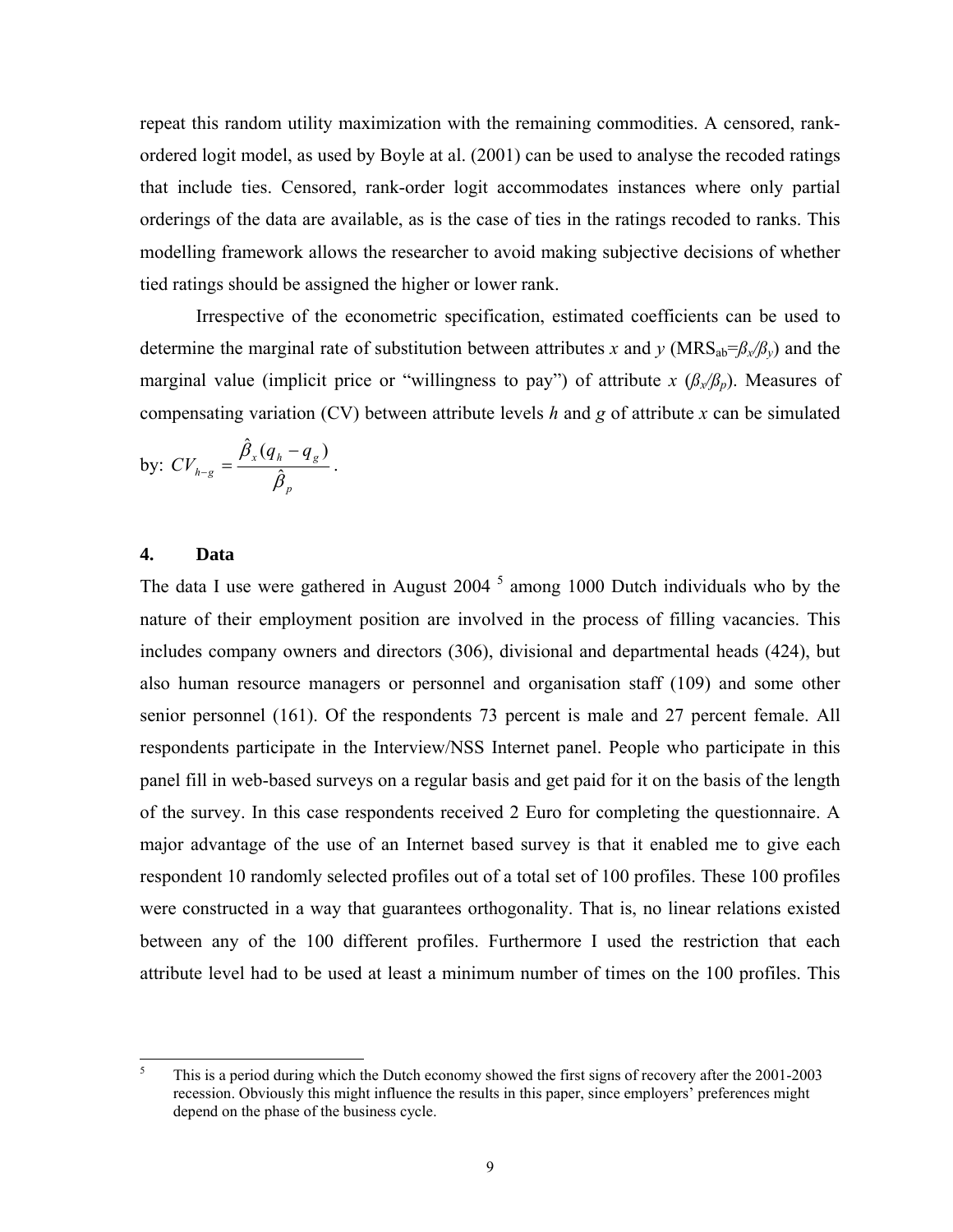minimum was determined using the formula  $MIN_i = \frac{100}{100} *0.8$ *i i m*  $MIN_i = \frac{100}{100} * 0.8$ , where  $m_i$  is the number of attribute levels for attribute *i*.

 I asked respondents to describe a job opening within their firm. This vacancy was preferably open at the time of the survey. If there was no such job opening present, respondents were asked to describe a recently filled vacancy<sup>6</sup> or otherwise a vacancy that could occur in the (near) future. I asked for the type of job that this vacancy applied to, the minimum required educational level, the minimum required years of work experience, the number of hours per week that the vacancy applies to and the gross monthly wage that is usually paid to a worker who fulfils the minimum requirements. Table 1 gives an overview of the vacancies described by the respondents.

 6 I assume that respondents can separate the hypothetical questions that I asked of them from the characteristics of the applicant that was actually hired.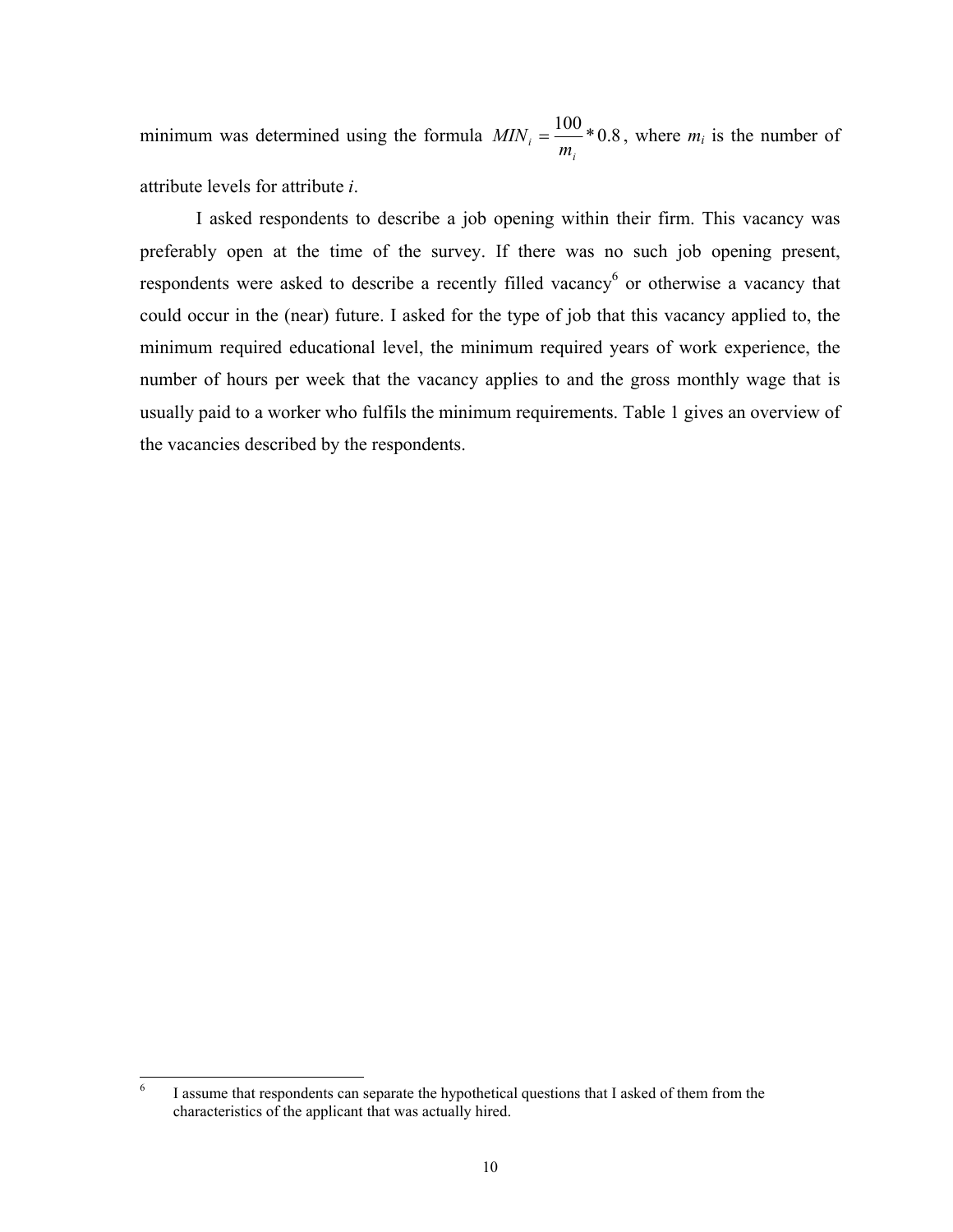| Characteristic               | Share in sample | Share in vacancies in 2003 (source: |
|------------------------------|-----------------|-------------------------------------|
|                              |                 | Netherlands Statistics, CBS)        |
| Required education level     |                 |                                     |
| Low                          | 0.27            | 0.30                                |
| Medium                       | 0.36            | 0.41                                |
| High                         | 0.37            | 0.29                                |
| Required experience          |                 |                                     |
| None                         | 0.30            |                                     |
| $1 - 3$ years                | 0.45            |                                     |
| $4 - 5$ years                | 0.22            |                                     |
| $> 5$ years                  | 0.03            |                                     |
| Gross wage                   |                 |                                     |
| $<$ 1000 Euro per month      | 0.15            |                                     |
| 1000 - 1999 Euro             | 0.36            |                                     |
| $2000 - 3000$ Euro           | 0.28            |                                     |
| $>3000$ Euro per month       | 0.21            |                                     |
| Occupation                   |                 |                                     |
| Production personnel         | 0.17            |                                     |
| Administrative               | 0.11            |                                     |
| Sales                        | 0.11            |                                     |
| IT                           | 0.08            |                                     |
| Executive                    | 0.08            |                                     |
| Health care and social work  | 0.07            |                                     |
| Education                    | 0.06            |                                     |
| Catering                     | 0.04            |                                     |
| PR, marketing, communication | 0.04            |                                     |
| Transport                    | 0.03            |                                     |
| HRM, P&O                     | 0.03            |                                     |
| Call centre operator         | 0.02            |                                     |
| Research and development     | 0.02            |                                     |
| Logistics, purchase          | 0.02            |                                     |
| Agricultural                 | 0.01            |                                     |
| Juristic                     | 0.01            |                                     |
| Military                     | 0.01            |                                     |
| Other                        | 0.10            |                                     |

Table 1 Vacancies described by respondents

Next, respondents were shown ten profiles of applicants, which they were asked to rate with a grade from 1 to 10. I explicitly stated that the applicant was sufficiently qualified in all profiles. These profiles consisted of nine attributes: contracting out selection, term of availability, term of notice employee, provision of replacement when quit, term of notice employer, severance payment, duration of stay, flexibility of working hours and wage cost.

Special attention was given to the best way to include the price attribute, i.e. wage costs. Van Beek (1993) argues one should be very careful with wage costs as price attribute on this type of profiles. Reason is that employers use wage costs to signal worker's quality. Therefore I have chosen to clearly state on top of the profile the gross monthly wage that this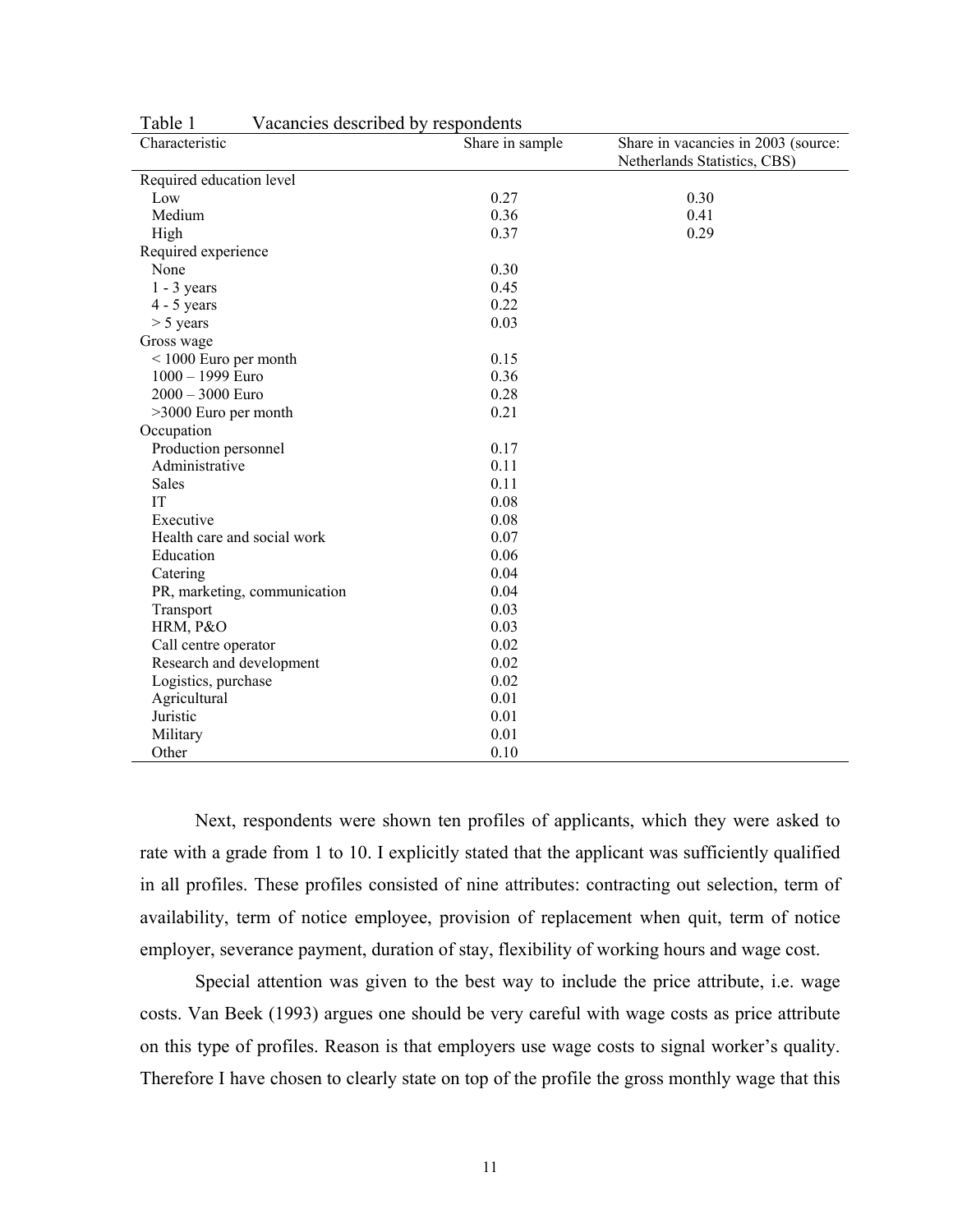worker will be paid, together with the education level and the years of work experience. These issues did not vary. They were simply copied from the answers the respondents themselves gave when they were asked to describe the job opening. What varied on the profiles was the *mark-up* employers pay on top of the gross wage. It was explicitly stressed that wage costs are not the same as gross wages, and the difference between the two was explained in a pop-up ("wage costs exceed gross wages because as employer one needs to pay social premiums, or because costs have to be paid to external agencies from which employees are hired"). In this way I hoped to disentangle wage costs from quality. As I will show later, I succeeded in this purpose. Respondents valued high wage costs as negative.

In order to prevent dominating or dominated profiles, the 'mark-up' was chosen to be representative for the attractiveness of the other attributes, such that a clearly very attractive profile would not be cheaper than a clearly unattractive one. For each profile I calculated an 'attractiveness' *A*, the sum of the rank of the attribute-scores. The mark-up was calculated as a function of *A* plus a random component:

$$
mark - up = min + N \left( -\frac{A - \overline{A}}{\sigma_A} + rand(0,1) - 0.5 \right) * max, where N is the standard normal
$$

distribution function and *rand*(0,1) is a draw from a uniform distribution between 0 and 1. The maximum mark-up (max) was set at 50 percent and the minimum mark-up (min) at 0.

Also, special attention was given to balancing the answers. Different individuals may use different centering points on the scale 1-10. A person who starts with giving a high rating has less room left to give higher ratings for more attractive alternatives. In order to make respondents familiar with the response scale and to stabilize answers, I started each conjoint set with two warm-up profiles (see appendix 2). One of these profiles was (in my opinion) the worst combination of attribute levels and the other the best combination. These profiles were shown next to each other on the screen to make it possible for respondents to compare them. These profiles were not used in my analysis, they were just meant to give respondents a feeling of what is good and what is bad. Subsequently each respondent was given a random selection of ten profiles out of the hundred that I made in total. Respondents were asked to rate the attractiveness of these profiles on a scale from 1 to 10.

In addition to these conjoint questions, I asked respondents for background characteristics, such as firm size, industry, sensitivity to business cycle fluctuations and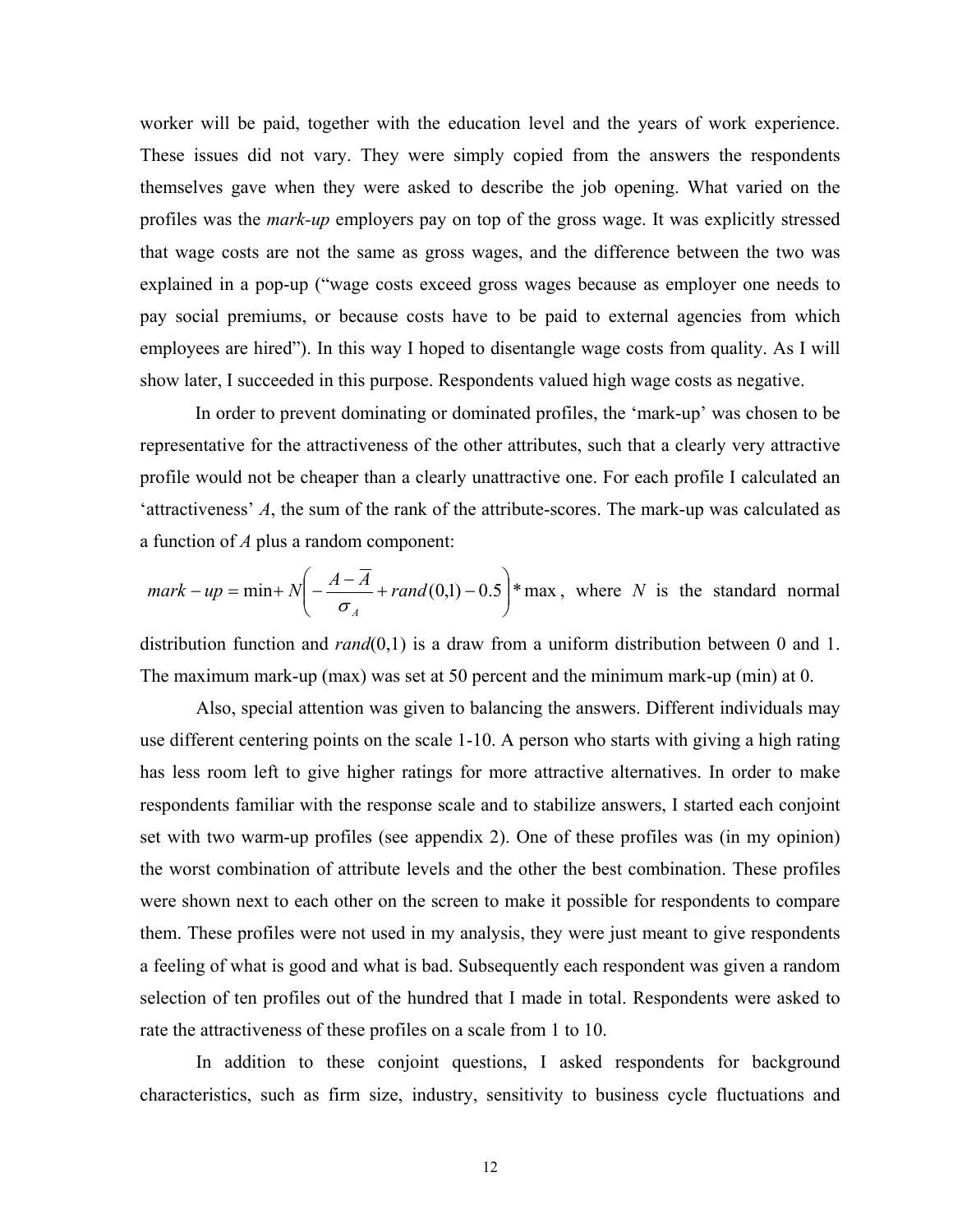seasonal fluctuations, region, gender and function in the organisation. Table 2 gives an overview.

| $1 \text{ and } 2$<br>T IIIII UHATAUUTISHUS<br>Characteristic | Share in sample | Share in vacancies in 2004 (source: |
|---------------------------------------------------------------|-----------------|-------------------------------------|
|                                                               |                 | Netherlands Statistics CBS)         |
| Industry                                                      |                 |                                     |
| Agriculture                                                   | 0.02            | 0.02                                |
| Manufacturing                                                 | 0.07            | 0.08                                |
| Construction                                                  | 0.02            | 0.06                                |
| Public utilities                                              | 0.01            | 0.003                               |
| Trade                                                         | 0.13            | 0.17                                |
| Transport and communications                                  | 0.06            | 0.05                                |
| Hotels and catering                                           | 0.04            | 0.06                                |
| Financial service                                             | 0.05            | 0.05                                |
| Business services                                             | 0.19            | 0.24                                |
| Public administration                                         | 0.05            | 0.04                                |
| Health care and social work                                   | 0.12            | 0.13                                |
| Education                                                     | 0.07            | 0.03                                |
| Culture and other service                                     | 0.14            | 0.06                                |
| Stability of product market                                   |                 |                                     |
| $V$ ery – rather stable                                       | 0.31            |                                     |
| Intermediate                                                  | 0.45            |                                     |
| Very – rather unstable                                        | 0.24            |                                     |
| Firm size                                                     |                 |                                     |
| 1-9 employees                                                 | 0.20            | 1-10 employees:<br>0.35             |
| 10-19 employees                                               | 0.09            | 10-100 employees:<br>0.32           |
| 20-49 employees                                               | 0.11            | $>100$ employees:<br>0.33           |
| 50-199 employees                                              | 0.15            |                                     |
| 200-499 employees                                             | 0.13            |                                     |
| $>=$ 500 employees                                            | 0.32            |                                     |
| Region                                                        |                 |                                     |
| Randstad (4 major cities)                                     | 0.15            | 0.20                                |
| West                                                          | 0.33            | 0.32                                |
| North                                                         | 0.08            | 0.06                                |
| East                                                          | 0.22            | 0.17                                |
| South                                                         | 0.21            | 0.25                                |

Table 2 Firm characteristics

## **5. Estimation results**

Table A1 (in appendix 1) gives an overview of the results using different estimation techniques. As discussed in section 2 several estimation techniques are used in the conjoint literature. In the first column of table A1 I show the results of a standard OLS estimation. Next tobit results are presented that take into account that ratings are bounded between 1 and 10. The third column presents an ordered logit model, which relaxes the assumption of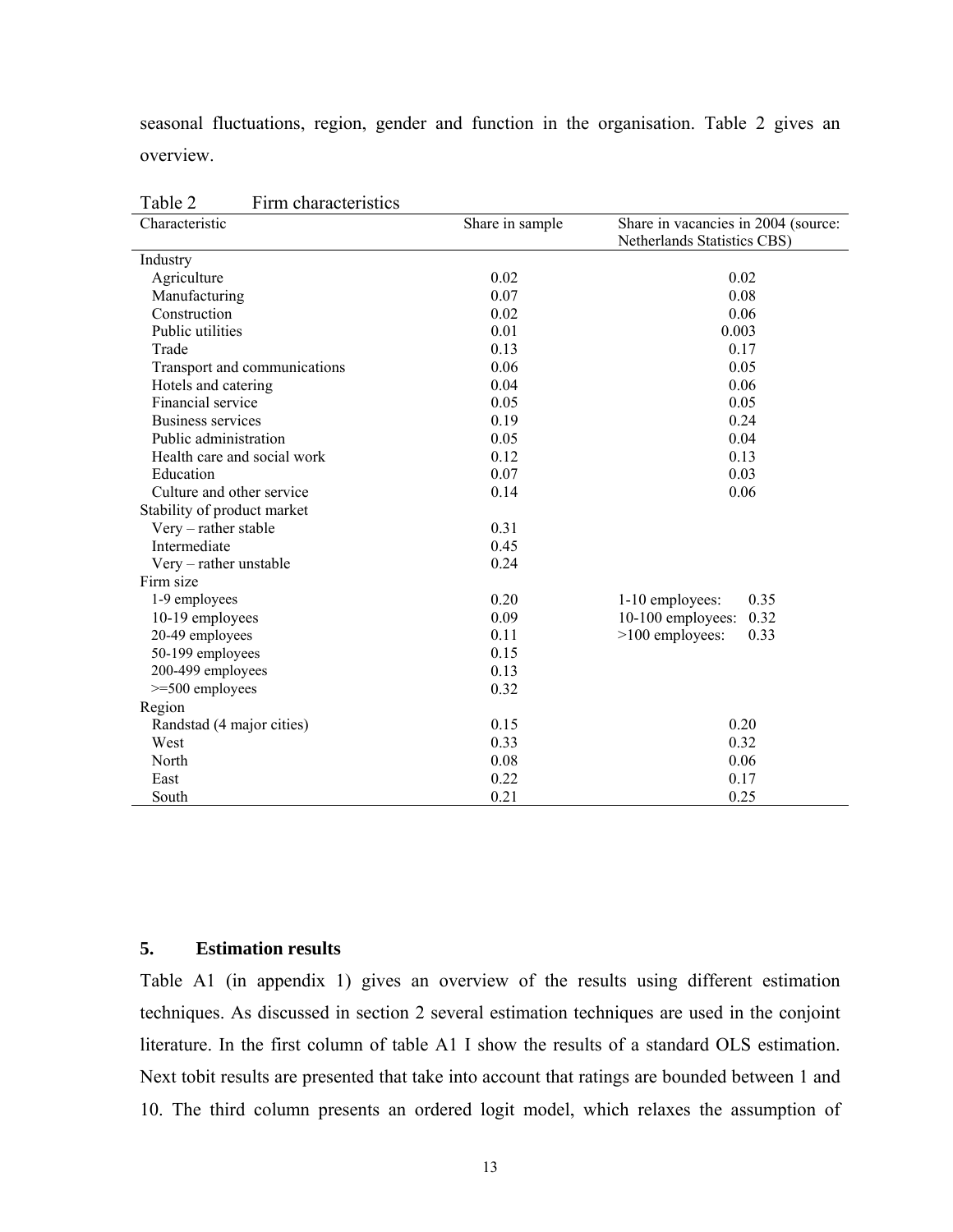cardinal utility. The rank ordered logit model, presented in column 4 relaxes the assumption of measurable utility even further.

All methods presented in the first four columns of table A1 are applied to a dataset with 10,000 observations, where the 10 observations per person are treated as independent observations. The basic assumption behind these estimation techniques is that the error term is (normally) independently distributed. However, the observations are clearly not independently distributed since each set of 10 ratings belongs to one and the same person. Ferrer-i-Carbonell and Frijters (2004) show that in analysing self-reported satisfaction questions results are far more sensitive to the way multiple observations per individual are treated than to whether utility is treated as a cardinal or ordinal measure. To test whether this is also the case for conjoint data, I used panel data techniques that take into account that we have multiple observations per respondent. In the column 5 and 6 of table A1 results of fixed effect and random effect analyses are presented. The coefficients of the random effects estimation, are practically the same as the fixed effect results. Nevertheless, the Hausman test rejects the absence of systematic differences  $(\chi^2(16)=42.62)$ . Also, I apply random effect variants of the tobit and ordered logit models These are presented in the last two columns of Table A1. Comparing the random effects tobit model with the simple tobit model, the Wald test ( $\chi^2(16)=1731$ ) rejects the hypotheses that both models are the same.

Results from different estimation techniques do not seem to differ much and the economic impact of the differences is small. The only exception is the ordered logit model estimated with random effects. In that model all coefficients are smaller than in the other models, as a result of which the implicit prices and compensating variations are again similar to those calculated using the results of the other estimation techniques. For all other models, the coefficients are in the same order of magnitude and statistical significance hardly differs. The (methodological) conclusions can be summarised as follows:

- Generally the lower bound of a rating scale of 1-10 is experienced by respondents as a restriction (see appendix 2). Therefore Tobit estimation is preferred to methods that do not take the (upper and) lower bound into account. Nevertheless, even though the results are statistically different, in economic terms differences are small.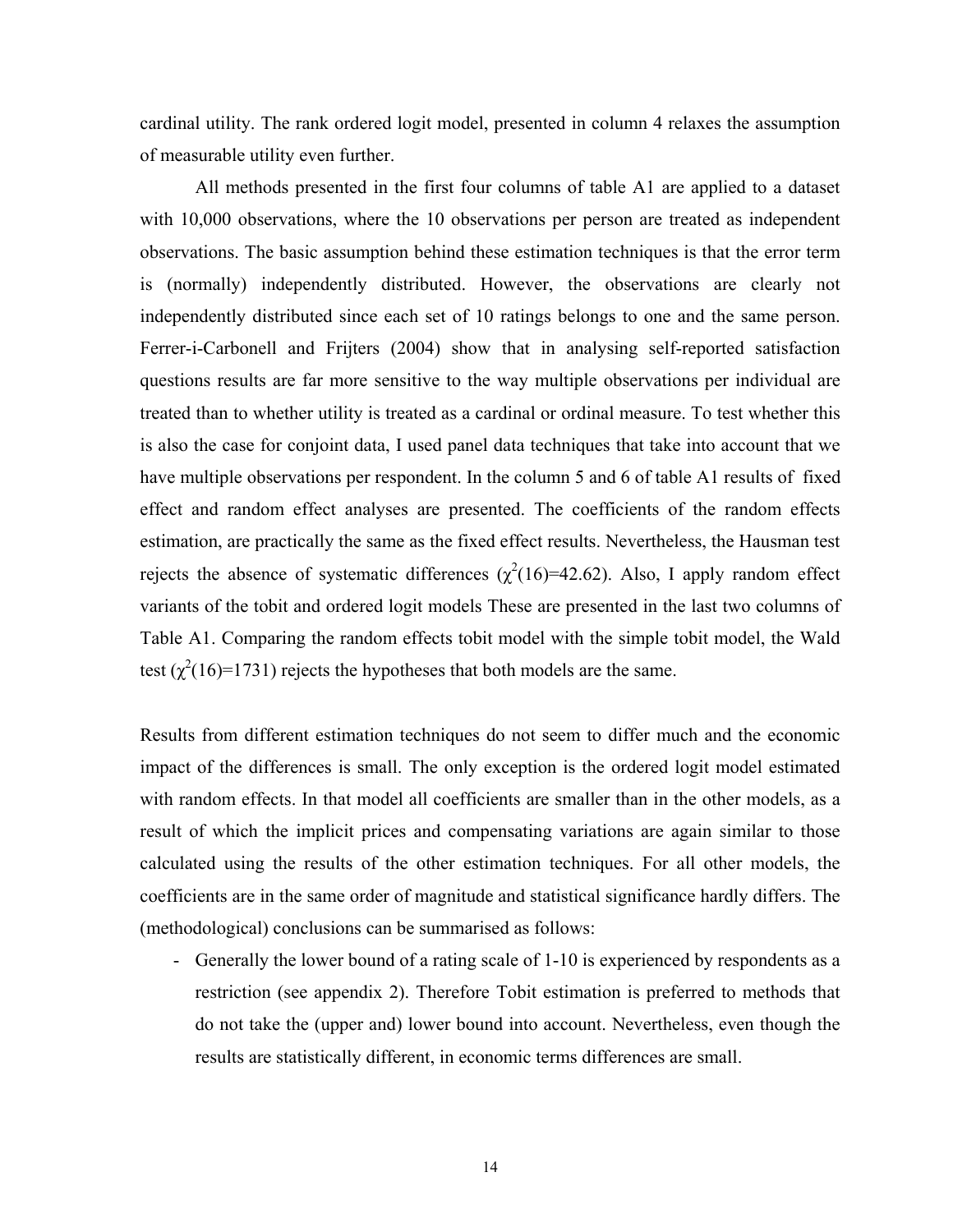- Cardinal utility is a reasonable assumption. (Rank) ordered logit results differ little from the results of other estimation techniques. This is in accordance with findings from Ferrer-i-Carbonell and Frijters (2004) in their analysis of satisfaction data.
- Even though the Hausman test indicates fixed-effects analysis is preferred, in economic terms results are not sensitive to random versus fixed effect analysis.
- The linear specification is not a restriction. Non-linear terms, such as quadratics, loglinear specifications and cross terms of attributes were not found to be appropriate.

## **5.1 Contract attributes**

7

In this section I discuss the empirical conclusions drawn from Table A1. In Table 3 I present estimated implicit prices and compensating variations, calculated from the random effect tobit estimations.<sup>7</sup> These implicit prices and compensating variations give a concise overview of the relative importance of the attributes in employers' appraisal.

In Table A2 I show the correlations between the ten profiles resulting from this estimation method. Correlations are small and do not appear to be systematic.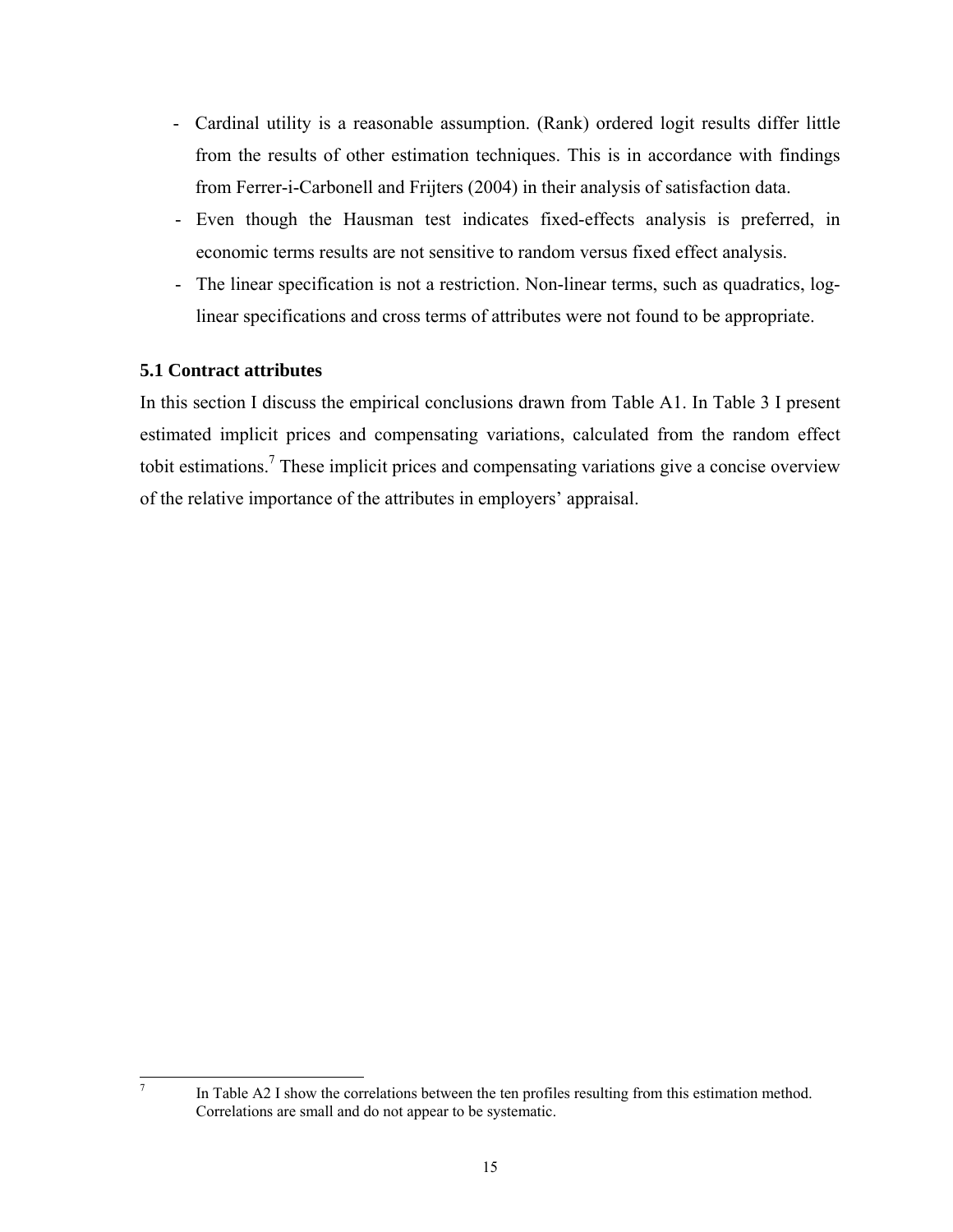|                                                                                                | <b>WTP</b> | CV in<br>availability | CV in layoff<br>cost per<br>monthly<br>wage per year |
|------------------------------------------------------------------------------------------------|------------|-----------------------|------------------------------------------------------|
|                                                                                                | $-0.037$   |                       | worked<br>0.6                                        |
| Availability (months, range in profile 0-5 months)                                             |            |                       |                                                      |
| Selection (reference: self)                                                                    |            |                       |                                                      |
| Recruitment agency                                                                             | $-0.135$   | 3.7                   | 2.3                                                  |
| Contracting company                                                                            | $-0.176$   | 4.8                   | 3.0                                                  |
| Temporary help agency                                                                          | $-0.193$   | 5.2                   | 3.3                                                  |
| Long term expectations (reference: employee likely to remain with<br>you on the current level) |            |                       |                                                      |
| Employee likely to become valuable experienced employee                                        | 0.025      | $-0.7$                | $-0.4$                                               |
| Employee likely to leave for another employer soon                                             | $-0.470$   | 12.7                  | 8.0                                                  |
| Term of notice for employee (reference: 1 month)                                               |            |                       |                                                      |
| Employee cannot leave before the end of the contract                                           | 0.003      | 0.0                   | 0.0                                                  |
|                                                                                                |            |                       |                                                      |
| Term of notice 2 months                                                                        | $-0.007$   | 0.2                   | 0.1                                                  |
| No term of notice                                                                              | $-0.070$   | 1.9                   | 1.2                                                  |
| Replacement (reference: no replacement)                                                        |            |                       |                                                      |
| Replacement immediately taken care of                                                          | 0.087      | $-2.4$                | $-1.5$                                               |
| Working hours (reference: only during fixed hours)                                             |            |                       |                                                      |
| On-call basis                                                                                  | 0.186      | $-5.0$                | $-3.2$                                               |
| Irregular working hours not a problem                                                          | 0.195      | $-5.3$                | $-3.3$                                               |
| Term of notice for employer (reference: 2 months)                                              |            |                       |                                                      |
| No term of notice                                                                              | 0.064      | $-1.7$                | $-1.1$                                               |
| Immediate layoff at end of contract                                                            | 0.047      | $-1.3$                | $-0.8$                                               |
| Layoff cost (severance payment in monthly wage per year worked,                                | $-0.059$   | 1.6                   |                                                      |
| range on profile 0-6 monthly wages)                                                            |            |                       |                                                      |

#### Table 3 Willingness to pay (WTP) and compensating variation (CV)

Irrespective of the econometric technique, one attribute clearly dominates the others. The expected duration the applicant will work for the employer has by far the highest price elasticity. The magnitude of this effect might however be related to the way the attributed was measured on the profiles. As mentioned before, measuring this issue on a continuous scale would have had added value and made interpretation easier. As it is now we can see that leaving 'soon' lowers willingness to pay with 47 percent, equivalent to more than a year later availability and 8 extra monthly wages per year worked of severance pay. The impression that an applicant is likely to leave soon is considered to be a very unattractive feature. Theoretical predictions presented earlier were unclear. On the one hand a longer duration of stay leads to an increased need to dismiss those workers who stay longer if the tide goes down. On the other hand workers who remain longer might have a higher productivity and there are less disruptions of the production process because of the number of quits and replacement hires is lower. The outcome presented in table 3 indicates that the first (negative) effect is dominated by two other (positive) effects. The long-term expectations in a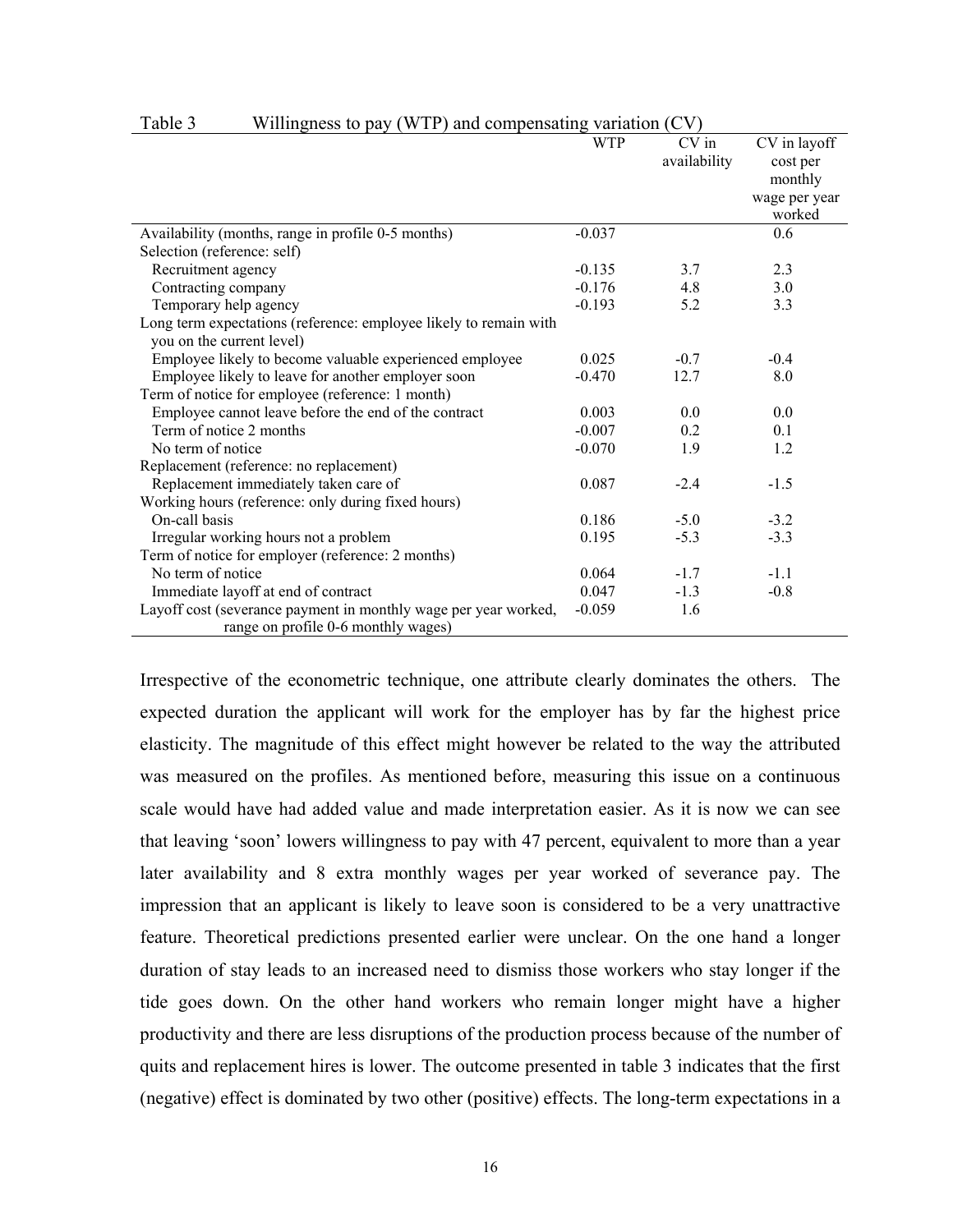sense represent the importance of investment costs. A firm invests in a new employee in several ways, most notably by providing (firm-specific) human capital, but also by costs of advertisement, interviewing and doing the paper work. These costs are associated with hiring a new worker, and are lost if the worker leaves the firm. They are irreversible. In making the decision to hire someone, an employer takes into account how long he expects him to stay. The firm pays him a wage below his productivity in order to recover costs spent. But if the worker leaves sooner than expected, it means a loss to the firm. Employers have wrongly estimated the option value of the investment in the new worker, when the worker leaves too soon, i.e. before the irretrievable hiring costs have been earned back. As a result an employer will either pay a lower wage to an individual who is expected to leave soon<sup>8</sup>, or not hire him at all. Comparing a worker who is likely to leave soon with a worker who is likely to remain for a long time on the current level, an average employer is willing to pay an extra 47 percent surplus on the wage for a worker of whom he has the impression that he will stay longer, which is substantial. Based on this finding I conclude that irretrievable hiring costs are substantial. Strikingly I find little difference in attractiveness between applicants with high probabilities to become valuable senior employees and applicants with high probabilities to remain working at the current level. Beforehand I had expected this difference to be valuable to employers. Apparently this is not the case. A possible explanation is that nowadays employers expect employees not to stay with them for more than a few years anyway and prefer to recruit senior personnel from outside their organisation instead of training them themselves.

Another important attribute has to do with flexibility of the worker within the firm (internal flexibility) resulting from flexibility of working hours. This too fits theoretical predictions. Employees' willingness to work overtime or irregular working hours reduces the need for hiring and firing and increases productivity. On-call work is an extreme example hereof. Someone who wishes to work only during fixed hours is considered a lot less attractive than someone who is prepared to make irregular hours. An employer is willing to pay an extra 19 percent on top of the wage for a flexible employee. There is little difference

8

Future research should focus on what is considered to be 'soon'. Including the number of months/years the worker is expected to stay can answer this question.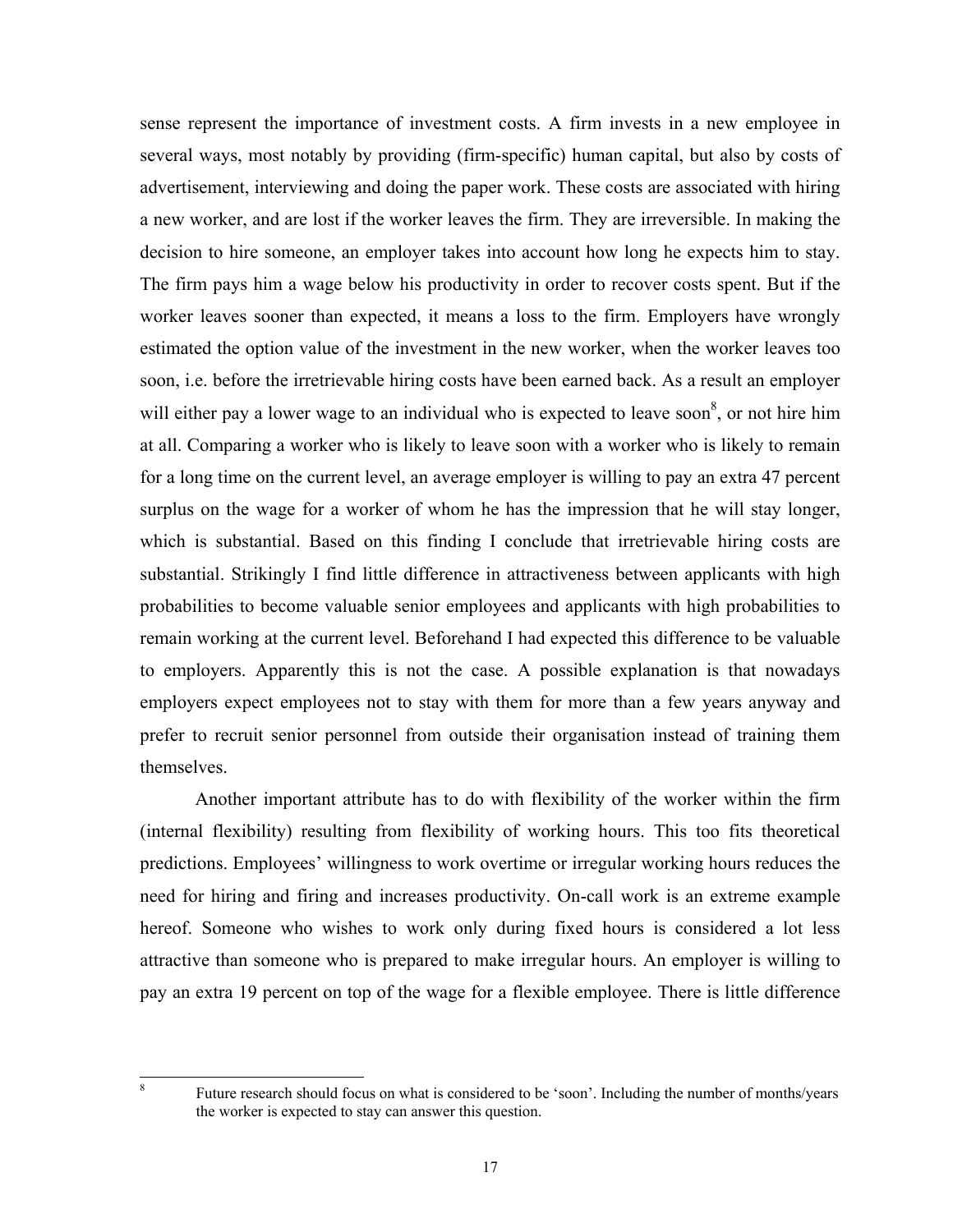in attractiveness between being prepared to work irregular hours and being prepared to work only the hours that the employer needs, i.e. on-call.

A feature that is also very important for employers is the selection process. According to my theoretical considerations contracting out the selection of new employees could either increase or decrease labour costs. Contracting out lowers hiring costs, since advertising and screening costs disappear. The effect on productivity, through the quality of the worker-firm match, is theoretically uncertain. My estimation results show that contracting out the selection process is generally deemed unattractive. Even though selection does take a substantial amount of their time, employers highly value making their own selection. Alternative selections, irrespective whether they are performed by recruitment agencies, temporary help agencies or contract companies, are regarded as significantly less attractive than own selection. The implicit price shows that a penalty of 14-19 percent of the wage has to be accounted for if the employer cannot select the worker himself. This might be interpreted as a risk premium.

Organizing a selection procedure does take time. Especially since applicants are generally not available on as short a term as for example agency workers. In the meantime the firms' production is reduced because of labour shortage. Therefore it is not surprising, and in accordance with theoretical considerations, to find that employers value quick availability. On the profiles I included availability varying between zero and five months. For each month that the applicant is available sooner, an employer is willing to pay a 3.5 percent higher wage. Non-linear terms in availability were found not to improve the model fit.

Normally firms experience a disruption of their production process when a worker is absent, because of sickness or because he quits. Would replacement be provided in these cases, something which is done by temporary help agencies, it would reduce quit costs and therefore be appreciated by employers. As table 3 shows, firms are willing to pay 9 percent on top of the wage for this service.

The impact of dismissal related costs is relatively insubstantial, even though their effect is statistically significant. As Bentolila and Bertola (1990) already stated, hiring costs are more important in hiring decisions than firing costs. As mentioned before, firing costs consist of direct and indirect costs. Direct costs are severance payments. The Netherlands has a rather complicated system of dismissal legislation. If the employer can show to the Centre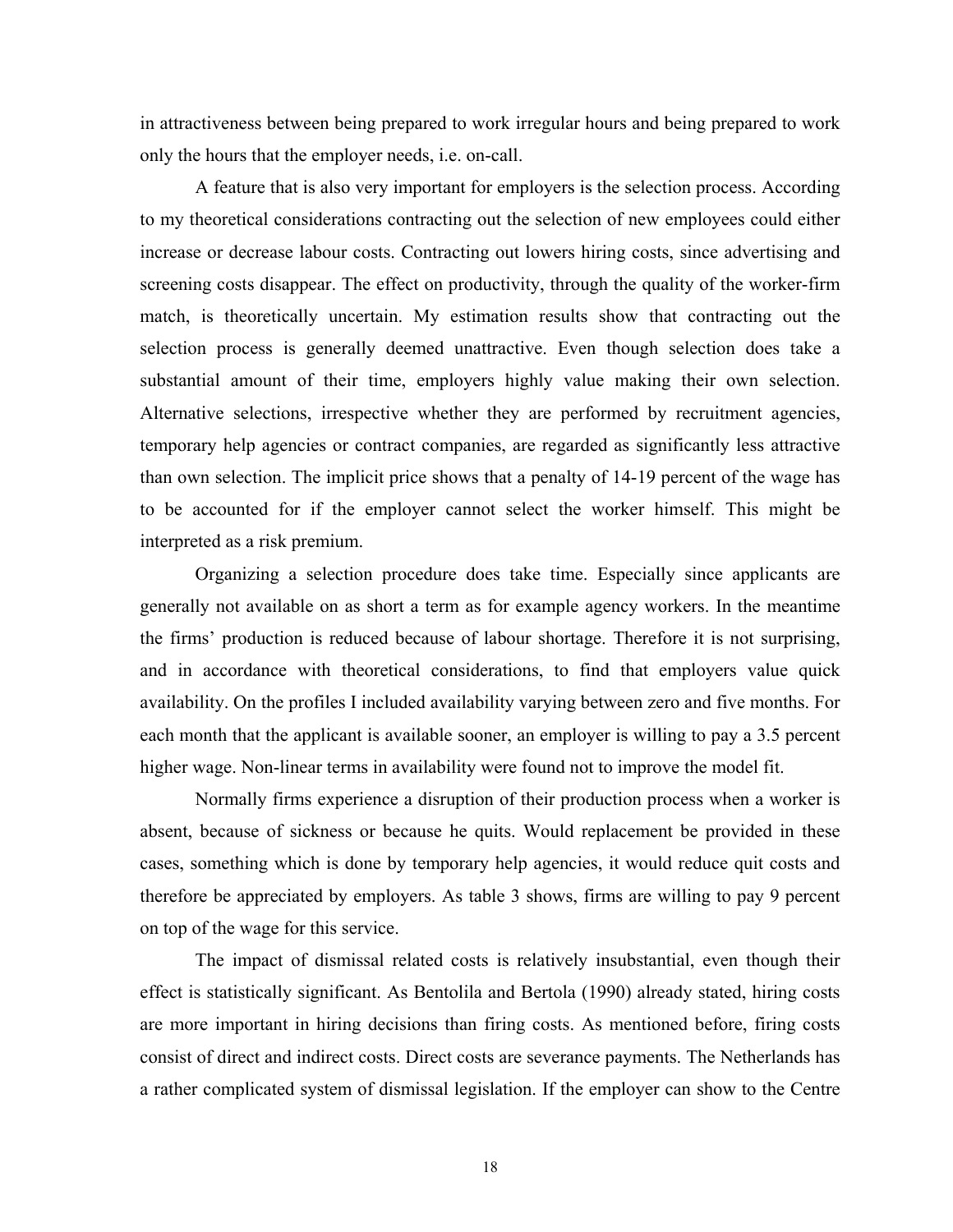for Work and Income (CWI) that a dismissal is legitimate he gets a so-called layoff permit, which means he does not have to pay any severance payment. A dismissal is legitimate in case of financial necessity, unsuitability or blameworthy behaviour of the employee. Nowadays less than half of all dismissals run through the Centre for Work and Income. Instead employers go to court. These procedures are shorter than the lengthy CWI procedures and chances of success are higher. However, judges do impose severance payments. These severance payments are related to the monthly wage. Generally a worker who is laid off receives one monthly wage per year of service. This may be higher or lower depending on who is to be blamed most (the employer or the employee) and is somewhat higher for workers aged over forty. On the profiles I stated – in accordance with current practises in the Netherlands – the number of months per year of service that employers would need to pay in case they needed to dismiss the worker that is currently applying for their vacancy. The range that I used varied from zero to six months per year of service. The implicit price calculated on the basis of the estimation results shows that per extra month wage paid per year of service the employer wants to have 6 percent lower wage costs, which is not far from actuarial neutrality. This means that in fact they let the worker pay for the privilege of receiving severance payments. This is in accordance with theoretical predictions by Lazear (1990).

The indirect component in firing cost is caused by the employers' term of notice and the length of dismissal procedures. Employers who decide a worker's productivity no longer exceeds wage cost, whether for person-related reasons or because of decreased product demand, have to continue paying this worker during the dismissal procedure and the term of notice. Currently employers' term of notice is related to job tenure. It is one month in case tenure is shorter than five years, two months for tenure 5-10 years, three months for tenure 10-15 years and four months for someone who works more than fifteen years at the same employer. On the profiles the term of notice for employers varied between no term of notice, 2 months notice or automatic layoff at end of contract. The estimated coefficient is statistically significant, but the impact is relatively small compared to the other attributes. For an extra month employers want to be compensated by 3 percent lower wage costs.

A shorter term of notice for employees increases quit costs. It is a factor of uncertainty on the employer side. In case no such term of notice is in place, employers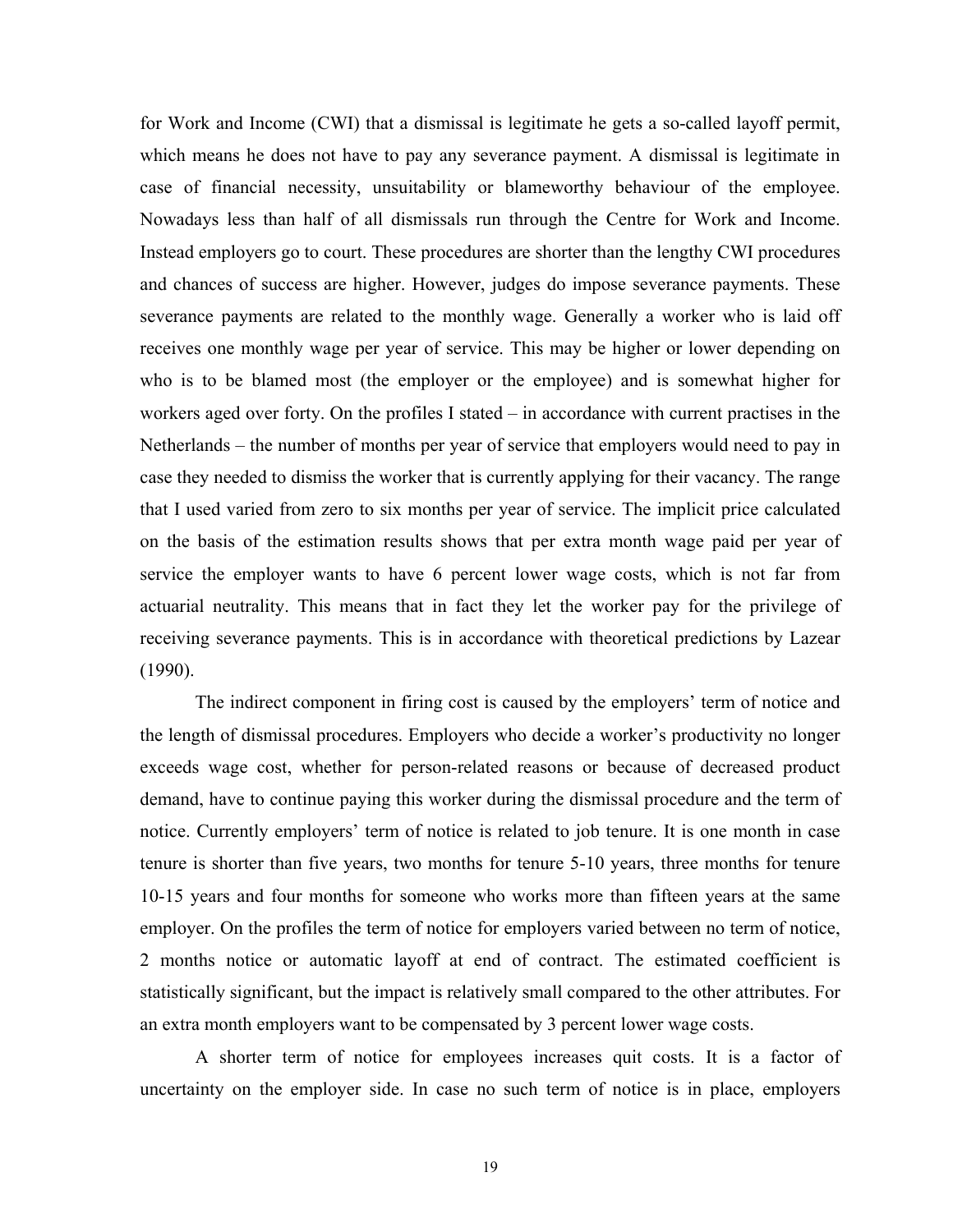constantly run the risk of disruptions in the production process. The longer the term of notice for the employee, the more time employers have to find suitable replacement. In the Netherlands all direct-hired workers have a term of notice of one month. On the profiles, employees' term of notice varied between no term of notice, 1 month, 2 months and not allowed to leave before the end of the contract. In accordance with my theoretical predictions, employers value the existence of a notice period for employees. Would employees have no term of notice, the employer would like to be compensated by 7 percent of the gross wage. However, employers are indifferent between notice periods of one or two months or prohibition to leave until the contract ends.

Naturally, wage costs are important for employers too. As already mentioned, wage costs were included on the profiles as the gap between total employers' wage costs and gross wage. According to OECD (2004) compulsory social security contributions for Dutch employers in 2003 were 9 percent of the gross wage of an average employee without children and 5-7 percent for married average earners with children. Pension premiums, of about 13 percent (of which on average two thirds is paid by the employer), are not included in this figure, as are some other fringe benefits. All in all employers' wage costs are about 20 percent higher than employees' gross wages. This figure will differ between low paid and high paid workers. High paid workers generally receive more fringe benefits such as profit sharing, lease cars and better pensions arrangements. On the profiles the surcharge of wage costs over gross wages varied between zero and fifty percent. The higher wage costs compared to wages were, the less employers valued the profiles.

#### **5.2 Firm characteristics**

Several firm characteristics might be expected to influence the relative weights of the attributes of temporary work arrangements. This implies we expect some attributes to be more important in some firms than in others. In this section I compare theoretical expectations with empirical outcomes. A main conclusion is that empirical results show that firm characteristics matter only at the margin. Overall, conclusions are similar irrespective of firm type.

The main distinctive feature affecting adjustment costs is demand fluctuation. Some firms operate in environments more prone to fluctuations in demand than others. As a result these employers have a higher need for labour force adjustment: hirings will be high in one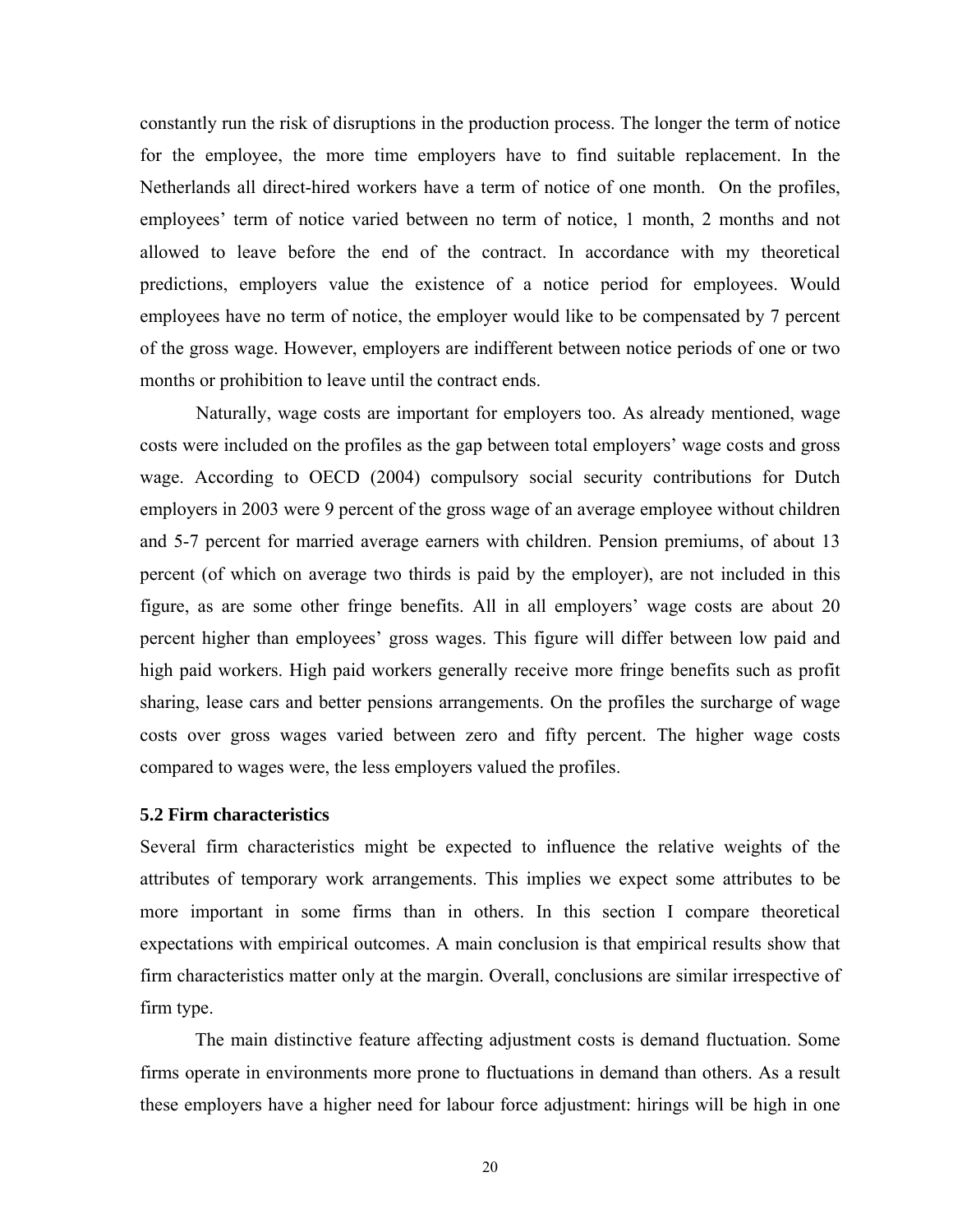year and firings in another. This implies that in these firms costs are more sensitive to hiring costs and firing costs than other firms. Also they are theoretically less sensitive to changes in the number of quits, since these reduce the need to dismiss. In the survey I asked employers to indicate the volatility of the market they operated in, using a 5-point Likert scale. Table A3 shows that indeed employers in more volatile markets attach less value to expected duration of stay. If these firms know they will need workers only for a short period of time, the fact that they leave soon is not problematic. Other issues do not differ statistically significant between both types of employers. Importance of hiring and firing costs-reducing strategies are predicted to differ based on theory, but are empirically found to have a similar effect on attractiveness for employers in both types of industries. This might have several causes. Respondents might have misunderstood the attribute scale of severance payment. Severance payments were stated in terms of monthly wages due at dismissal. This seems a pretty abstract notion, if it were not the regular way to determine severance payments used in court (currently approximately one month salary per year of service). Another possibility is that respondents misunderstood the question on demand fluctuations. Therefore I test for differences between industries based on self-reported industry.

Regarding industry public versus private markets is the key issue, since firms operating in private markets are more sensitive to business cycles. As a result I expect them to be more sensitive to hiring costs and firing costs and less sensitive to the duration of stay (see above). Table A4 shows results by industry, where education and health care/social sector are the (semi) public industries. In accordance with theoretical predictions, education is an exception with respect to (hiring cost affecting) long-term expectations. Only in education do respondents highly value prospects of valuable experienced employees. The perception that someone is likely to stay for a long time is not enough in this sector. The health care and social sector on the other hand, does not differ from the private sector in this respect. And again, firing costs are found to differ little and not systematic between public and private markets. Only in manufacturing severance payments are statistically significant.

With respect to firm size I theoretically expect hiring and quit costs to be lower in large firms. These firms generally have their own recruitment staff, which implies lower hiring costs per recruited worker. Quit cost are lower because it is easier to organise internal replacement. As a result theoretically small firms will attach more value to strategies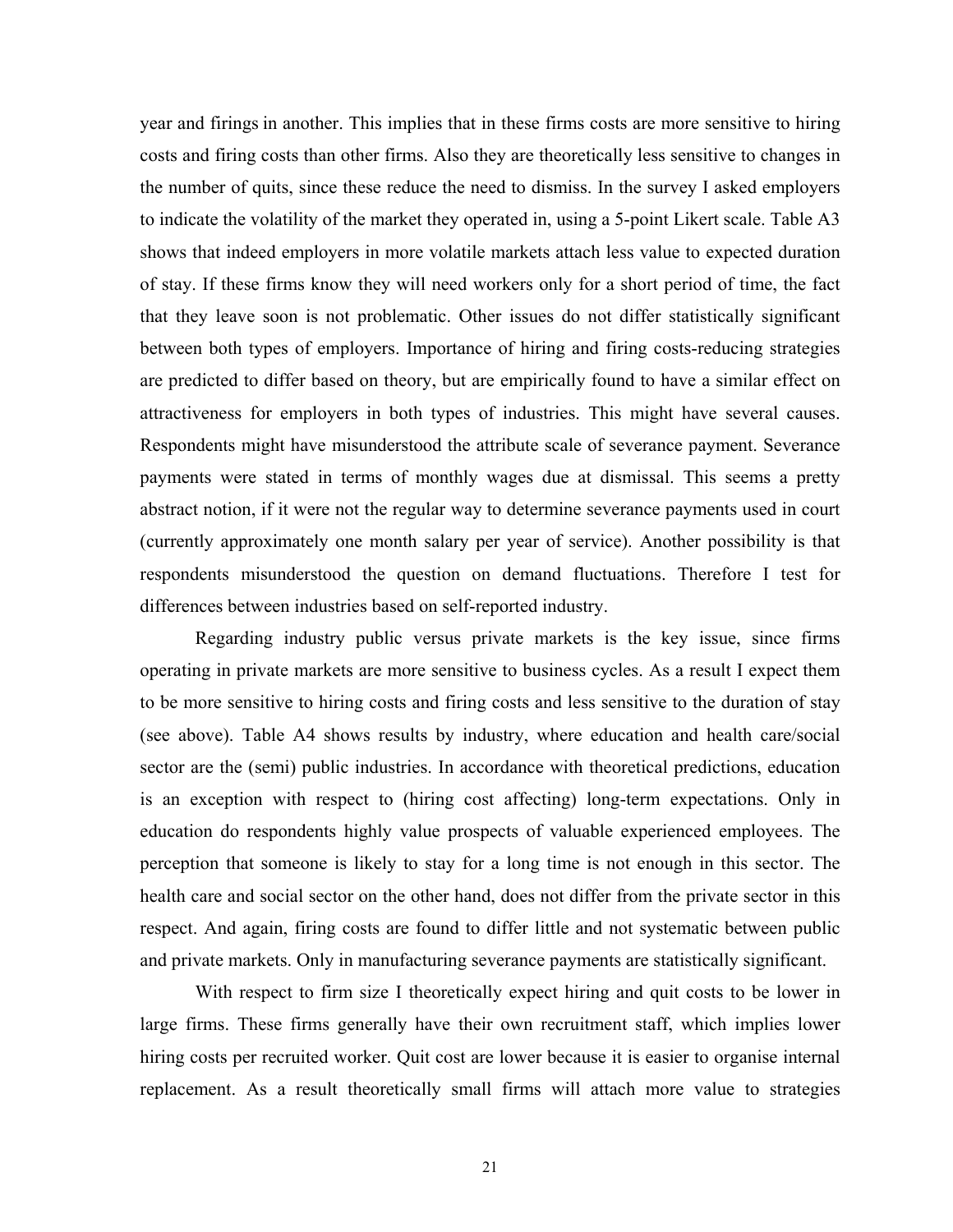reducing number of hires and quits. Attributes striking at this point are the duration of stay and flexibility of working hours. Results for small and large firms are shown in Table A5. Predictions are not confirmed. Duration of stay and flexibility of working hours do not differ systematically by firm size.

#### **5.3 Job characteristics**

Not only firm characteristics are expected to affect the weight of attributes. Job characteristics might be influential as well. Required education and experience level for instance could be associated with higher hiring costs. And firm specific human capital might be more important in some occupations than in others. Tables A6-A9 present results for these job characteristics.

The higher the education level, the higher hiring costs are. Therefore, I theoretically expect strategies that reduce hiring costs, i.e. duration of stay and flexibility of working hours, to be more important at higher function levels. Also, quit costs are higher for higher function levels, for the reason that it is harder to find replacement and the production process will be disrupted for a longer time. Table A6 confirms that a higher required education level is associated with higher valuation of expected duration of stay, and especially the likelihood of becoming a valuable senior employee. For flexibility of working hours theoretical predictions are not confirmed. On the contrary, on-call working is appreciated more for lower education levels. Replacement is more valuable for occupations with lower required education levels. Again, this is not in accordance with theoretical predictions that strategies that reduce quit costs are more important for higher education levels. But it is common sense that workers at higher function levels are harder to replace, as result of which employers might distrust externally provided replacement for these higher levels.

Table A7 presents results according to different levels of required work experience. Hiring costs are higher the more work experience is required, since experienced workers are harder to find. Also quit costs are higher, because these workers are harder to replace. So theoretically the more work experience is required the more value is attached to strategies reducing the number of hires and quits. Indeed table A7 shows that it is highly appreciated if these workers are not likely to leave the firm soon. They are simply too valuable for that.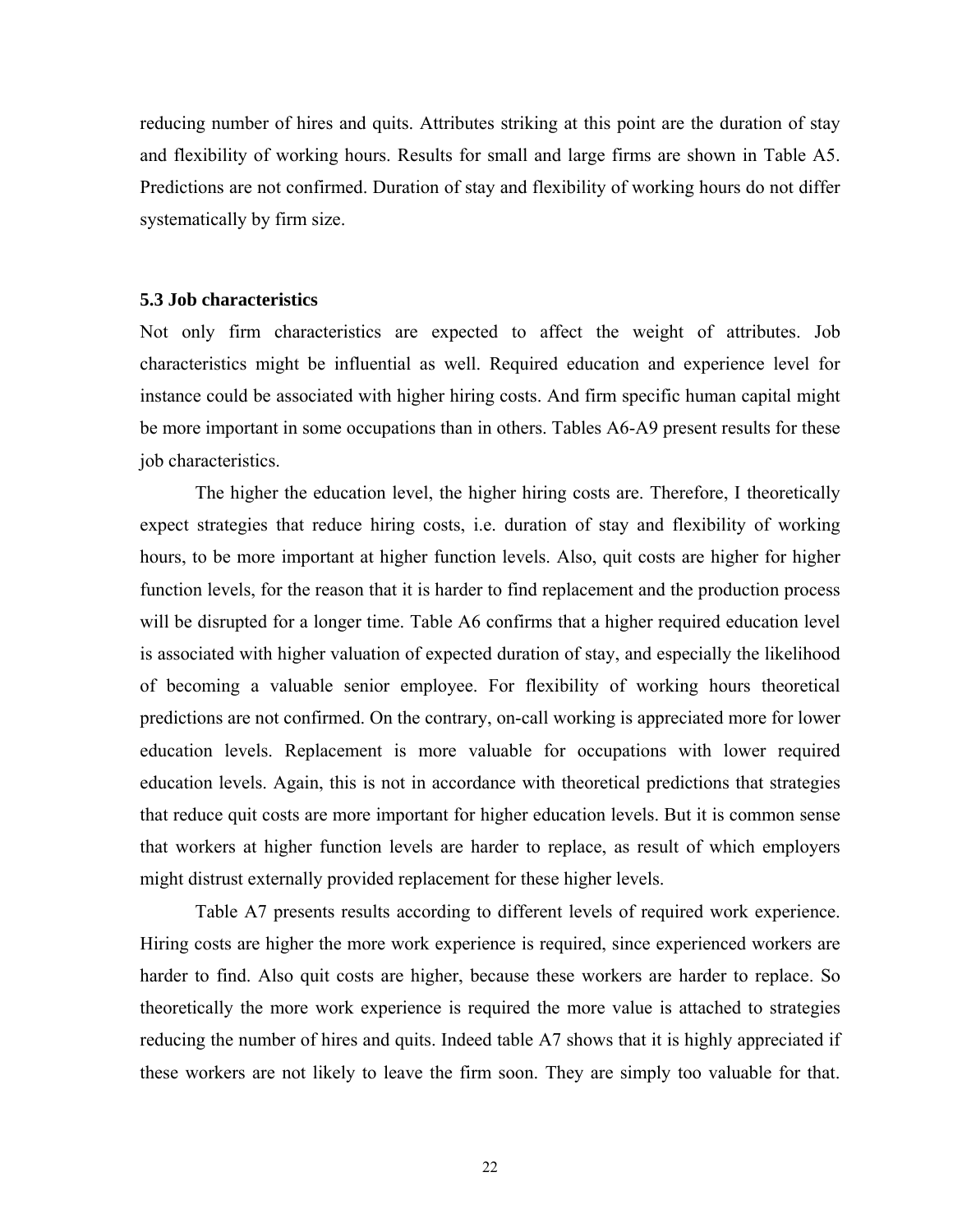Contrary to theoretical predictions, flexibility of working hours is more important in jobs where little experience is required.

Regarding occupation some occupations have more labour market shortages than others. This survey was held in 2004, when there were not many shortages on the labour market in general. Of the occupations mentioned in table A8 only management and medical vacancies were hard to fill. This implies that these occupations experience higher hiring and quit costs than the others, as a result of which theory predicts duration of stay to be more important here. This prediction is not confirmed. Also, flexibility of working hours, theoretically predicted to be more important in these occupations, are not. What is clear is that these two occupations behave differently when it comes to contracting out the recruitment process in order to reduce hiring costs. The use of recruitment agencies is deemed an acceptable strategy for management functions, but not for medical personnel.

## **6. Flexible employment contracts**

It is generally acknowledged that temporary and flexible types of employment have been created to escape from stringent employment regulation. Once the probation period has passed it is hard to dismiss workers on indefinite contracts in many countries and in the Netherlands as well. Procedures are time consuming and often severance payments need to be paid. Fixed-term contracts are often used as extended probationary periods, after which employees who perform on a satisfactory level are offered an indefinite contract. Also, fixedterm contracts are used for activities that are known in advance to last only for a certain period of time. Temporary agency workers (TAW), contract workers or freelance workers may be used for this reason as well. In this section I use the conjoint results to determine which aspects make flexible employment contracts more or less attractive for employers in different situations. Table 4 gives an overview of the characteristics of the contracts and how their characteristics influence their attractiveness.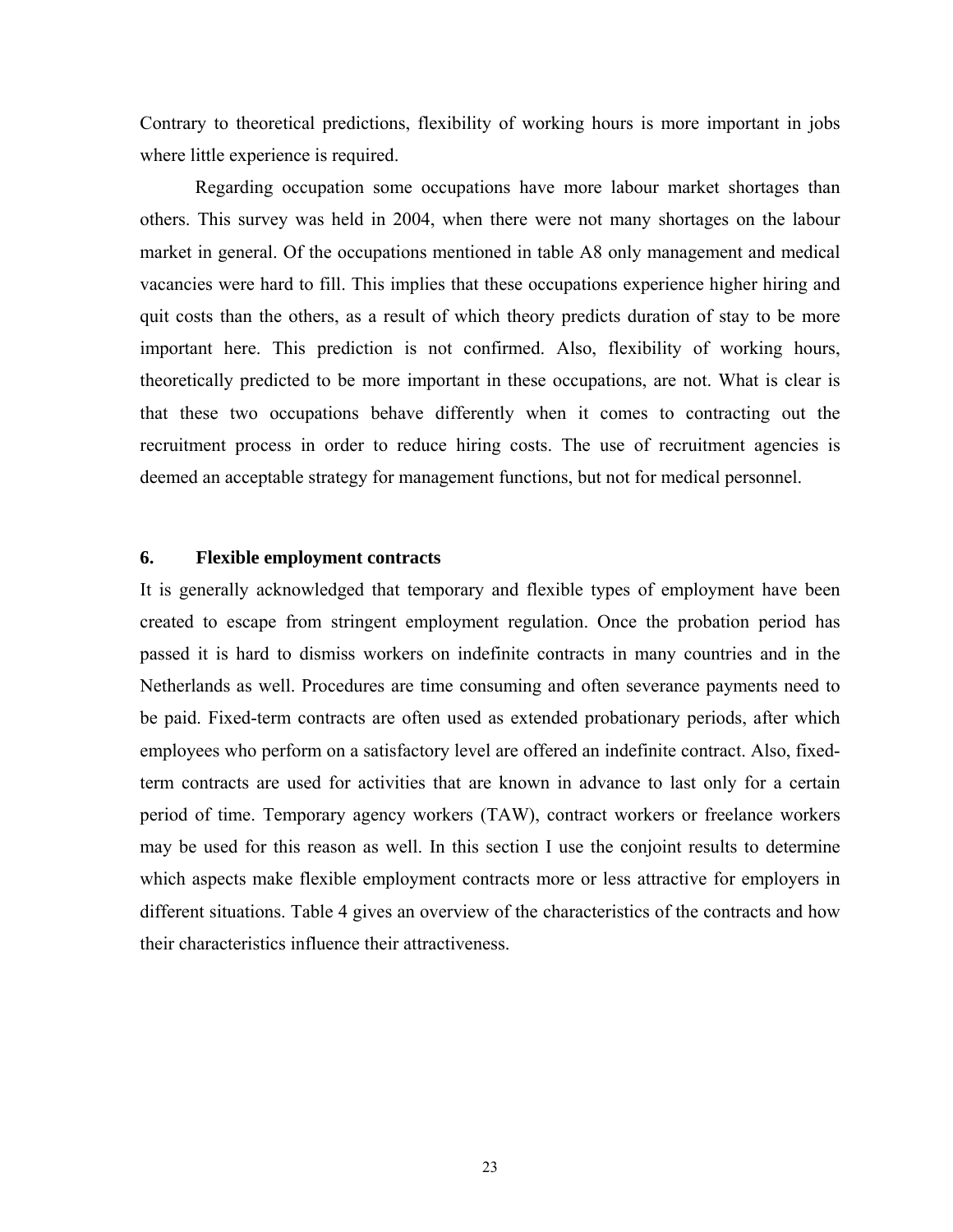|            | Contracting<br>out<br>selection | Term of Term of Replace-<br>availability | notice<br>employee | ment | notice<br>employer | Term of Severance Duration<br>pay | of stay | Flexibility<br>working<br>hours |
|------------|---------------------------------|------------------------------------------|--------------------|------|--------------------|-----------------------------------|---------|---------------------------------|
| Fixed-     |                                 |                                          |                    |      |                    |                                   |         |                                 |
| term       |                                 |                                          |                    |      |                    |                                   |         |                                 |
| <b>TAW</b> |                                 |                                          |                    |      |                    |                                   |         |                                 |
| Contract   |                                 |                                          | $_{0}$             |      |                    |                                   |         |                                 |
| work       |                                 |                                          |                    |      |                    |                                   |         |                                 |
| Freelance  |                                 |                                          | $\theta$           |      |                    |                                   |         |                                 |
| On-call    |                                 |                                          |                    |      |                    |                                   |         | $^{++}$                         |

Table 4 Contract characteristics and influence on appraisal compared to regular contract

 $+$  = positive effect on appraisal

 $=$  negative effect on appraisal

 $0 =$  difference has no effect on appraisal

Direct-hire fixed-term contracts differ relatively little from indefinite contracts. The main difference is that no severance payments and dismissal procedures are due at the end of the contract. Goux et al. (2001) show that hiring fixed-term workers is only slightly less difficult than hiring regular ones. Obviously, lower firing costs are the reason why these contracts are used, either for screening purposes or to absorb shocks in workload. As a result it is unsurprising that fixed-term contracts are valued highest in industries that are sensitive to business cycle fluctuations such as manufacturing, for production, administrative and management personnel. Were the lower firing costs the only difference between fixed-term and regular workers, then employers would be willing to pay an employee who works on a fixed-term contract 6 percent more than the same employee on an indefinite contract. This is not what we find in wage analyses; the literature usually finds a negative wage effect of fixed-term contracts (see e.g Booth, Francesconi and Frank, 2002; Hagen, 2002, McGinnity and Mertens, 2004; Addison and Surfield, 2005). Clearly this means that firing costs are not the only difference. In terms of the analysis, it is the duration of stay that causes another difference. The duration of stay of workers hired on fixed-term contracts is generally shorter than for regular workers, especially when used to absorb shocks. Therefore it is also unsurprising that several authors have found fewer training investments in temporary workers compared to regular workers (e.g. Almeida-Santos and Mumford, 2004a and 2004b; Booth et al, 2002; Draca and Green, 2004): the pay back period is shorter. When used for screening purposes, a fixed-term contract is usually explicitly contracted with the intensity to become permanent at the end of its term, if both parties are satisfied. In that case, expected duration is not so much shorter than for workers who work on an indefinite contract from the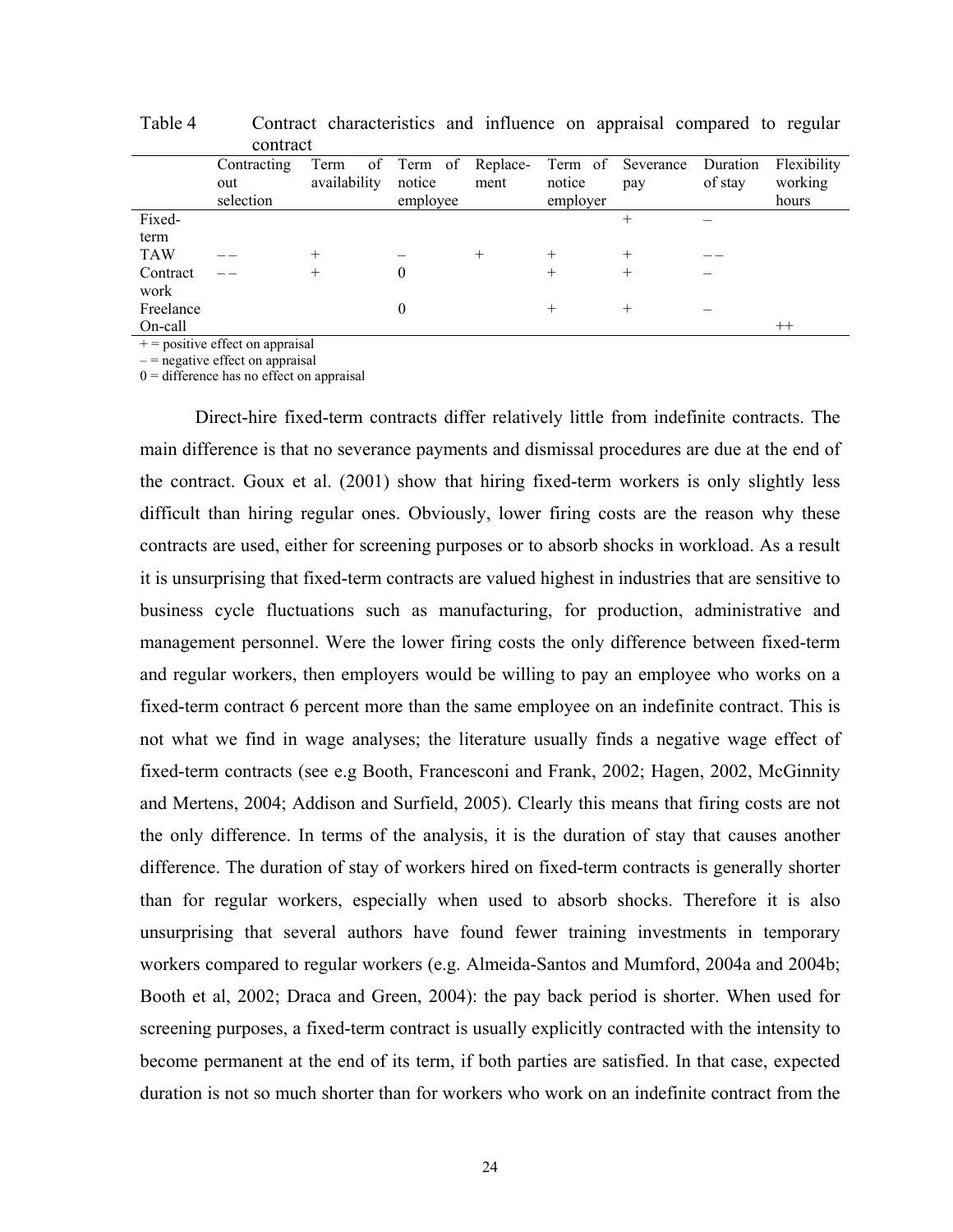start, and thus it is not the reason for lower valuation and payment in that case. But screening is often the result of uncertainty about the worker's ability, which results in a risk deduction on the wage (see De Graaf-Zijl, 2005).

Temporary agency work (TAW) differs from regular contracts on many aspects. Some aspects make them attractive to employers, others unattractive. Attractive features are the direct availability of workers, replacement, no notice period for employers and no severance payments. Unattractive is the fact that selection is performed by the agency, the absence of notice period for workers and the limited duration of the stay. Generally agency workers form no long-term relations with their employer, even though some 15 percent of agency workers eventually find a regular job at one of their employers (Ecorys-Nei, 2003). This is the main reason why agency work is not attractive for an average vacancy, but only in specific cases. E.g. when little firm-specific human capital is involved, as was already indicated by Davis-Blake and Uzzi (1993) and discussed by Matusik and Hill (1998). This is in accordance with my simulation results based on characteristics of the contract. These indicate that agency work is most attractive for employers seeking production personnel and least attractive for employers looking for IT and medical staff. This coincides with the finding that agency work is more attractive for low educated jobs than for jobs requiring a high education level. Similarly they are more attractive for jobs requiring no experience than for vacancies demanding more work experience. Looking at firm characteristics, my simulations reveal that based on its characteristics agency work is valued higher in firms that experience high fluctuations in demand. A fact that is not surprising and was already found by Davis-Blake and Uzzi (1993) for the US. Furthermore, agency work is most attractive in the service sectors and least attractive in the health care industry. Large firms are more attracted to the characteristics of agency work than small firms.

Contract work resembles agency work in many aspects. On the attractive side: workers are directly available, no severance payments are due and the employer has no term of notice. On the negative side, selection is contracted out to a contract company, and the duration of stay is short, even though contracting work generally has a longer duration than agency work. Contracting is often used for specific purposes, if a worker has specific knowledge that a firm needs for a short time. That makes this contract type not very attractive for regular vacancies. As already indicated by James (1998), task involving firm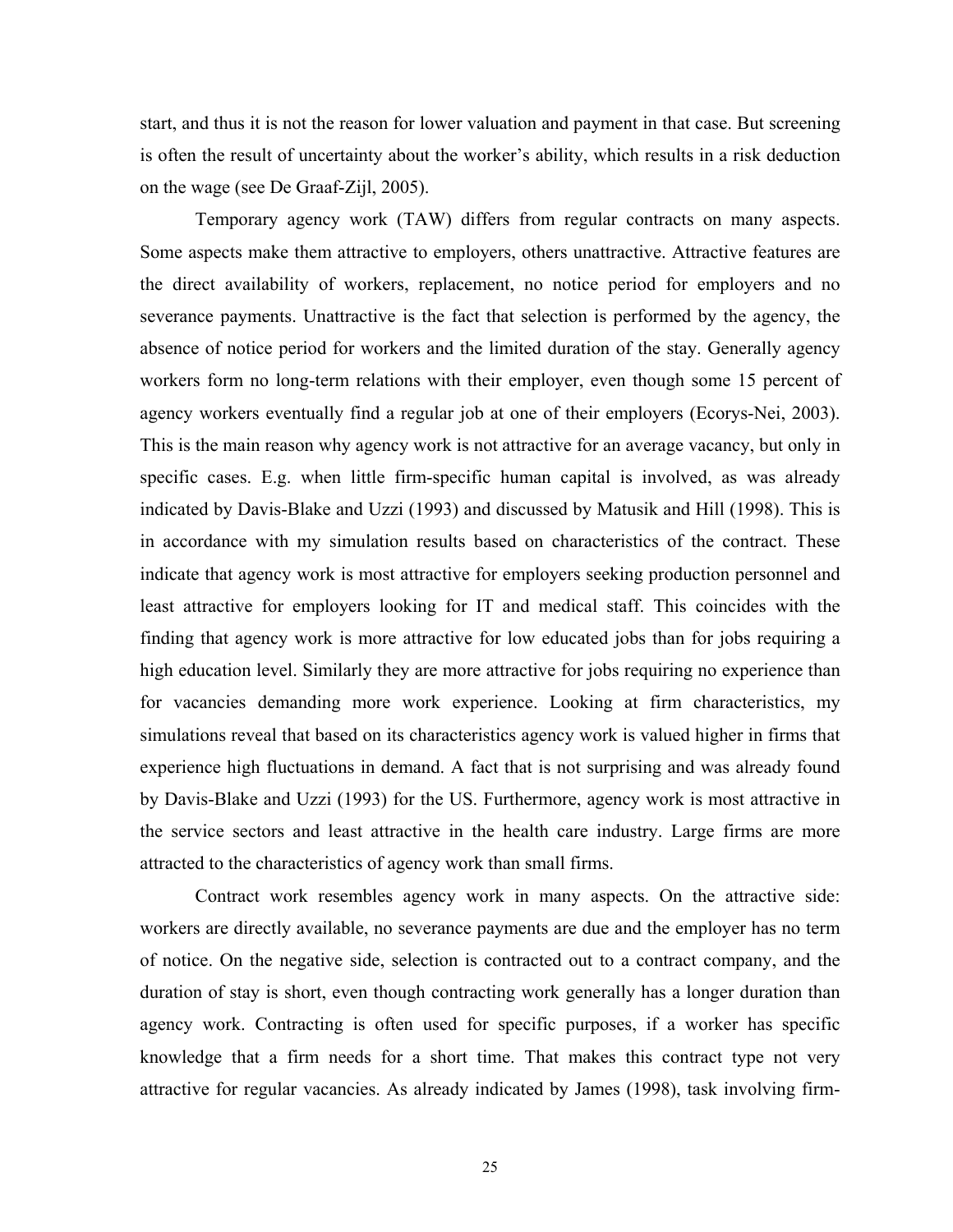specific human capital are more likely to be fulfilled by direct-hired employees than by contract workers. My simulations based on the contract's characteristics indeed indicate that contracting is more attractive in case higher education and more experience are required. Employers looking for production personnel or shop assistants do not value the characteristics of contract workers, but those recruiting for management or IT functions do. Regarding firm characteristics, the simulations reveal that contracting is more attractive in sectors susceptible to fluctuations in demand. It is most attractive in the service sectors but least attractive in manufacturing or trade. Small firms are more susceptible to the positive aspects of contracting than large firms.

Freelance workers are independent contractors that are usually hired by firms to perform specific tasks. Positive aspects of freelance contracts for employers are the absence of severance payments and term of notice. Nevertheless, these workers too are temporarily passing through the firm, as a result of which pay back periods for irretrievable hiring costs are short. So for an average vacancy freelance work is not attractive. As contracting, the characteristics of freelance work make it relatively attractive for IT and management functions. But contrary to expectations it is more attractive in cases where little experience is needed. It is more attractive for employers in unstable environments. However, it is also relatively attractive in education, where in practise freelance employment is not used so often, even though it does exist. It is mostly used in private education, not funded by the government, which is a minor part of the Dutch education system (Burger et al, 2004).

On-call work is attractive because it supplies the valued working hours flexibility to employers. According to my simulations employers are willing to pay an extra 18 percent on top of the wage for this feature. De Graaf-Zijl (2005) shows that indeed on-call workers receive a wage premium. As shown in Table 3, employers have however little preference for contracts on an on-call basis relative to other workers who are willing to work irregular hours. Since many workers on the other contracts – both regular and temporary ones – are willing to work irregular hours, the wage premium is in practise lower than 18 percent. Oncall work is most attractive in sectors that experience high fluctuations in demand, in service sectors and education, in large firms, for low educated jobs requiring no experience.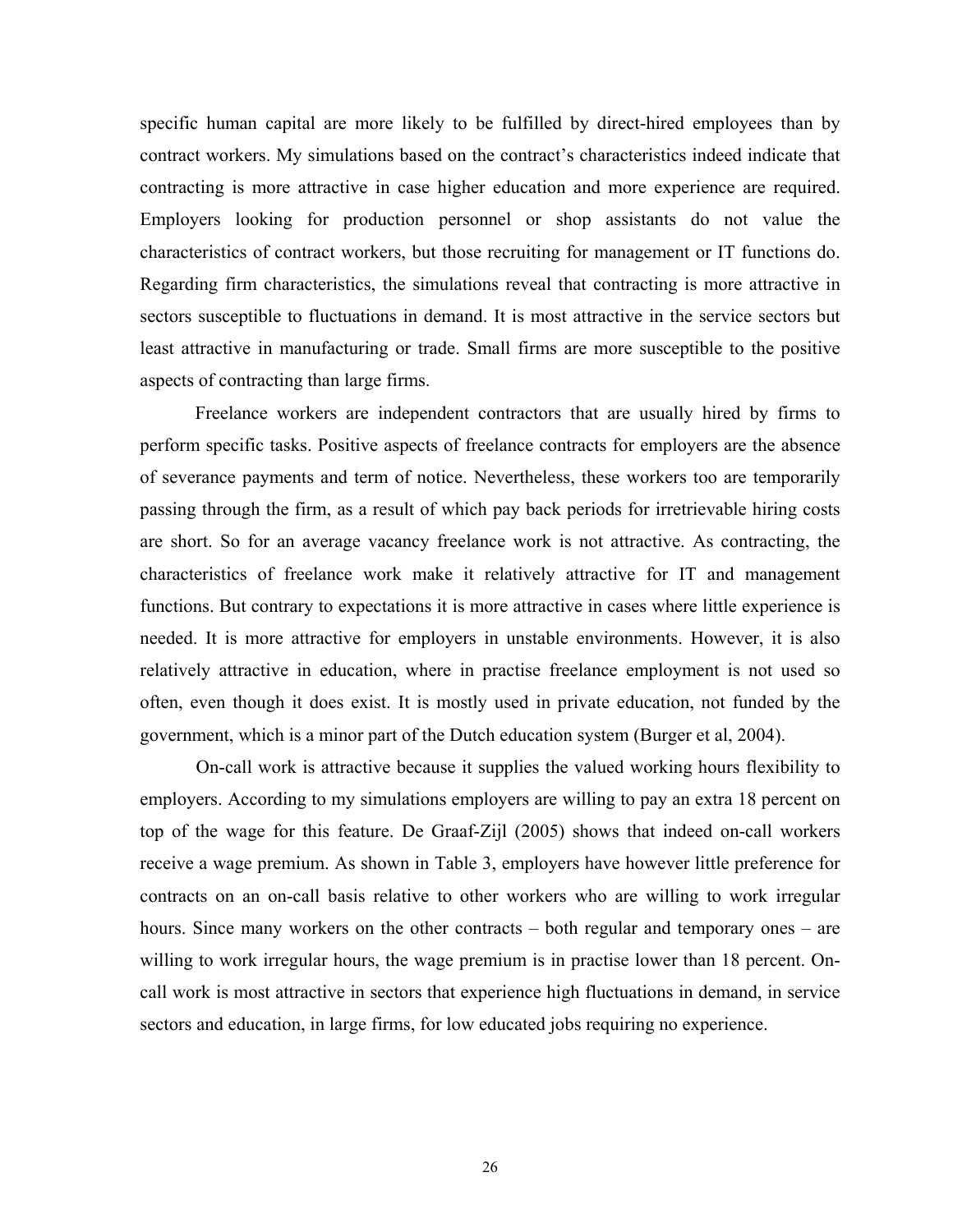## **7. Conclusions and discussion**

In this paper I have estimated the relative importance of several implicit and explicit adjustment cost in employers' hiring decisions. In my empirical analysis I have focussed on the attractiveness of standard versus non-standard employment contracts as instruments to reduce adjustment costs. Each contract consists of a number of constituent characteristics that influence adjustment costs, either by reducing the amount of turnover or by minimising the turnover costs – hiring, firing or quit costs – per worker. I estimated willingness to pay for each of these characteristics. The results of my empirical analysis have shown that strategies that reduce turnover and (potentially) increase productivity are much more important than strategies to reduce hiring, quit and firing costs per worker.

The expected duration a new worker will stay at the firm was found to be the main determinant for attractiveness to employers. Employers are willing to pay an extra 47 percent on top of the wage for someone who is likely to remain for some time instead of leave soon, which is equivalent to waiting more than a year longer until an applicant is available. A longer duration of stay is the main turnover reducing strategy available. Also another turnover reducing strategy, flexibility of working hours, was found to be of major importance in employers' choices. Why would employers find these strategies so attractive? The most obvious explanation is that irretrievable hiring costs are substantial. These costs consist of search costs, advertisement and screening, but probably more importantly of training costs. If these costs per worker are substantial, a firm has two options. Either reduce hiring costs per worker or reduce the number of times these costs need to be made. The empirical results show that the latter strategy is preferred to hiring cost reducing strategies such as the contracting out of advertisement and screening.

Temporary contracts do not reduce turnover, but enhance it. Instead, the attractive feature of temporary work arrangements is that they reduce firing costs and some arrangements also reduce hiring and quit costs per worker. Reducing firing costs is the main raison d'être for many temporary employment contracts. The entire range of temporary contracts has in common that dismissal procedures and severance payments are avoided. Compared to the turnover reducing strategies, firing costs were found to be of minor importance in the hiring decisions. The willingness to pay for avoiding severance payment was estimated as 6 percent, which is nearly actuarial neutral and implies that firms let

27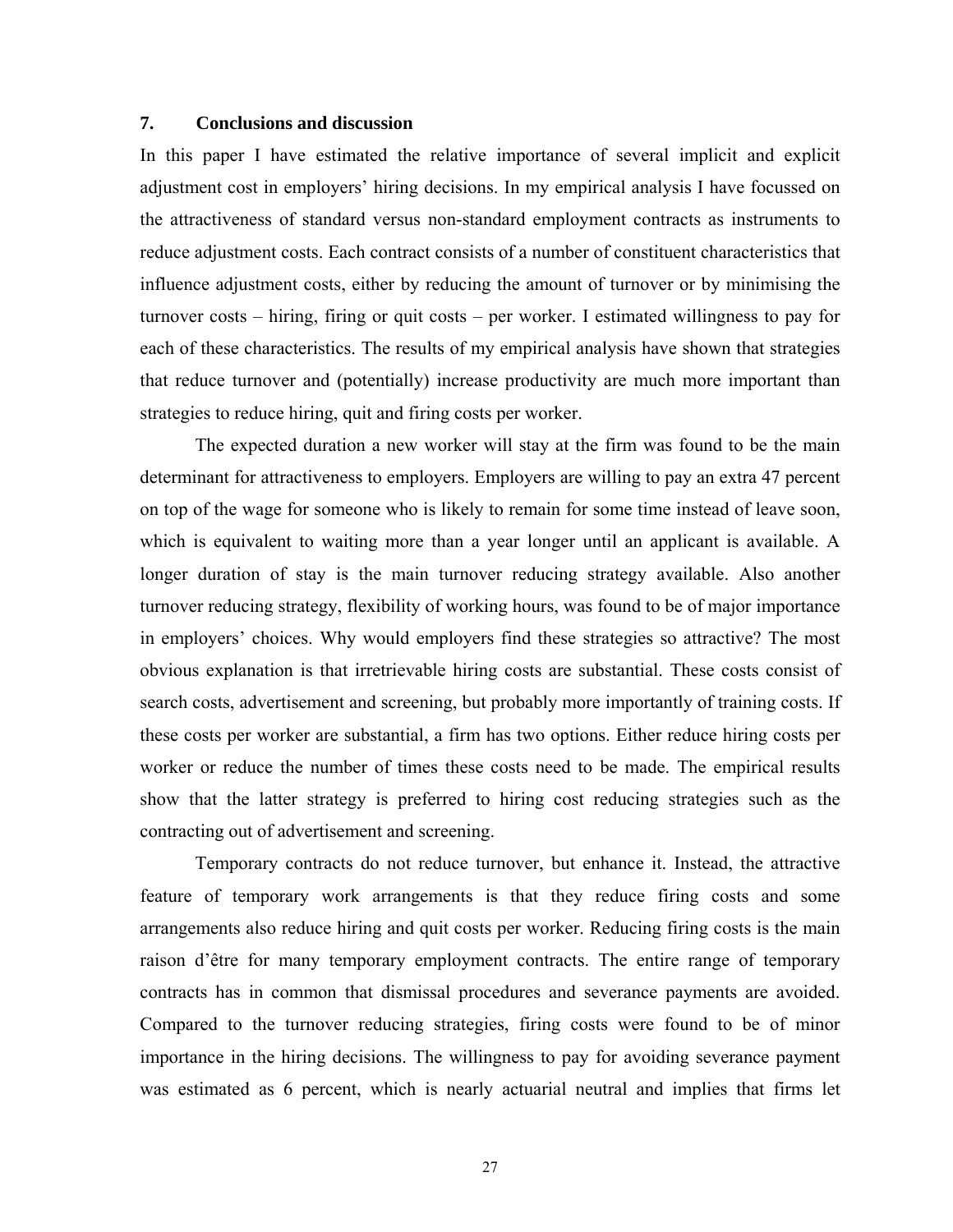workers pay for the privilege of receiving severance payments. My results have shown that the less attractive features of the alternative contracts, such as the shorter duration of stay and the contracting out of the selection process, in most cases overshadow the positive aspects of reduced firing and/or hiring costs.

This is in accordance with the finding that indefinite contracts are still the rule on the Dutch labour market. According to data from Netherlands Statistics and the Ministry of Social Affairs and Employment, 6 percent of employees works on-call or as agency worker and 15 percent has a fixed-term contract (see de Graaf-Zijl, 2005). Especially since there is some overlap between these categories, these numbers imply that by far the major share of workers has a regular contract. The majority of new hires are on fixed-term contracts. It should be noted that these are mainly fixed-term contracts designed to convert into openended contracts after a certain period, mostly one year (Bekker et al., 2005, p. 48). This corresponds with the empirical results in this paper. These contracts have the advantage of low dismissal costs, but do not have the disadvantage of a short duration of stay that is related to most temporary contracts. We have to keep in mind that in my analysis respondents had the current situation in mind, that is a situation where permanent and temporary contracts coexist. It is therefore dubious to draw conclusions on preference for a completely different system of labour market regulation.

Results have shown that some temporary work arrangements are more attractive in some situations than in others. Fixed-term contracts are valued most in industries that are sensitive to business cycle fluctuations such as manufacturing, for production, administrative and management personnel. The fact that these fixed-term contracts are more attractive for firms in fluctuating markets implies that these contracts are used not only as screening devices, as is suggested in some theoretical model such as Blanchard and Landier (2002), but is also used to accommodate to fluctuations in demand. This conclusion is in accordance with those of Hagen (2001) for Germany. Temporary agency workers form no long-term relations with their employer, which is the main reason why agency work is not attractive for an average vacancy, but only in specific cases. E.g. when little firm-specific human capital is involved. Another negative aspect of agency work is that employers dislike contracting out the selection of their workers. This explains why direct-hire fixed-term contracts are more popular among employers than agency and contract workers. My results show that agency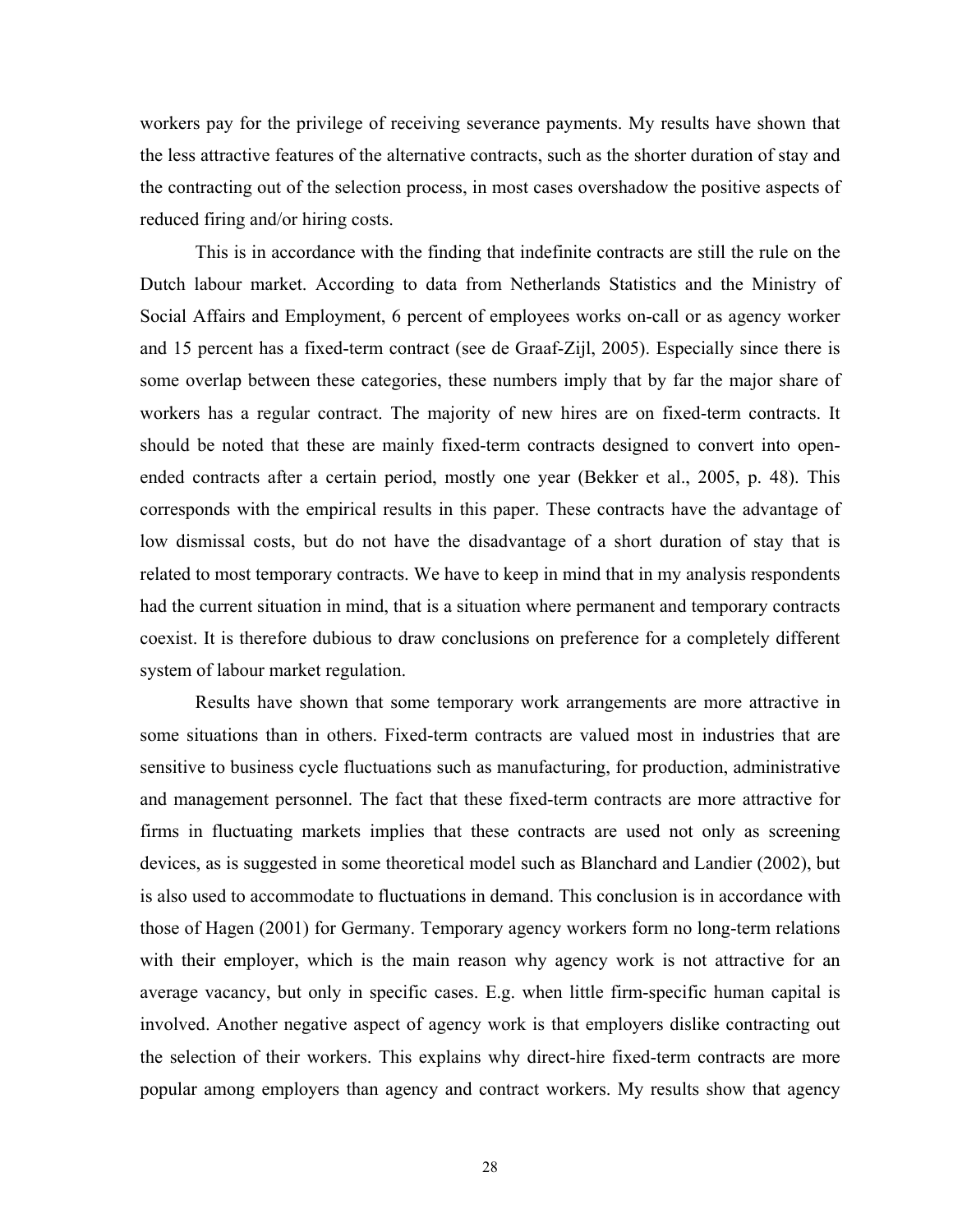work is most attractive for employers seeking production personnel for low educated jobs requiring no experience in businesses with high fluctuations in demand. Large firms are more attracted to the characteristics of agency work than small firms. Contract work is often used for specific purposes, if a worker has specific knowledge that a firm needs for a short time. This contract type is not very attractive for regular vacancies. Contracting is more attractive in case higher education and more experience are required, for management or IT functions in the service sectors that experience many fluctuations in demand. Small firms are more susceptible to the positive aspects of contracting than large firms, which seems logical because small firms are bound to experience more situations in which they will need specific knowledge they do not have in-house. Freelance work, like contracting, is relatively attractive for IT and management functions. But surprisingly it is also relatively attractive in cases where little experience is needed and in education, where in practise freelance employment is not used so often, even though it does exist in private education. On-call work is, as expected, most attractive in sectors that experience high fluctuations in demand, in service sectors and education, in large firms, for low educated jobs requiring no experience. However, regular personnel that is willing to work flexible hours is as attractive as on-call work in most cases.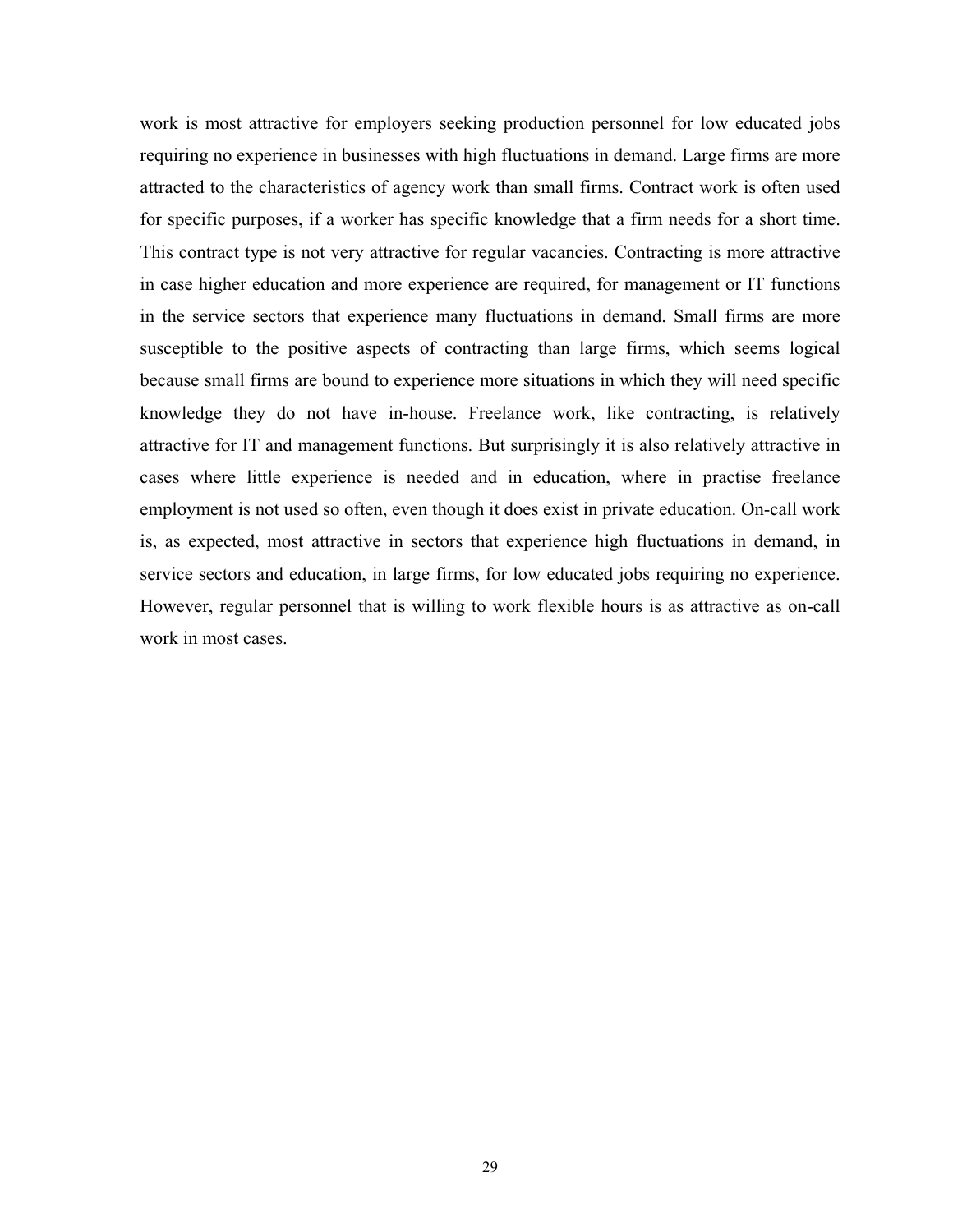#### **Literature**

- Adisson J.T. and C.J. Surfield (2005), *'Atypical work' and compensation*, IZA Discussion Paper No. 1477, Bonn: Institute for the Study of Labor.
- Aguirregabiria, V. and C. Alonso-Borrgo (1999), *Labor contracts and flexibility: Evidence from a labor market reform in Spain*, Working Paper, Department of Economics, University of Chicago.
- Almeida-Santos, F. and K. Mumford (2004a), Employee training in Australia: Evidence from AWIRS, *The Economic Record*, vol. 80, no. S1, pp. S53-S64.
- Almeida-Santos, F. and K. Mumford (2004b), *Employee training in Britain*, IZA Discussion Paper 1197, Bonn: IZA.
- Alvarez, F. and M. Veracierto (1998), *Search, self-insurance and job-security provisions*, Federal Reserve Bank of Chicago Working Paper WP 98-2.
- Bekker, S. A. Gielen, M. Kerkhofs et al. (2005), *Trendrapport vraag naar arbeid 2004*, OSA-report A215, Tilburg: Institute for Labour Studies.
- Bentolila, S. and G. Bertola (1990), Firing costs and labour demand: How bad is Eurosclerosis, *Review of Economic Studies*, vol. 57, no. 3, pp. 381-402.
- Bentolila, S. and G. Saint-Paul (1992), The macro-economic impact of flexible labor contracts, with an application to Spain, *European Economic Review*, vol. 36, no. 5, pp. 1013-1053.
- Bentolila, S. and G. Saint-Paul (1994), A model of labor demand with linear adjustment costs, *Labour Economics*, vol. 1, no. 3-4, pp. 303-326.
- Blanchard, O. and A. Landier (2002), The Perverse Effects of Partial Labour Market Reform: Fixed–Term Contracts in France, *Economic Journal*, vol. 112, no. 480, pp. F189-F245.
- Boyle, K.J., T.P. Holmes, M.F. Teisl and B. Roe (2001), A comparison of conjoint analysis response formats, *American Journal of Agricultural Economics*, vol. 83, no. 2, pp. 441- 454.
- Booth, A.L., M, Francesconi, J, Frank (2002), Temporary jobs: Stepping-stones or dead ends?, *The Economic Journal*, vol. 112, pp. F189-F215.
- Burda, M. (1992), A note on firing costs and severance benefits in equilibrium employment, *Scandinavian Journal of Economics*, vol. 94, no. 3, pp. 479-489.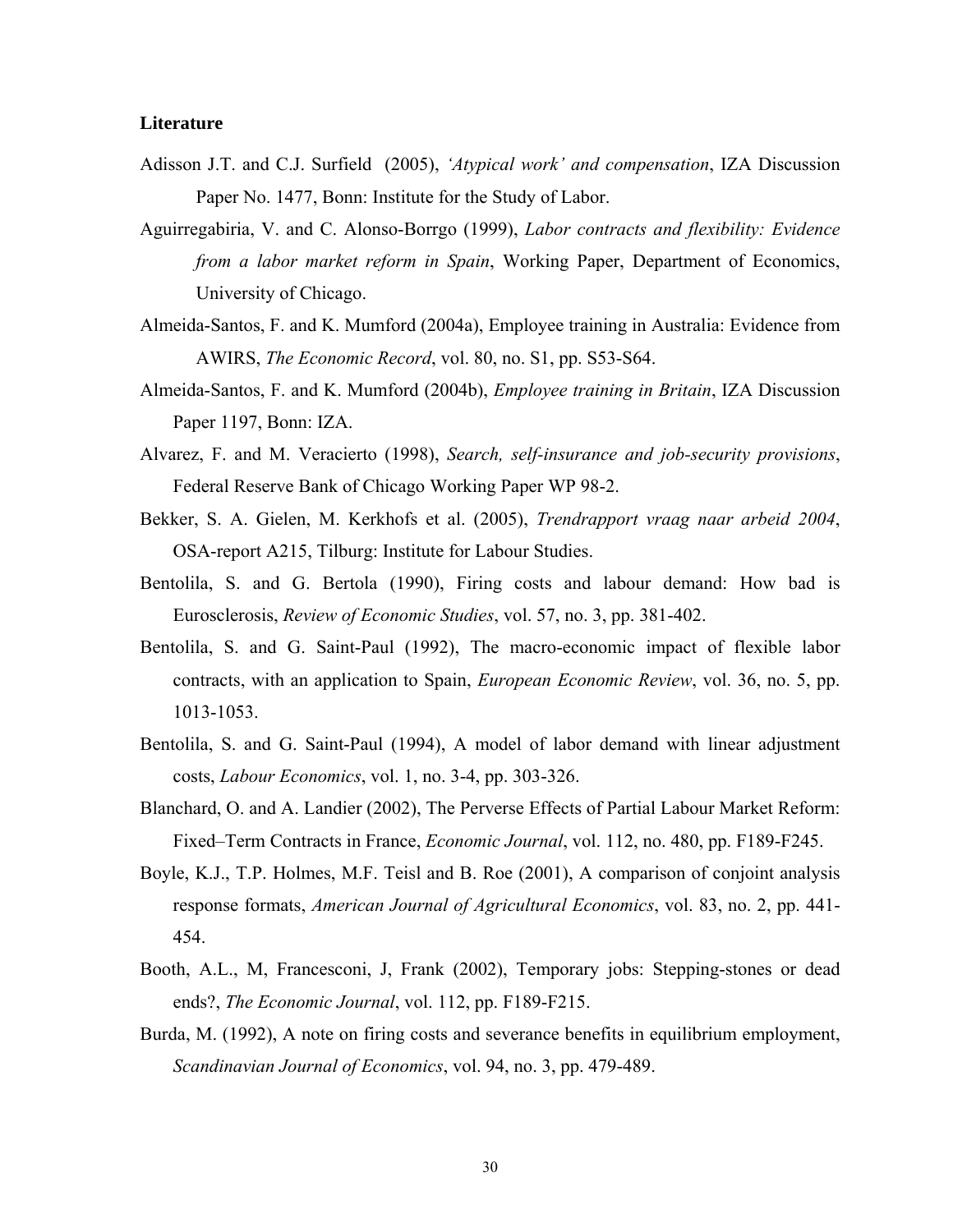- Burger, K., A. Hoen, R. Venniker and D. Webbink (2004), *Een Open Bestel in het middelbaar beroepsonderwijs en het hoger onderwijs*, CPB Document no. 70, Den Haag: Netherlands Bureau for Economic Policy Analysis.
- Davis-Blake, A. and B. Uzzi (1993), Determinants of employment externalisation: A study of temporary workers and independent contractors, *Administrative Science Quarterly*, vol. 38, no. 2, pp. 195-223.
- De Graaf-Zijl, M. (2005), Use and compensation of on-call and fixed-term employment: the role of uncertainty, ……………
- De Wolf, I. and R. Van der Velden (2001), Selection processes for three types of academic jobs: An experiment among Dutch employers of social sciences graduates, *European Sociological Review*, vol. 17, no. 3, pp. 317-330.
- Draca, M. and C. Green (2004), The incidence and intensity of employer funded training: Australian evidence on the impact of flexible work, *Scottish Journal of Political Economy*, vol. 51, no. 5, pp. 609-625.
- Ecorys-Nei (2003), *Instroomonderzoek uitzendkrachten 1993-2003, Maatschappelijk belang in beeld*, Rotterdam: Ecorys-Nei.
- Ferrer-i-Carbonell, A. and P. Frijters (2004), How important is methodology for the estimates of the determinants of happiness?, *Economic Journal*, vol. 114, no. 7, pp. 641-659.
- Foote, D.A. and T.B. Folta (2002), Temporary workers as real options, *Human Resource Management Review*, vol. 12, no. 4, pp. 579-597.
- Goux, D., E. Maurin and M. Pauchet (2001), Fixed-term contracts and the dynamics of labour demand, *European Economic Review*, vol. 45, no. 3, pp. 533-552.
- Hagen, T. (2002), Do Temporary Workers Receive Risk Premiums? Assessing the Wage Effects of Fixed-Term Contracts in West Germany by a Matching Estimator Compared with Parametric Approaches, *Labour*, vol. 14, no. 4, pp. 667-705.
- Hagen, T. (2001), *Does fized-term contract employment raise firms' adjustment speed? Evidence from an establishment panel for West-Germany*, ZEW Discussion Paper 01-57, Mannheim: Zentrum für Europäische Wirtschaftsfirschung.
- Hamermesh, D.S. and G.A. Pfann (1996), Adjustment costs in factor demand, *Journal of Economic Literature*, vol. 34, pp. 1264-1292.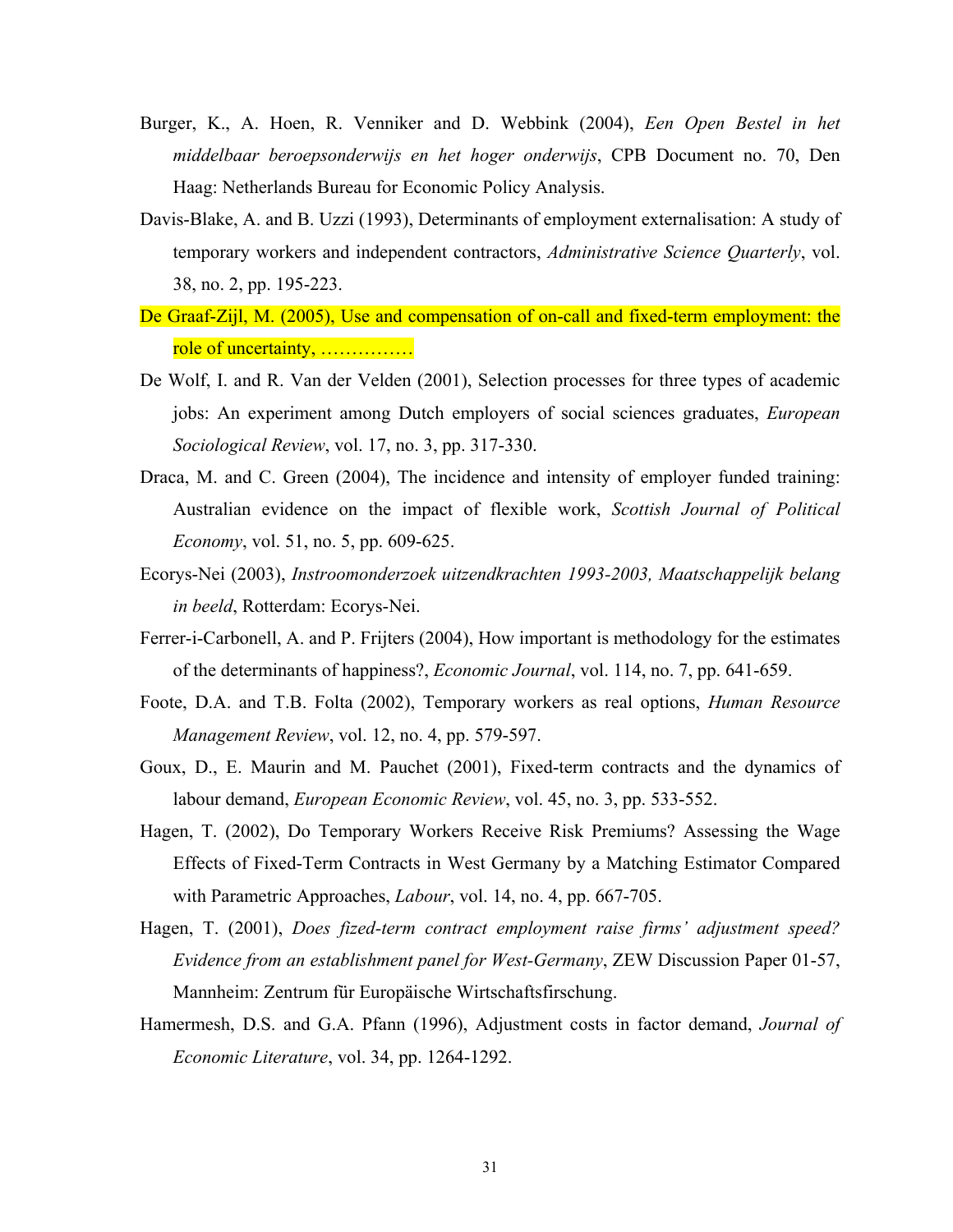- Hopenhayn, H. and R. Rogerson (1993), Job turnover and policy evaluation: A general equilibrium analysis, *Journal of Political Economy*, vol. 101, no. 5, pp. 915-938.
- Houseman, S.N. (1997), *Temporary, Part-Time, and Contract Employment in the United States: A Report on the W.E. Upjohn Institute's Employer Survey on Flexible Staffing Policies*, Upjohn Institute Working Paper.
- Hunt, J. (2000), Firing costs, employment fluctuations and average employment: An examination of Germany, *Economica*, vol. 67, no. 266, pp. 177-202.
- James Jr., H.S. (1998). Are employment and managerial control equivalent? Evidence from an electronics producer, *Journal of Economic Behavior and Organization*, vol. 36, no. 4, pp. 447-471.
- Lancaster, K.J. (1966), New approach to consumer theory, *Journal of Political Economy*, vol. 74, pp. 132-157.
- Lazear, E.P. (1990), Job security provisions and employment, *The Quarterly Journal of Economics*, vol. 105, no. 3, pp. 399-427.
- Ljungqvist, L. (2002), How do lay-off costs affect employment? *Economic Journal*, vol. 112, no. 482, pp. 829-853.
- Louviere J.J. (1994), Conjoint analysis, In: Bagozzi R.P. (Ed). *Advanced methods of market research*, Massachusetts: Blackwell Business.
- Mackenzie, J. (1993), A comparison of contingent preference models, *American Journal of Agricultural Economics*, vol. 75, no. 3, pp. 593-603.
- Matusik, S.F. and C.W.L. Hill (1998), The utilization of contingent work, knowledge creation, and competitive advantage, *Academy of Management Review*, vol. 23, no. 4, pp. 680-697.
- McFadden, D.L. (1984), Econometric analysis of qualitative response models, in: Z. Griliches and M.D. Intriligator, Handbook of Econometrics, vol. II, pp. 1396-1456.
- McGinnity, F. and A. Mertens (2004), Wages and wage growth of fixed-term workers in East and West Germany, *Applied Economics Quarterly – Konjunkturpolitik*, vol. 50, no. 2, pp. 139-163.
- Mortensen, D. and C. Pissarides (1999), New developments in models of search in the labour market, In: O. Ashenfelter and D. Card, *Handbook of Labour Economics*, vol. 3B, Amsterdam: Elsevier Science, North-Holland.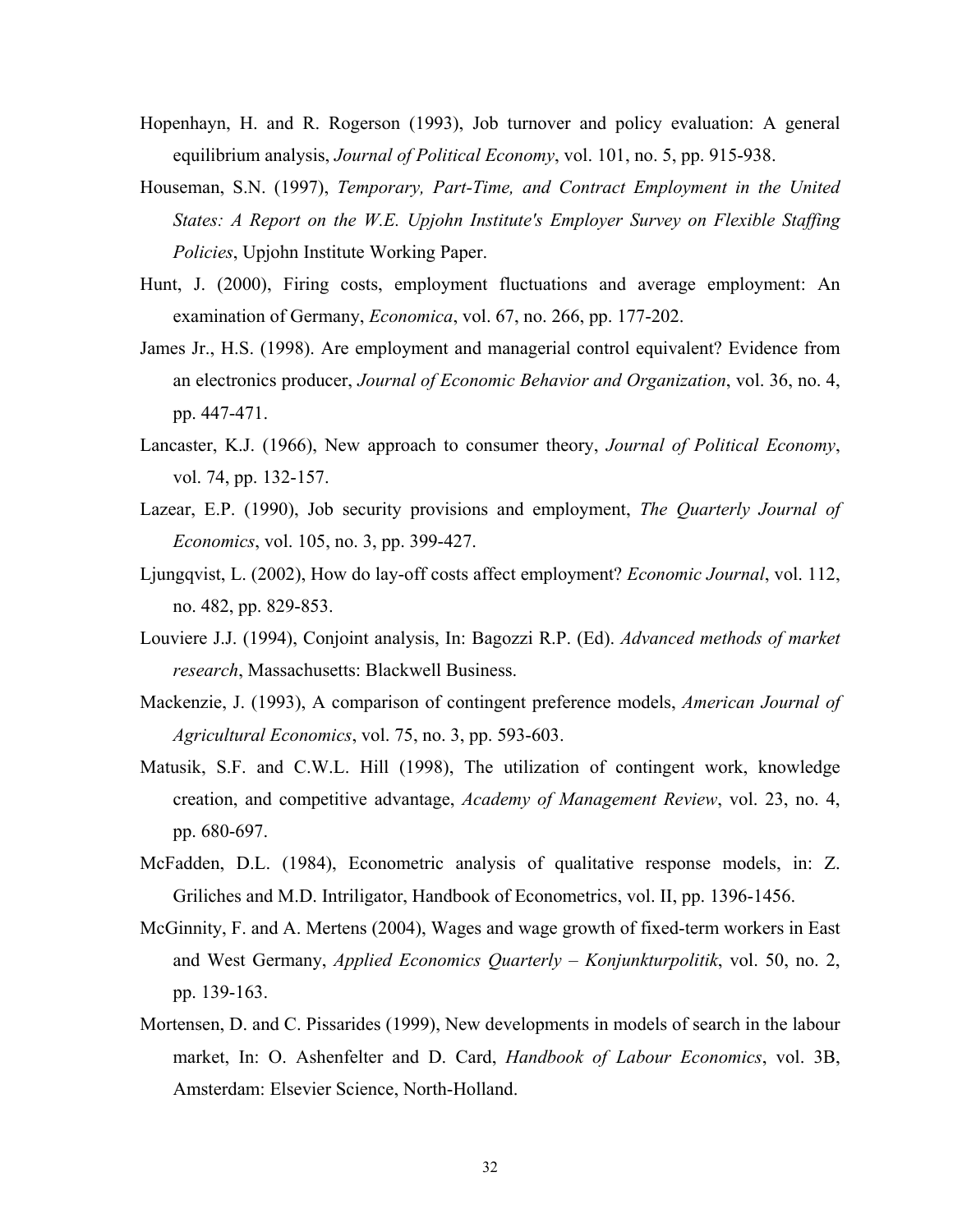- Nickell, S.J. (1978), Fixed costs, employment and labour demand over the cycle, *Economica*, vol. 45, no. 180, pp. 329-345.
- OESO (2004), Taxing Wages 2002/2003. Parijs: OESO.
- Ratchford B.T. (1975), Then new economic theory of consumer behaviour: An interpretive essay, *Journal of Consumer Research*, vol. 2, pp. 65-75.
- Roe, B. K.J. Boyle and M.F. Teisl (2001), Using conjoint analysis to derive estimates of compensating variation, *Journal of Environmental Economics and Management*, vol. 31, pp. 145-159.
- Saint-Paul, G. (1995), The high unemployment gap, *Quarterly Journal of Economics*, vol. 110, no. 2, pp. 527-550.
- Van Beek, K.W.C. (1993), *To be hired or not to be hired, the employer decides: Relative chances of unemployed job-seekers on the Dutch labour market*, Amsterdam: University of Amsterdam.
- Van Beek, K.W.H, C.C. Koopmans and B.M.S. Van Praag (1997), Shopping at the labour market: A tale of fiction, *European Economic Review*, vol. 41, pp. 295-317.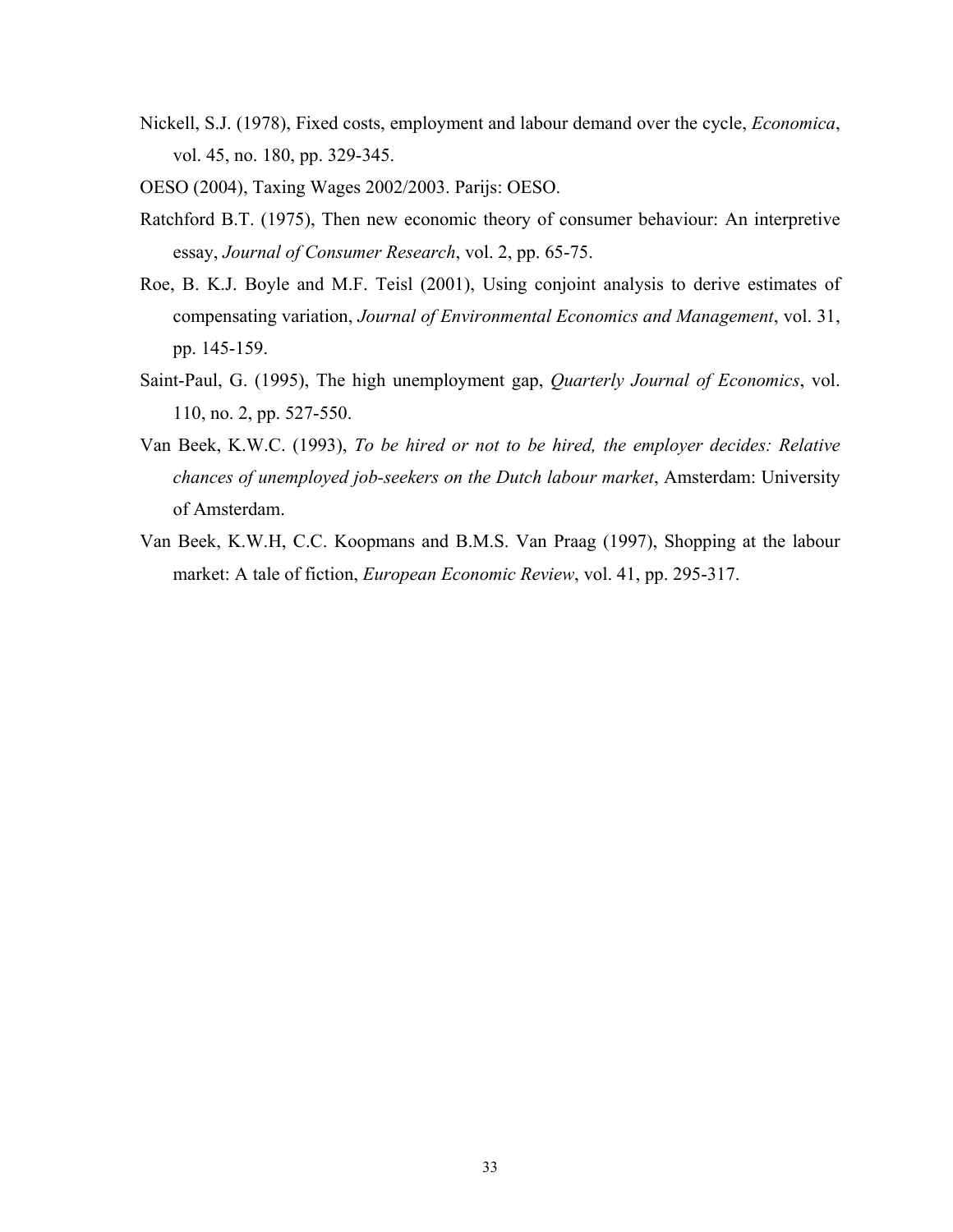Appendix 1 Table A1 Estimation results of conjoint data using different estimation techniques

| <b>OLS</b><br>Tobit<br>Tobit (random<br>Ordered logit#<br>Ordered<br>Rank<br>Fixed<br>Random<br>(random effects)<br>order logit<br>effect<br>effects)<br>logit<br>effect<br>$-0.070**$<br>$-0.139**$<br>$-0.125**$<br>$-0.113**$<br>Availability (in months, range 0-5 months)<br>$-0.145**$<br>$-0.104**$<br>$-0.107**$<br>$-0.112**$<br>(0.048)<br>(0.051)<br>(0.044)<br>(0.035)<br>(0.039)<br>(0.038)<br>(0.041)<br>(0.026)<br>Selection (reference: self)<br>Recruitment agency (0-1)<br>$-0.398**$<br>$-0.411**$<br>$-0.396**$<br>$-0.346**$<br>$-0.398**$<br>$-0.398**$<br>$-0.414**$<br>$-0.222**$<br>(0.039)<br>(0.046)<br>(0.029)<br>(0.054)<br>(0.057)<br>(0.050)<br>(0.043)<br>(0.043)<br>$-0.500**$<br>$-0.514**$<br>$-0.511**$<br>$-0.448**$<br>$-0.524**$<br>$-0.520**$<br>$-0.538**$<br>$-0.286**$<br>Contracting company (0-1)<br>(0.072)<br>(0.077)<br>(0.067)<br>(0.052)<br>(0.058)<br>(0.058)<br>(0.062)<br>(0.039)<br>$-0.544**$<br>$-0.588**$<br>$-0.299**$<br>$-0.512**$<br>$-0.524**$<br>$-0.540**$<br>$-0.584**$<br>$-0.574**$<br>Temporary help agency $(0-1)$<br>(0.084)<br>(0.090)<br>(0.078)<br>(0.060)<br>(0.068)<br>(0.067)<br>(0.071)<br>(0.045)<br>Long term expectations (reference: employee<br>likely to remain with you on the current level)<br>Employee likely to become valuable experienced<br>0.041<br>0.036<br>0.063<br>$0.096*$<br>0.080<br>0.074<br>0.076<br>0.030<br>(0.057)<br>(0.061)<br>(0.053)<br>(0.040)<br>(0.046)<br>(0.046)<br>(0.048)<br>(0.030)<br>employee $(0-1)$<br>$-1.432**$<br>$-1.360**$<br>$-1.293**$<br>$-1.212**$<br>$-1.368**$<br>$-1.367**$<br>$-0.740**$<br>Employee likely to leave for another employer<br>$-1.422**$<br>soon $(0-1)$<br>(0.043)<br>(0.051)<br>(0.054)<br>(0.048)<br>(0.039)<br>(0.041)<br>(0.041)<br>(0.028)<br>Term of notice for employee (reference: 1 month)<br>Employee cannot leave before the end of the<br>0.019<br>0.024<br>0.001<br>0.008<br>0.008<br>$-0.008$<br>0.006<br>$-0.007$<br>Contract $(0-1)$<br>(0.058)<br>(0.068)<br>(0.073)<br>(0.063)<br>(0.049)<br>(0.055)<br>(0.054)<br>(0.036)<br>$-0.022$<br>Term of notice two months $(0-1)$<br>$-0.053$<br>$-0.050$<br>$-0.076$<br>$-0.034$<br>$-0.023$<br>$-0.027$<br>$-0.035$<br>(0.042)<br>(0.047)<br>(0.047)<br>(0.050)<br>(0.059)<br>(0.063)<br>(0.054)<br>(0.031)<br>$-0.204**$<br>$-0.212**$<br>$-0.248**$<br>$-0.250**$<br>$-0.280**$<br>$-0.245**$<br>$-0.197**$<br>$-0.144**$<br>No term of notice $(0-1)$<br>(0.055)<br>(0.064)<br>(0.069)<br>(0.060)<br>(0.047)<br>(0.052)<br>(0.052)<br>(0.034)<br>Replacement (reference: no replacement)<br>Replacement immediately taken care of $(0-1)$<br>$0.207**$<br>$0.212**$<br>$0.219**$<br>$0.261**$<br>$0.260**$<br>$0.253**$<br>$0.267**$<br>$0.122**$<br>(0.047)<br>(0.041)<br>(0.032)<br>(0.035)<br>(0.035)<br>(0.038)<br>(0.023)<br>(0.044)<br>Working hours (reference: only during fixed hours)<br>$0.521**$<br>$0.542**$<br>$0.488**$<br>$0.554**$<br>$0.549**$<br>$0.567**$<br>On-call basis $(0-1)$<br>$0.513**$<br>$0.296**$<br>(0.061)<br>(0.052)<br>(0.065)<br>(0.056)<br>(0.045)<br>(0.049)<br>(0.049)<br>(0.033)<br>$0.548**$<br>$0.573**$<br>$0.529**$<br>$0.569**$<br>0.594**<br>$0.535**$<br>$0.573**$<br>$0.311**$<br>Irregular working hours not a problem $(0-1)$<br>(0.046)<br>(0.054)<br>(0.058)<br>(0.050)<br>(0.040)<br>(0.044)<br>(0.043)<br>(0.029)<br>Term of notice for employer (reference: 2 months)<br>No term of notice $(0-1)$<br>0.130<br>$0.178**$<br>$0.193**$<br>$0.185**$<br>0.078<br>0.137<br>0.142<br>$0.195**$<br>(0.087)<br>(0.093)<br>(0.081)<br>(0.062)<br>(0.070)<br>(0.070)<br>(0.074)<br>(0.047)<br>$0.130*$<br>$0.129*$<br>$0.153*$<br>$0.173*$<br>$0.187*$<br>$0.155*$<br>$0.144*$<br>$0.096*$<br>Immediate layoff at end of contract (0-1)<br>(0.080)<br>(0.086)<br>(0.075)<br>(0.057)<br>(0.064)<br>(0.064)<br>(0.069)<br>(0.043)<br>$-0.166**$<br>$-0.168**$<br>$-0.179**$<br>$-0.172**$<br>$-0.175**$<br>$-0.174**$<br>$-0.179**$<br>$-0.101**$<br>Layoff cost (severance payment in monthly wage<br>per year worked, range 0-6 months)<br>(0.058)<br>(0.062)<br>(0.054)<br>(0.041)<br>(0.047)<br>(0.050)<br>(0.031)<br>(0.047) |                                                  |            |            |            |            |            |            |            |            |
|-----------------------------------------------------------------------------------------------------------------------------------------------------------------------------------------------------------------------------------------------------------------------------------------------------------------------------------------------------------------------------------------------------------------------------------------------------------------------------------------------------------------------------------------------------------------------------------------------------------------------------------------------------------------------------------------------------------------------------------------------------------------------------------------------------------------------------------------------------------------------------------------------------------------------------------------------------------------------------------------------------------------------------------------------------------------------------------------------------------------------------------------------------------------------------------------------------------------------------------------------------------------------------------------------------------------------------------------------------------------------------------------------------------------------------------------------------------------------------------------------------------------------------------------------------------------------------------------------------------------------------------------------------------------------------------------------------------------------------------------------------------------------------------------------------------------------------------------------------------------------------------------------------------------------------------------------------------------------------------------------------------------------------------------------------------------------------------------------------------------------------------------------------------------------------------------------------------------------------------------------------------------------------------------------------------------------------------------------------------------------------------------------------------------------------------------------------------------------------------------------------------------------------------------------------------------------------------------------------------------------------------------------------------------------------------------------------------------------------------------------------------------------------------------------------------------------------------------------------------------------------------------------------------------------------------------------------------------------------------------------------------------------------------------------------------------------------------------------------------------------------------------------------------------------------------------------------------------------------------------------------------------------------------------------------------------------------------------------------------------------------------------------------------------------------------------------------------------------------------------------------------------------------------------------------------------------------------------------------------------------------------------------------------------------------------------------------------------------------------------------------------------------------------------------------------------------------------------------------------------------------------------------------------------------------------------------------------------------------------------------------------------------------------------------------------------------------------------------------------------------------------------------------------------------------------------------------|--------------------------------------------------|------------|------------|------------|------------|------------|------------|------------|------------|
|                                                                                                                                                                                                                                                                                                                                                                                                                                                                                                                                                                                                                                                                                                                                                                                                                                                                                                                                                                                                                                                                                                                                                                                                                                                                                                                                                                                                                                                                                                                                                                                                                                                                                                                                                                                                                                                                                                                                                                                                                                                                                                                                                                                                                                                                                                                                                                                                                                                                                                                                                                                                                                                                                                                                                                                                                                                                                                                                                                                                                                                                                                                                                                                                                                                                                                                                                                                                                                                                                                                                                                                                                                                                                                                                                                                                                                                                                                                                                                                                                                                                                                                                                                                                     |                                                  |            |            |            |            |            |            |            |            |
|                                                                                                                                                                                                                                                                                                                                                                                                                                                                                                                                                                                                                                                                                                                                                                                                                                                                                                                                                                                                                                                                                                                                                                                                                                                                                                                                                                                                                                                                                                                                                                                                                                                                                                                                                                                                                                                                                                                                                                                                                                                                                                                                                                                                                                                                                                                                                                                                                                                                                                                                                                                                                                                                                                                                                                                                                                                                                                                                                                                                                                                                                                                                                                                                                                                                                                                                                                                                                                                                                                                                                                                                                                                                                                                                                                                                                                                                                                                                                                                                                                                                                                                                                                                                     |                                                  |            |            |            |            |            |            |            |            |
|                                                                                                                                                                                                                                                                                                                                                                                                                                                                                                                                                                                                                                                                                                                                                                                                                                                                                                                                                                                                                                                                                                                                                                                                                                                                                                                                                                                                                                                                                                                                                                                                                                                                                                                                                                                                                                                                                                                                                                                                                                                                                                                                                                                                                                                                                                                                                                                                                                                                                                                                                                                                                                                                                                                                                                                                                                                                                                                                                                                                                                                                                                                                                                                                                                                                                                                                                                                                                                                                                                                                                                                                                                                                                                                                                                                                                                                                                                                                                                                                                                                                                                                                                                                                     |                                                  |            |            |            |            |            |            |            |            |
|                                                                                                                                                                                                                                                                                                                                                                                                                                                                                                                                                                                                                                                                                                                                                                                                                                                                                                                                                                                                                                                                                                                                                                                                                                                                                                                                                                                                                                                                                                                                                                                                                                                                                                                                                                                                                                                                                                                                                                                                                                                                                                                                                                                                                                                                                                                                                                                                                                                                                                                                                                                                                                                                                                                                                                                                                                                                                                                                                                                                                                                                                                                                                                                                                                                                                                                                                                                                                                                                                                                                                                                                                                                                                                                                                                                                                                                                                                                                                                                                                                                                                                                                                                                                     |                                                  |            |            |            |            |            |            |            |            |
|                                                                                                                                                                                                                                                                                                                                                                                                                                                                                                                                                                                                                                                                                                                                                                                                                                                                                                                                                                                                                                                                                                                                                                                                                                                                                                                                                                                                                                                                                                                                                                                                                                                                                                                                                                                                                                                                                                                                                                                                                                                                                                                                                                                                                                                                                                                                                                                                                                                                                                                                                                                                                                                                                                                                                                                                                                                                                                                                                                                                                                                                                                                                                                                                                                                                                                                                                                                                                                                                                                                                                                                                                                                                                                                                                                                                                                                                                                                                                                                                                                                                                                                                                                                                     |                                                  |            |            |            |            |            |            |            |            |
|                                                                                                                                                                                                                                                                                                                                                                                                                                                                                                                                                                                                                                                                                                                                                                                                                                                                                                                                                                                                                                                                                                                                                                                                                                                                                                                                                                                                                                                                                                                                                                                                                                                                                                                                                                                                                                                                                                                                                                                                                                                                                                                                                                                                                                                                                                                                                                                                                                                                                                                                                                                                                                                                                                                                                                                                                                                                                                                                                                                                                                                                                                                                                                                                                                                                                                                                                                                                                                                                                                                                                                                                                                                                                                                                                                                                                                                                                                                                                                                                                                                                                                                                                                                                     |                                                  |            |            |            |            |            |            |            |            |
|                                                                                                                                                                                                                                                                                                                                                                                                                                                                                                                                                                                                                                                                                                                                                                                                                                                                                                                                                                                                                                                                                                                                                                                                                                                                                                                                                                                                                                                                                                                                                                                                                                                                                                                                                                                                                                                                                                                                                                                                                                                                                                                                                                                                                                                                                                                                                                                                                                                                                                                                                                                                                                                                                                                                                                                                                                                                                                                                                                                                                                                                                                                                                                                                                                                                                                                                                                                                                                                                                                                                                                                                                                                                                                                                                                                                                                                                                                                                                                                                                                                                                                                                                                                                     |                                                  |            |            |            |            |            |            |            |            |
|                                                                                                                                                                                                                                                                                                                                                                                                                                                                                                                                                                                                                                                                                                                                                                                                                                                                                                                                                                                                                                                                                                                                                                                                                                                                                                                                                                                                                                                                                                                                                                                                                                                                                                                                                                                                                                                                                                                                                                                                                                                                                                                                                                                                                                                                                                                                                                                                                                                                                                                                                                                                                                                                                                                                                                                                                                                                                                                                                                                                                                                                                                                                                                                                                                                                                                                                                                                                                                                                                                                                                                                                                                                                                                                                                                                                                                                                                                                                                                                                                                                                                                                                                                                                     |                                                  |            |            |            |            |            |            |            |            |
|                                                                                                                                                                                                                                                                                                                                                                                                                                                                                                                                                                                                                                                                                                                                                                                                                                                                                                                                                                                                                                                                                                                                                                                                                                                                                                                                                                                                                                                                                                                                                                                                                                                                                                                                                                                                                                                                                                                                                                                                                                                                                                                                                                                                                                                                                                                                                                                                                                                                                                                                                                                                                                                                                                                                                                                                                                                                                                                                                                                                                                                                                                                                                                                                                                                                                                                                                                                                                                                                                                                                                                                                                                                                                                                                                                                                                                                                                                                                                                                                                                                                                                                                                                                                     |                                                  |            |            |            |            |            |            |            |            |
|                                                                                                                                                                                                                                                                                                                                                                                                                                                                                                                                                                                                                                                                                                                                                                                                                                                                                                                                                                                                                                                                                                                                                                                                                                                                                                                                                                                                                                                                                                                                                                                                                                                                                                                                                                                                                                                                                                                                                                                                                                                                                                                                                                                                                                                                                                                                                                                                                                                                                                                                                                                                                                                                                                                                                                                                                                                                                                                                                                                                                                                                                                                                                                                                                                                                                                                                                                                                                                                                                                                                                                                                                                                                                                                                                                                                                                                                                                                                                                                                                                                                                                                                                                                                     |                                                  |            |            |            |            |            |            |            |            |
|                                                                                                                                                                                                                                                                                                                                                                                                                                                                                                                                                                                                                                                                                                                                                                                                                                                                                                                                                                                                                                                                                                                                                                                                                                                                                                                                                                                                                                                                                                                                                                                                                                                                                                                                                                                                                                                                                                                                                                                                                                                                                                                                                                                                                                                                                                                                                                                                                                                                                                                                                                                                                                                                                                                                                                                                                                                                                                                                                                                                                                                                                                                                                                                                                                                                                                                                                                                                                                                                                                                                                                                                                                                                                                                                                                                                                                                                                                                                                                                                                                                                                                                                                                                                     |                                                  |            |            |            |            |            |            |            |            |
|                                                                                                                                                                                                                                                                                                                                                                                                                                                                                                                                                                                                                                                                                                                                                                                                                                                                                                                                                                                                                                                                                                                                                                                                                                                                                                                                                                                                                                                                                                                                                                                                                                                                                                                                                                                                                                                                                                                                                                                                                                                                                                                                                                                                                                                                                                                                                                                                                                                                                                                                                                                                                                                                                                                                                                                                                                                                                                                                                                                                                                                                                                                                                                                                                                                                                                                                                                                                                                                                                                                                                                                                                                                                                                                                                                                                                                                                                                                                                                                                                                                                                                                                                                                                     |                                                  |            |            |            |            |            |            |            |            |
|                                                                                                                                                                                                                                                                                                                                                                                                                                                                                                                                                                                                                                                                                                                                                                                                                                                                                                                                                                                                                                                                                                                                                                                                                                                                                                                                                                                                                                                                                                                                                                                                                                                                                                                                                                                                                                                                                                                                                                                                                                                                                                                                                                                                                                                                                                                                                                                                                                                                                                                                                                                                                                                                                                                                                                                                                                                                                                                                                                                                                                                                                                                                                                                                                                                                                                                                                                                                                                                                                                                                                                                                                                                                                                                                                                                                                                                                                                                                                                                                                                                                                                                                                                                                     |                                                  |            |            |            |            |            |            |            |            |
|                                                                                                                                                                                                                                                                                                                                                                                                                                                                                                                                                                                                                                                                                                                                                                                                                                                                                                                                                                                                                                                                                                                                                                                                                                                                                                                                                                                                                                                                                                                                                                                                                                                                                                                                                                                                                                                                                                                                                                                                                                                                                                                                                                                                                                                                                                                                                                                                                                                                                                                                                                                                                                                                                                                                                                                                                                                                                                                                                                                                                                                                                                                                                                                                                                                                                                                                                                                                                                                                                                                                                                                                                                                                                                                                                                                                                                                                                                                                                                                                                                                                                                                                                                                                     |                                                  |            |            |            |            |            |            |            |            |
|                                                                                                                                                                                                                                                                                                                                                                                                                                                                                                                                                                                                                                                                                                                                                                                                                                                                                                                                                                                                                                                                                                                                                                                                                                                                                                                                                                                                                                                                                                                                                                                                                                                                                                                                                                                                                                                                                                                                                                                                                                                                                                                                                                                                                                                                                                                                                                                                                                                                                                                                                                                                                                                                                                                                                                                                                                                                                                                                                                                                                                                                                                                                                                                                                                                                                                                                                                                                                                                                                                                                                                                                                                                                                                                                                                                                                                                                                                                                                                                                                                                                                                                                                                                                     |                                                  |            |            |            |            |            |            |            |            |
|                                                                                                                                                                                                                                                                                                                                                                                                                                                                                                                                                                                                                                                                                                                                                                                                                                                                                                                                                                                                                                                                                                                                                                                                                                                                                                                                                                                                                                                                                                                                                                                                                                                                                                                                                                                                                                                                                                                                                                                                                                                                                                                                                                                                                                                                                                                                                                                                                                                                                                                                                                                                                                                                                                                                                                                                                                                                                                                                                                                                                                                                                                                                                                                                                                                                                                                                                                                                                                                                                                                                                                                                                                                                                                                                                                                                                                                                                                                                                                                                                                                                                                                                                                                                     |                                                  |            |            |            |            |            |            |            |            |
|                                                                                                                                                                                                                                                                                                                                                                                                                                                                                                                                                                                                                                                                                                                                                                                                                                                                                                                                                                                                                                                                                                                                                                                                                                                                                                                                                                                                                                                                                                                                                                                                                                                                                                                                                                                                                                                                                                                                                                                                                                                                                                                                                                                                                                                                                                                                                                                                                                                                                                                                                                                                                                                                                                                                                                                                                                                                                                                                                                                                                                                                                                                                                                                                                                                                                                                                                                                                                                                                                                                                                                                                                                                                                                                                                                                                                                                                                                                                                                                                                                                                                                                                                                                                     |                                                  |            |            |            |            |            |            |            |            |
|                                                                                                                                                                                                                                                                                                                                                                                                                                                                                                                                                                                                                                                                                                                                                                                                                                                                                                                                                                                                                                                                                                                                                                                                                                                                                                                                                                                                                                                                                                                                                                                                                                                                                                                                                                                                                                                                                                                                                                                                                                                                                                                                                                                                                                                                                                                                                                                                                                                                                                                                                                                                                                                                                                                                                                                                                                                                                                                                                                                                                                                                                                                                                                                                                                                                                                                                                                                                                                                                                                                                                                                                                                                                                                                                                                                                                                                                                                                                                                                                                                                                                                                                                                                                     |                                                  |            |            |            |            |            |            |            |            |
|                                                                                                                                                                                                                                                                                                                                                                                                                                                                                                                                                                                                                                                                                                                                                                                                                                                                                                                                                                                                                                                                                                                                                                                                                                                                                                                                                                                                                                                                                                                                                                                                                                                                                                                                                                                                                                                                                                                                                                                                                                                                                                                                                                                                                                                                                                                                                                                                                                                                                                                                                                                                                                                                                                                                                                                                                                                                                                                                                                                                                                                                                                                                                                                                                                                                                                                                                                                                                                                                                                                                                                                                                                                                                                                                                                                                                                                                                                                                                                                                                                                                                                                                                                                                     |                                                  |            |            |            |            |            |            |            |            |
|                                                                                                                                                                                                                                                                                                                                                                                                                                                                                                                                                                                                                                                                                                                                                                                                                                                                                                                                                                                                                                                                                                                                                                                                                                                                                                                                                                                                                                                                                                                                                                                                                                                                                                                                                                                                                                                                                                                                                                                                                                                                                                                                                                                                                                                                                                                                                                                                                                                                                                                                                                                                                                                                                                                                                                                                                                                                                                                                                                                                                                                                                                                                                                                                                                                                                                                                                                                                                                                                                                                                                                                                                                                                                                                                                                                                                                                                                                                                                                                                                                                                                                                                                                                                     |                                                  |            |            |            |            |            |            |            |            |
|                                                                                                                                                                                                                                                                                                                                                                                                                                                                                                                                                                                                                                                                                                                                                                                                                                                                                                                                                                                                                                                                                                                                                                                                                                                                                                                                                                                                                                                                                                                                                                                                                                                                                                                                                                                                                                                                                                                                                                                                                                                                                                                                                                                                                                                                                                                                                                                                                                                                                                                                                                                                                                                                                                                                                                                                                                                                                                                                                                                                                                                                                                                                                                                                                                                                                                                                                                                                                                                                                                                                                                                                                                                                                                                                                                                                                                                                                                                                                                                                                                                                                                                                                                                                     |                                                  |            |            |            |            |            |            |            |            |
|                                                                                                                                                                                                                                                                                                                                                                                                                                                                                                                                                                                                                                                                                                                                                                                                                                                                                                                                                                                                                                                                                                                                                                                                                                                                                                                                                                                                                                                                                                                                                                                                                                                                                                                                                                                                                                                                                                                                                                                                                                                                                                                                                                                                                                                                                                                                                                                                                                                                                                                                                                                                                                                                                                                                                                                                                                                                                                                                                                                                                                                                                                                                                                                                                                                                                                                                                                                                                                                                                                                                                                                                                                                                                                                                                                                                                                                                                                                                                                                                                                                                                                                                                                                                     |                                                  |            |            |            |            |            |            |            |            |
|                                                                                                                                                                                                                                                                                                                                                                                                                                                                                                                                                                                                                                                                                                                                                                                                                                                                                                                                                                                                                                                                                                                                                                                                                                                                                                                                                                                                                                                                                                                                                                                                                                                                                                                                                                                                                                                                                                                                                                                                                                                                                                                                                                                                                                                                                                                                                                                                                                                                                                                                                                                                                                                                                                                                                                                                                                                                                                                                                                                                                                                                                                                                                                                                                                                                                                                                                                                                                                                                                                                                                                                                                                                                                                                                                                                                                                                                                                                                                                                                                                                                                                                                                                                                     |                                                  |            |            |            |            |            |            |            |            |
|                                                                                                                                                                                                                                                                                                                                                                                                                                                                                                                                                                                                                                                                                                                                                                                                                                                                                                                                                                                                                                                                                                                                                                                                                                                                                                                                                                                                                                                                                                                                                                                                                                                                                                                                                                                                                                                                                                                                                                                                                                                                                                                                                                                                                                                                                                                                                                                                                                                                                                                                                                                                                                                                                                                                                                                                                                                                                                                                                                                                                                                                                                                                                                                                                                                                                                                                                                                                                                                                                                                                                                                                                                                                                                                                                                                                                                                                                                                                                                                                                                                                                                                                                                                                     |                                                  |            |            |            |            |            |            |            |            |
|                                                                                                                                                                                                                                                                                                                                                                                                                                                                                                                                                                                                                                                                                                                                                                                                                                                                                                                                                                                                                                                                                                                                                                                                                                                                                                                                                                                                                                                                                                                                                                                                                                                                                                                                                                                                                                                                                                                                                                                                                                                                                                                                                                                                                                                                                                                                                                                                                                                                                                                                                                                                                                                                                                                                                                                                                                                                                                                                                                                                                                                                                                                                                                                                                                                                                                                                                                                                                                                                                                                                                                                                                                                                                                                                                                                                                                                                                                                                                                                                                                                                                                                                                                                                     |                                                  |            |            |            |            |            |            |            |            |
|                                                                                                                                                                                                                                                                                                                                                                                                                                                                                                                                                                                                                                                                                                                                                                                                                                                                                                                                                                                                                                                                                                                                                                                                                                                                                                                                                                                                                                                                                                                                                                                                                                                                                                                                                                                                                                                                                                                                                                                                                                                                                                                                                                                                                                                                                                                                                                                                                                                                                                                                                                                                                                                                                                                                                                                                                                                                                                                                                                                                                                                                                                                                                                                                                                                                                                                                                                                                                                                                                                                                                                                                                                                                                                                                                                                                                                                                                                                                                                                                                                                                                                                                                                                                     |                                                  |            |            |            |            |            |            |            |            |
|                                                                                                                                                                                                                                                                                                                                                                                                                                                                                                                                                                                                                                                                                                                                                                                                                                                                                                                                                                                                                                                                                                                                                                                                                                                                                                                                                                                                                                                                                                                                                                                                                                                                                                                                                                                                                                                                                                                                                                                                                                                                                                                                                                                                                                                                                                                                                                                                                                                                                                                                                                                                                                                                                                                                                                                                                                                                                                                                                                                                                                                                                                                                                                                                                                                                                                                                                                                                                                                                                                                                                                                                                                                                                                                                                                                                                                                                                                                                                                                                                                                                                                                                                                                                     |                                                  |            |            |            |            |            |            |            |            |
|                                                                                                                                                                                                                                                                                                                                                                                                                                                                                                                                                                                                                                                                                                                                                                                                                                                                                                                                                                                                                                                                                                                                                                                                                                                                                                                                                                                                                                                                                                                                                                                                                                                                                                                                                                                                                                                                                                                                                                                                                                                                                                                                                                                                                                                                                                                                                                                                                                                                                                                                                                                                                                                                                                                                                                                                                                                                                                                                                                                                                                                                                                                                                                                                                                                                                                                                                                                                                                                                                                                                                                                                                                                                                                                                                                                                                                                                                                                                                                                                                                                                                                                                                                                                     |                                                  |            |            |            |            |            |            |            |            |
|                                                                                                                                                                                                                                                                                                                                                                                                                                                                                                                                                                                                                                                                                                                                                                                                                                                                                                                                                                                                                                                                                                                                                                                                                                                                                                                                                                                                                                                                                                                                                                                                                                                                                                                                                                                                                                                                                                                                                                                                                                                                                                                                                                                                                                                                                                                                                                                                                                                                                                                                                                                                                                                                                                                                                                                                                                                                                                                                                                                                                                                                                                                                                                                                                                                                                                                                                                                                                                                                                                                                                                                                                                                                                                                                                                                                                                                                                                                                                                                                                                                                                                                                                                                                     |                                                  |            |            |            |            |            |            |            |            |
|                                                                                                                                                                                                                                                                                                                                                                                                                                                                                                                                                                                                                                                                                                                                                                                                                                                                                                                                                                                                                                                                                                                                                                                                                                                                                                                                                                                                                                                                                                                                                                                                                                                                                                                                                                                                                                                                                                                                                                                                                                                                                                                                                                                                                                                                                                                                                                                                                                                                                                                                                                                                                                                                                                                                                                                                                                                                                                                                                                                                                                                                                                                                                                                                                                                                                                                                                                                                                                                                                                                                                                                                                                                                                                                                                                                                                                                                                                                                                                                                                                                                                                                                                                                                     |                                                  |            |            |            |            |            |            |            |            |
|                                                                                                                                                                                                                                                                                                                                                                                                                                                                                                                                                                                                                                                                                                                                                                                                                                                                                                                                                                                                                                                                                                                                                                                                                                                                                                                                                                                                                                                                                                                                                                                                                                                                                                                                                                                                                                                                                                                                                                                                                                                                                                                                                                                                                                                                                                                                                                                                                                                                                                                                                                                                                                                                                                                                                                                                                                                                                                                                                                                                                                                                                                                                                                                                                                                                                                                                                                                                                                                                                                                                                                                                                                                                                                                                                                                                                                                                                                                                                                                                                                                                                                                                                                                                     |                                                  |            |            |            |            |            |            |            |            |
|                                                                                                                                                                                                                                                                                                                                                                                                                                                                                                                                                                                                                                                                                                                                                                                                                                                                                                                                                                                                                                                                                                                                                                                                                                                                                                                                                                                                                                                                                                                                                                                                                                                                                                                                                                                                                                                                                                                                                                                                                                                                                                                                                                                                                                                                                                                                                                                                                                                                                                                                                                                                                                                                                                                                                                                                                                                                                                                                                                                                                                                                                                                                                                                                                                                                                                                                                                                                                                                                                                                                                                                                                                                                                                                                                                                                                                                                                                                                                                                                                                                                                                                                                                                                     |                                                  |            |            |            |            |            |            |            |            |
|                                                                                                                                                                                                                                                                                                                                                                                                                                                                                                                                                                                                                                                                                                                                                                                                                                                                                                                                                                                                                                                                                                                                                                                                                                                                                                                                                                                                                                                                                                                                                                                                                                                                                                                                                                                                                                                                                                                                                                                                                                                                                                                                                                                                                                                                                                                                                                                                                                                                                                                                                                                                                                                                                                                                                                                                                                                                                                                                                                                                                                                                                                                                                                                                                                                                                                                                                                                                                                                                                                                                                                                                                                                                                                                                                                                                                                                                                                                                                                                                                                                                                                                                                                                                     |                                                  |            |            |            |            |            |            |            |            |
|                                                                                                                                                                                                                                                                                                                                                                                                                                                                                                                                                                                                                                                                                                                                                                                                                                                                                                                                                                                                                                                                                                                                                                                                                                                                                                                                                                                                                                                                                                                                                                                                                                                                                                                                                                                                                                                                                                                                                                                                                                                                                                                                                                                                                                                                                                                                                                                                                                                                                                                                                                                                                                                                                                                                                                                                                                                                                                                                                                                                                                                                                                                                                                                                                                                                                                                                                                                                                                                                                                                                                                                                                                                                                                                                                                                                                                                                                                                                                                                                                                                                                                                                                                                                     |                                                  |            |            |            |            |            |            |            |            |
|                                                                                                                                                                                                                                                                                                                                                                                                                                                                                                                                                                                                                                                                                                                                                                                                                                                                                                                                                                                                                                                                                                                                                                                                                                                                                                                                                                                                                                                                                                                                                                                                                                                                                                                                                                                                                                                                                                                                                                                                                                                                                                                                                                                                                                                                                                                                                                                                                                                                                                                                                                                                                                                                                                                                                                                                                                                                                                                                                                                                                                                                                                                                                                                                                                                                                                                                                                                                                                                                                                                                                                                                                                                                                                                                                                                                                                                                                                                                                                                                                                                                                                                                                                                                     |                                                  |            |            |            |            |            |            |            |            |
|                                                                                                                                                                                                                                                                                                                                                                                                                                                                                                                                                                                                                                                                                                                                                                                                                                                                                                                                                                                                                                                                                                                                                                                                                                                                                                                                                                                                                                                                                                                                                                                                                                                                                                                                                                                                                                                                                                                                                                                                                                                                                                                                                                                                                                                                                                                                                                                                                                                                                                                                                                                                                                                                                                                                                                                                                                                                                                                                                                                                                                                                                                                                                                                                                                                                                                                                                                                                                                                                                                                                                                                                                                                                                                                                                                                                                                                                                                                                                                                                                                                                                                                                                                                                     |                                                  |            |            |            |            |            |            |            |            |
|                                                                                                                                                                                                                                                                                                                                                                                                                                                                                                                                                                                                                                                                                                                                                                                                                                                                                                                                                                                                                                                                                                                                                                                                                                                                                                                                                                                                                                                                                                                                                                                                                                                                                                                                                                                                                                                                                                                                                                                                                                                                                                                                                                                                                                                                                                                                                                                                                                                                                                                                                                                                                                                                                                                                                                                                                                                                                                                                                                                                                                                                                                                                                                                                                                                                                                                                                                                                                                                                                                                                                                                                                                                                                                                                                                                                                                                                                                                                                                                                                                                                                                                                                                                                     |                                                  |            |            |            |            |            |            |            |            |
|                                                                                                                                                                                                                                                                                                                                                                                                                                                                                                                                                                                                                                                                                                                                                                                                                                                                                                                                                                                                                                                                                                                                                                                                                                                                                                                                                                                                                                                                                                                                                                                                                                                                                                                                                                                                                                                                                                                                                                                                                                                                                                                                                                                                                                                                                                                                                                                                                                                                                                                                                                                                                                                                                                                                                                                                                                                                                                                                                                                                                                                                                                                                                                                                                                                                                                                                                                                                                                                                                                                                                                                                                                                                                                                                                                                                                                                                                                                                                                                                                                                                                                                                                                                                     |                                                  |            |            |            |            |            |            |            |            |
|                                                                                                                                                                                                                                                                                                                                                                                                                                                                                                                                                                                                                                                                                                                                                                                                                                                                                                                                                                                                                                                                                                                                                                                                                                                                                                                                                                                                                                                                                                                                                                                                                                                                                                                                                                                                                                                                                                                                                                                                                                                                                                                                                                                                                                                                                                                                                                                                                                                                                                                                                                                                                                                                                                                                                                                                                                                                                                                                                                                                                                                                                                                                                                                                                                                                                                                                                                                                                                                                                                                                                                                                                                                                                                                                                                                                                                                                                                                                                                                                                                                                                                                                                                                                     |                                                  |            |            |            |            |            |            |            |            |
|                                                                                                                                                                                                                                                                                                                                                                                                                                                                                                                                                                                                                                                                                                                                                                                                                                                                                                                                                                                                                                                                                                                                                                                                                                                                                                                                                                                                                                                                                                                                                                                                                                                                                                                                                                                                                                                                                                                                                                                                                                                                                                                                                                                                                                                                                                                                                                                                                                                                                                                                                                                                                                                                                                                                                                                                                                                                                                                                                                                                                                                                                                                                                                                                                                                                                                                                                                                                                                                                                                                                                                                                                                                                                                                                                                                                                                                                                                                                                                                                                                                                                                                                                                                                     |                                                  |            |            |            |            |            |            |            |            |
|                                                                                                                                                                                                                                                                                                                                                                                                                                                                                                                                                                                                                                                                                                                                                                                                                                                                                                                                                                                                                                                                                                                                                                                                                                                                                                                                                                                                                                                                                                                                                                                                                                                                                                                                                                                                                                                                                                                                                                                                                                                                                                                                                                                                                                                                                                                                                                                                                                                                                                                                                                                                                                                                                                                                                                                                                                                                                                                                                                                                                                                                                                                                                                                                                                                                                                                                                                                                                                                                                                                                                                                                                                                                                                                                                                                                                                                                                                                                                                                                                                                                                                                                                                                                     |                                                  |            |            |            |            |            |            |            |            |
|                                                                                                                                                                                                                                                                                                                                                                                                                                                                                                                                                                                                                                                                                                                                                                                                                                                                                                                                                                                                                                                                                                                                                                                                                                                                                                                                                                                                                                                                                                                                                                                                                                                                                                                                                                                                                                                                                                                                                                                                                                                                                                                                                                                                                                                                                                                                                                                                                                                                                                                                                                                                                                                                                                                                                                                                                                                                                                                                                                                                                                                                                                                                                                                                                                                                                                                                                                                                                                                                                                                                                                                                                                                                                                                                                                                                                                                                                                                                                                                                                                                                                                                                                                                                     | Wage cost – gross wage (gap in percentage, range | $-2.614**$ | $-2.672**$ | $-2.679**$ | $-2.930**$ | $-3.013**$ | $-2.957**$ | $-3.047**$ | $-1.488**$ |
| $0-50\%$<br>(0.397)<br>(0.367)<br>(0.230)<br>(0.429)<br>(0.459)<br>(0.311)<br>(0.346)<br>(0.345)                                                                                                                                                                                                                                                                                                                                                                                                                                                                                                                                                                                                                                                                                                                                                                                                                                                                                                                                                                                                                                                                                                                                                                                                                                                                                                                                                                                                                                                                                                                                                                                                                                                                                                                                                                                                                                                                                                                                                                                                                                                                                                                                                                                                                                                                                                                                                                                                                                                                                                                                                                                                                                                                                                                                                                                                                                                                                                                                                                                                                                                                                                                                                                                                                                                                                                                                                                                                                                                                                                                                                                                                                                                                                                                                                                                                                                                                                                                                                                                                                                                                                                    |                                                  |            |            |            |            |            |            |            |            |
| $6.629**$<br>$6.648**$<br>$6.648**$<br>$6.612**$<br>$6.651**$<br>Intercept<br>$\blacksquare$                                                                                                                                                                                                                                                                                                                                                                                                                                                                                                                                                                                                                                                                                                                                                                                                                                                                                                                                                                                                                                                                                                                                                                                                                                                                                                                                                                                                                                                                                                                                                                                                                                                                                                                                                                                                                                                                                                                                                                                                                                                                                                                                                                                                                                                                                                                                                                                                                                                                                                                                                                                                                                                                                                                                                                                                                                                                                                                                                                                                                                                                                                                                                                                                                                                                                                                                                                                                                                                                                                                                                                                                                                                                                                                                                                                                                                                                                                                                                                                                                                                                                                        |                                                  |            |            |            |            |            |            |            |            |
| (0.173)<br>(0.196)<br>(0.210)<br>(0.159)<br>(0.162)                                                                                                                                                                                                                                                                                                                                                                                                                                                                                                                                                                                                                                                                                                                                                                                                                                                                                                                                                                                                                                                                                                                                                                                                                                                                                                                                                                                                                                                                                                                                                                                                                                                                                                                                                                                                                                                                                                                                                                                                                                                                                                                                                                                                                                                                                                                                                                                                                                                                                                                                                                                                                                                                                                                                                                                                                                                                                                                                                                                                                                                                                                                                                                                                                                                                                                                                                                                                                                                                                                                                                                                                                                                                                                                                                                                                                                                                                                                                                                                                                                                                                                                                                 |                                                  |            |            |            |            |            |            |            |            |

\*\* = statistically significant at 99% confidence level

\* = statistically significant at 95% confidence level

#: estimated with GLLAMM procedure in Stata 8 (without adaptive quadrature)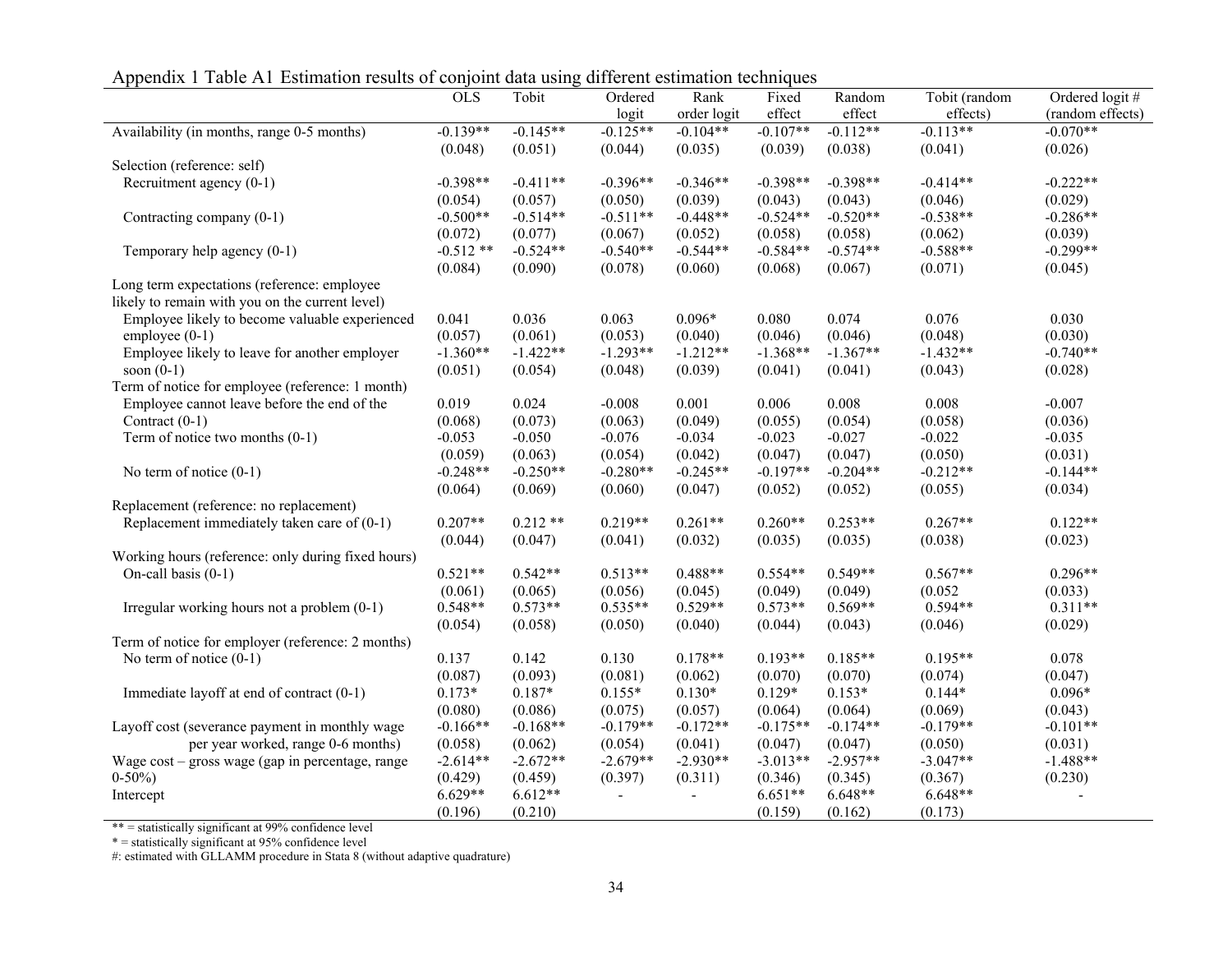|                | e <sub>1</sub> | e <sub>2</sub> | $e_3$ | $e_4$ | $e_5$ | e <sub>6</sub> | $e_7$ | $e_8$ | e <sub>9</sub> | $e_{10}$ |
|----------------|----------------|----------------|-------|-------|-------|----------------|-------|-------|----------------|----------|
| e <sub>l</sub> | 1.000          |                |       |       |       |                |       |       |                |          |
| e <sub>2</sub> | 0.478          | 000.1          |       |       |       |                |       |       |                |          |
| $e_3$          | 0.384          | 0.485          | 1.000 |       |       |                |       |       |                |          |
| $e_4$          | 0.352          | 0.425          | 0.446 | 1.000 |       |                |       |       |                |          |
| e <sub>5</sub> | 0.356          | 0.425          | 0.416 | 0.461 | 1.000 |                |       |       |                |          |
| e <sub>6</sub> | 0.342          | 0.435          | 0.399 | 0.440 | 0.447 | 1.000          |       |       |                |          |
| e <sub>7</sub> | 0.328          | 0.429          | 0.408 | 0.442 | 0.403 | 0.487          | 1.000 |       |                |          |
| $e_8$          | 0.332          | 0.382          | 0.414 | 0.422 | 0.426 | 0.408          | 0.463 | 1.000 |                |          |
| e <sub>9</sub> | 0.281          | 0.328          | 0.379 | 0.407 | 0.403 | 0.417          | 0.439 | 0.519 | 1.000          |          |
| $e_{10}$       | 0.289          | 0.320          | 0.375 | 0.376 | 0.350 | 0.443          | 0.406 | 0.436 | 0.500          | 1.000    |

Table A2 Correlation between residuals of profiles 1-10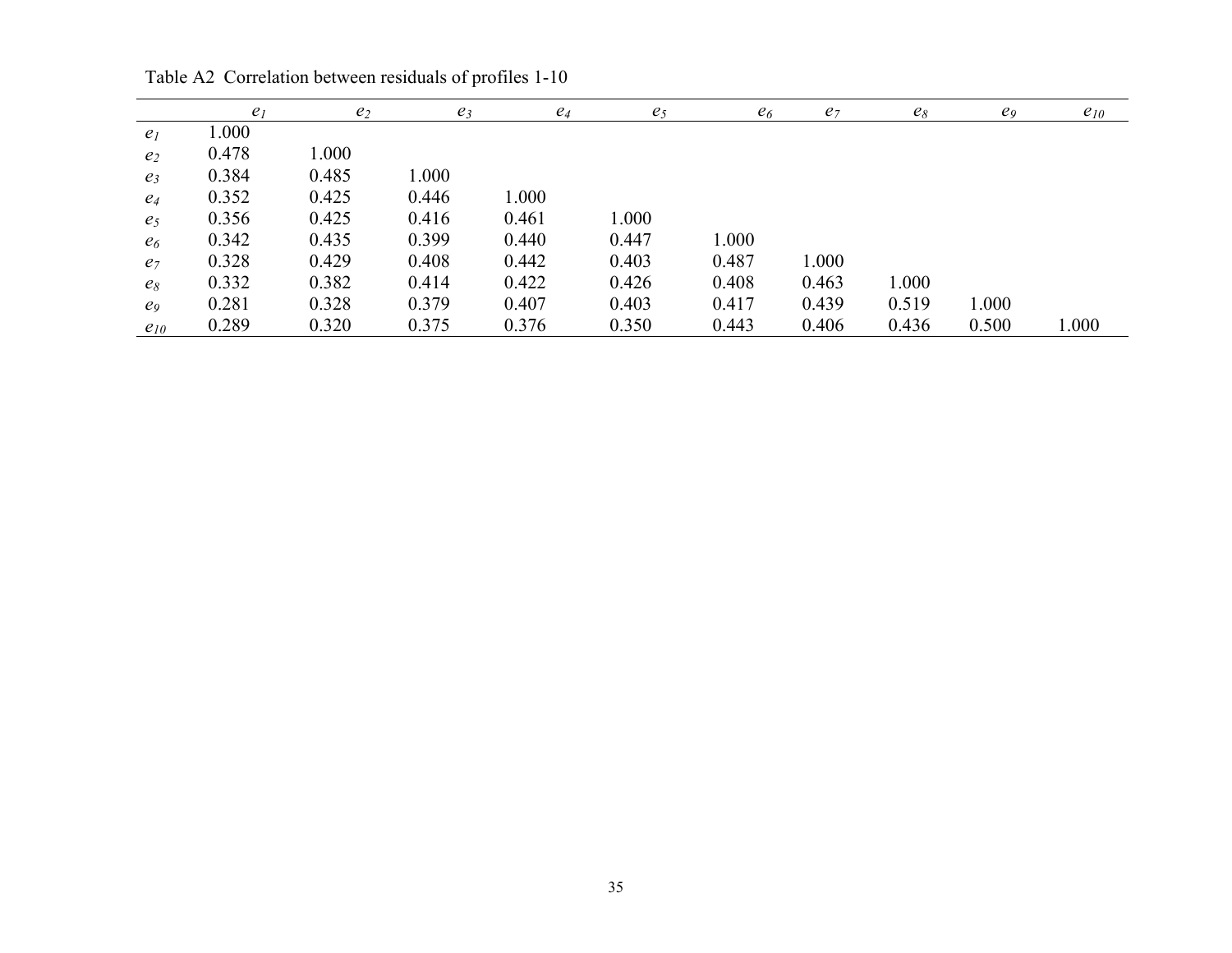|                                                                                                | Not or hardly sensitive to | Very or rather sensitive to |
|------------------------------------------------------------------------------------------------|----------------------------|-----------------------------|
|                                                                                                | business cycle             | business cycle              |
| Availability (in months, range 0-5 months)                                                     | $-0.178*$                  | $-0.081$                    |
|                                                                                                | (0.075)                    | (0.085)                     |
| Selection (reference: self)                                                                    |                            |                             |
| Recruitment agency (0-1)                                                                       | $-0.462**$                 | $-0.409**$                  |
|                                                                                                | (0.084)                    | (0.094)                     |
| Contracting company (0-1)                                                                      | $-0.648**$                 | $-0.450**$                  |
|                                                                                                | (0.112)                    | (0.128)                     |
| Temporary help agency (0-1)                                                                    | $-0.650**$                 | $-0.554$ **                 |
|                                                                                                | (0.131)                    | (0.148)                     |
| Long term expectations (reference: employee likely to remain with you on the<br>current level) |                            |                             |
| Employee likely to become valuable experienced employee (0-1)                                  | $0.255**$                  | $0.225*$                    |
|                                                                                                | (0.089)                    | (0.101)                     |
| Employee likely to leave for another employer soon $(0-1)$                                     | $-1.474**$                 | $-1.132**$                  |
|                                                                                                | (0.079)                    | (0.090)                     |
| Term of notice for employee (reference: 1 month)                                               |                            |                             |
| Employee cannot leave before the end of the contract $(0-1)$                                   | 0.177                      | 0.064                       |
|                                                                                                | (0.107)                    | (0.148)                     |
| Term of notice two months $(0-1)$                                                              | 0.126                      | 0.019                       |
|                                                                                                | (0.090)                    | (0.105)                     |
| No term of notice $(0-1)$                                                                      | $-0.251*$                  | $-0.020$                    |
|                                                                                                | (0.099)                    | (0.114)                     |
| Replacement (reference: no replacement)                                                        |                            |                             |
| Replacement immediately taken care of $(0-1)$                                                  | $0.306**$                  | $0.298**$                   |
|                                                                                                | (0.068)                    | (0.077)                     |
| Working hours (reference: only during fixed hours)                                             |                            |                             |
| On-call basis $(0-1)$                                                                          | $0.610**$                  | $0.584**$                   |
|                                                                                                | (0.096)                    | (0.109)                     |
| Irregular working hours not a problem $(0-1)$                                                  | $0.589**$                  | $0.610**$                   |
|                                                                                                | (0.084)                    | (0.095)                     |
| Term of notice for employer (reference: 2 months)                                              |                            |                             |
| No term of notice $(0-1)$                                                                      | 0.200                      | 0.225                       |
|                                                                                                | (0.136)                    | (0.153)                     |
| Immediate layoff at end of contract (0-1)                                                      | 0.120                      | 0.153                       |
|                                                                                                | (0.127)                    | (0.142)                     |
|                                                                                                | $-0.192*$                  | $-0.197*$                   |
| Layoff cost (severance payment in monthly wage per year worked, range 0-6                      |                            |                             |
| months)                                                                                        | (0.091)                    | (0.100)                     |
| Wage $cost - gross$ wage (gap in percentage, range $0-50\%$ )                                  | $-3.762**$                 | $-3.278$ **                 |
|                                                                                                | (0.671)                    | (0.761)                     |
| Intercept                                                                                      | $6.778**$                  | $6.451**$                   |
|                                                                                                | (0.317)                    | (0.357)                     |
|                                                                                                | $N = 313$                  | $N = 241$                   |

Table A3 Results (random effect tobit) by sensitivity to business cycle (standard deviation in parentheses)

 $*$  = statistically significant at 99% confidence level bold italic = difference statistically significant at 99% confidence level, bold at 95%, italic at 90%

\* = statistically significant at 95% confidence level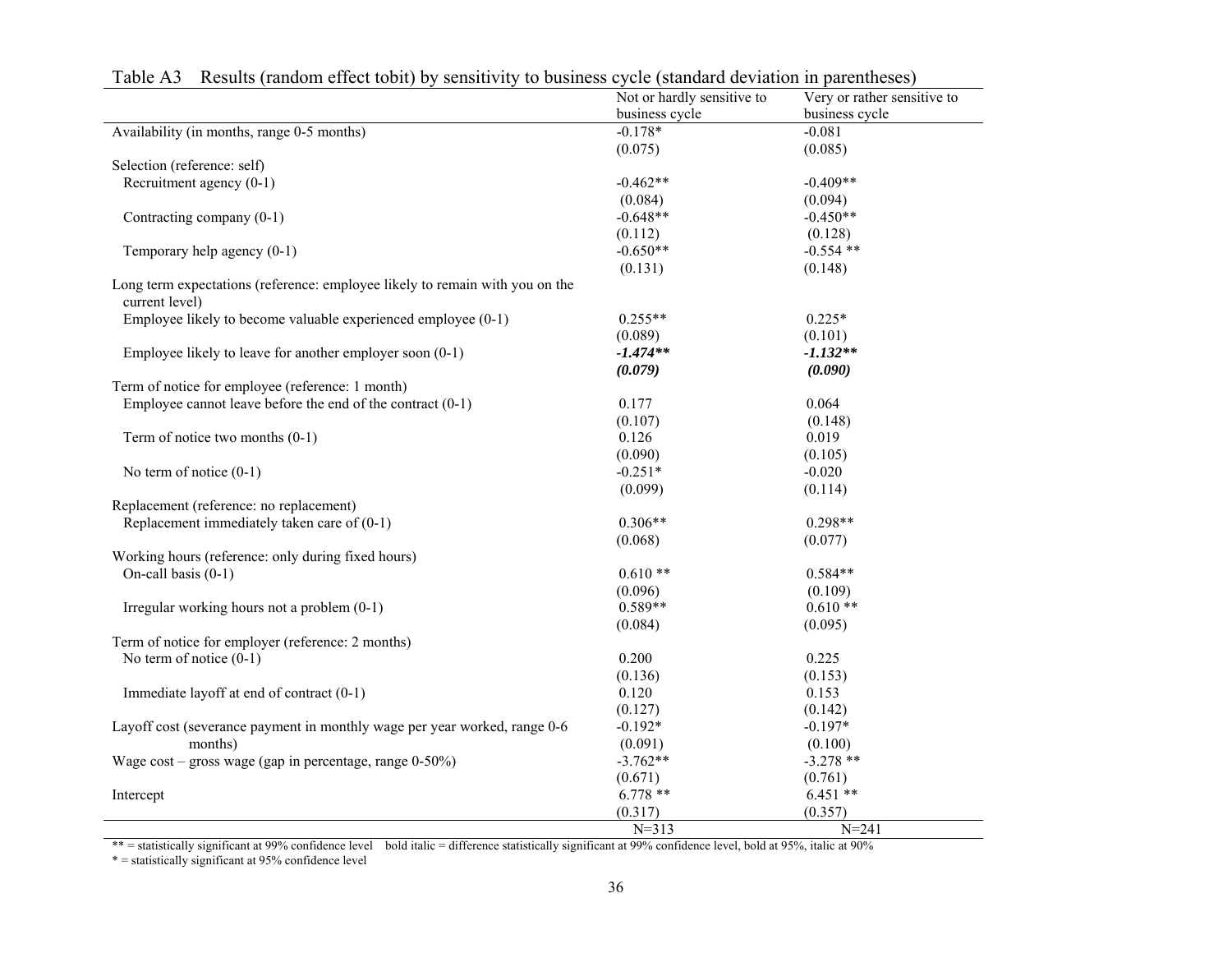|                                                                                                | <b>Business</b> | Other      | Trade      | Manufacturing | Health care and | Education  |
|------------------------------------------------------------------------------------------------|-----------------|------------|------------|---------------|-----------------|------------|
|                                                                                                | services        | services   |            |               | social work     |            |
| Availability (in months, range 0-5 months)                                                     | $-0.176$        | $-0.141$   | 0.068      | $-0.093$      | $-0.133$        | $-0.084$   |
|                                                                                                | (0.095)         | (0.115)    | (0.115)    | (0.147)       | (0.120)         | (0.155)    |
| Selection (reference: self)                                                                    |                 |            |            |               |                 |            |
| Recruitment agency (0-1)                                                                       | $-0.426**$      | $-0.252$   | $-0.339**$ | $-0.160$      | $-0.728**$      | $-0.666**$ |
|                                                                                                | (0.106)         | (0.128)    | (0.127)    | (0.172)       | (0.131)         | (0.175)    |
| Contracting company (0-1)                                                                      | $-0.605**$      | $-0.427**$ | $-0.497**$ | $-0.356$      | $-0.605**$      | $-0.938**$ |
|                                                                                                | (0.144)         | (0.173)    | (0.171)    | (0.230)       | (0.174)         | (0.221)    |
| Temporary help agency (0-1)                                                                    | $-0.688**$      | $-0.531**$ | $-0.495**$ | $-0.499*$     | $-0.798**$      | $-0.638**$ |
|                                                                                                | (0.164)         | (0.194)    | (0.197)    | (0.266)       | (0.205)         | (0.267)    |
| Long term expectations (reference: employee likely to remain with<br>you on the current level) |                 |            |            |               |                 |            |
| Employee likely to become valuable experienced employee $(0-1)$                                | 0.037           | 0.255      | 0.059      | $-0.105$      | $-0.132$        | $0.353*$   |
|                                                                                                | (0.114)         | (0.132)    | (0.132)    | (0.191)       | (0.140)         | (0.175)    |
| Employee likely to leave for another employer soon (0-1)                                       | $-1.381**$      | $-1.233**$ | $-1.593**$ | $-1.654**$    | $-1.554**$      | $-1.069**$ |
|                                                                                                | (0.099)         | (0.123)    | (0.116)    | (0.162)       | (0.127)         | (0.170)    |
| Term of notice for employee (reference: 1 month)                                               |                 |            |            |               |                 |            |
| Employee cannot leave before the end of the contract $(0-1)$                                   | $-0.017$        | 0.225      | $-0.190$   | $-0.203$      | 0.078           | 0.084      |
|                                                                                                | (0.134)         | (0.167)    | (0.162)    | (0.217)       | (0.165)         | (0.222)    |
| Term of notice two months $(0-1)$                                                              | $-0.186$        | 0.193      | $-0.123$   | $-0.235$      | $-0.003$        | 0.096      |
|                                                                                                | (0.117)         | (0.141)    | (0.138)    | (0.188)       | (0.141)         | (0.189)    |
| No term of notice $(0-1)$                                                                      | $-0.200$        | 0.001      | $-0.064$   | $-0.396*$     | $-0.256$        | $-0.466*$  |
|                                                                                                | (0.129)         | (0.155)    | (0.148)    | (0.202)       | (0.158)         | (0.204)    |
| Replacement (reference: no replacement)                                                        |                 |            |            |               |                 |            |
| Replacement immediately taken care of $(0-1)$                                                  | 0.102           | $0.342**$  | $0.494**$  | $0.326*$      | 0.043           | $0.391**$  |
|                                                                                                | (0.088)         | (0.103)    | (0.101)    | (0.141)       | (0.110)         | (0.139)    |
| Working hours (reference: only during fixed hours)                                             |                 |            |            |               |                 |            |
| On-call basis $(0-1)$                                                                          | $0.467**$       | $0.659**$  | $0.615**$  | $0.507**$     | $0.458**$       | $0.409*$   |
|                                                                                                | (0.123)         | (0.145)    | (0.146)    | (0.189)       | (0.149)         | (0.204)    |
| Irregular working hours not a problem (0-1)                                                    | $0.421**$       | $0.705**$  | $0.581**$  | $0.497**$     | $0.622**$       | $0.452**$  |
|                                                                                                | (0.107)         | (0.130)    | (0.128)    | (0.168)       | (0.132)         | (0.174)    |
| Term of notice for employer (reference: 2 months)                                              |                 |            |            |               |                 |            |
| No term of notice $(0-1)$                                                                      | $0.486**$       | 0.055      | 0.225      | 0.270         | 0.175           | 0.285      |
|                                                                                                | (0.174)         | (0.215)    | (0.197)    | (0.278)       | (0.211)         | (0.275)    |
| Immediate layoff at end of contract (0-1)                                                      | 0.232           | 0.160      | 0.298      | 0.020         | $-0.019$        | 0.162      |
|                                                                                                | (0.159)         | (0.195)    | (0.183)    | (0.262)       | (0.201)         | (0.260)    |
| Layoff cost (severance payment in monthly wage per year worked,                                | $-0.094$        | $-0.171$   | 0.028      | $-0.346*$     | $-0.182$        | $-0.089$   |
| range 0-6 months)                                                                              | (0.117)         | (0.138)    | (0.134)    | (0.186)       | (0.144)         | (0.186)    |
| Wage $cost - gross$ wage (gap in percentage, range $0-50\%$ )                                  | $-3.455**$      | $-3.443**$ | $-2.294**$ | $-3.903**$    | $-1.961$        | $-2.759*$  |
|                                                                                                | (0.860)         | (1.038)    | (1.020)    | (1.312)       | (1.058)         | (1.348)    |
| Intercept                                                                                      | $7.005**$       | $6.045**$  | 5.982*     | $7.121**$     | 7.004**         | $6.086**$  |
|                                                                                                | (0.396)         | (0.498)    | (0.469)    | (0.619)       | (0.514)         | (0.677)    |
| Number of observations                                                                         | $N=183$         | $N = 128$  | $N=132$    | $N = 70$      | $N = 120$       | $N = 71$   |

# Table A4 Results (random effect tobit) by industry (standard deviation in parentheses)

bold italic = difference statistically significant at 99% confidence level, bold at 95%, italic at 90%

\*\* = statistically significant at 99% confidence level<br>\* = statistically significant at 95% confidence level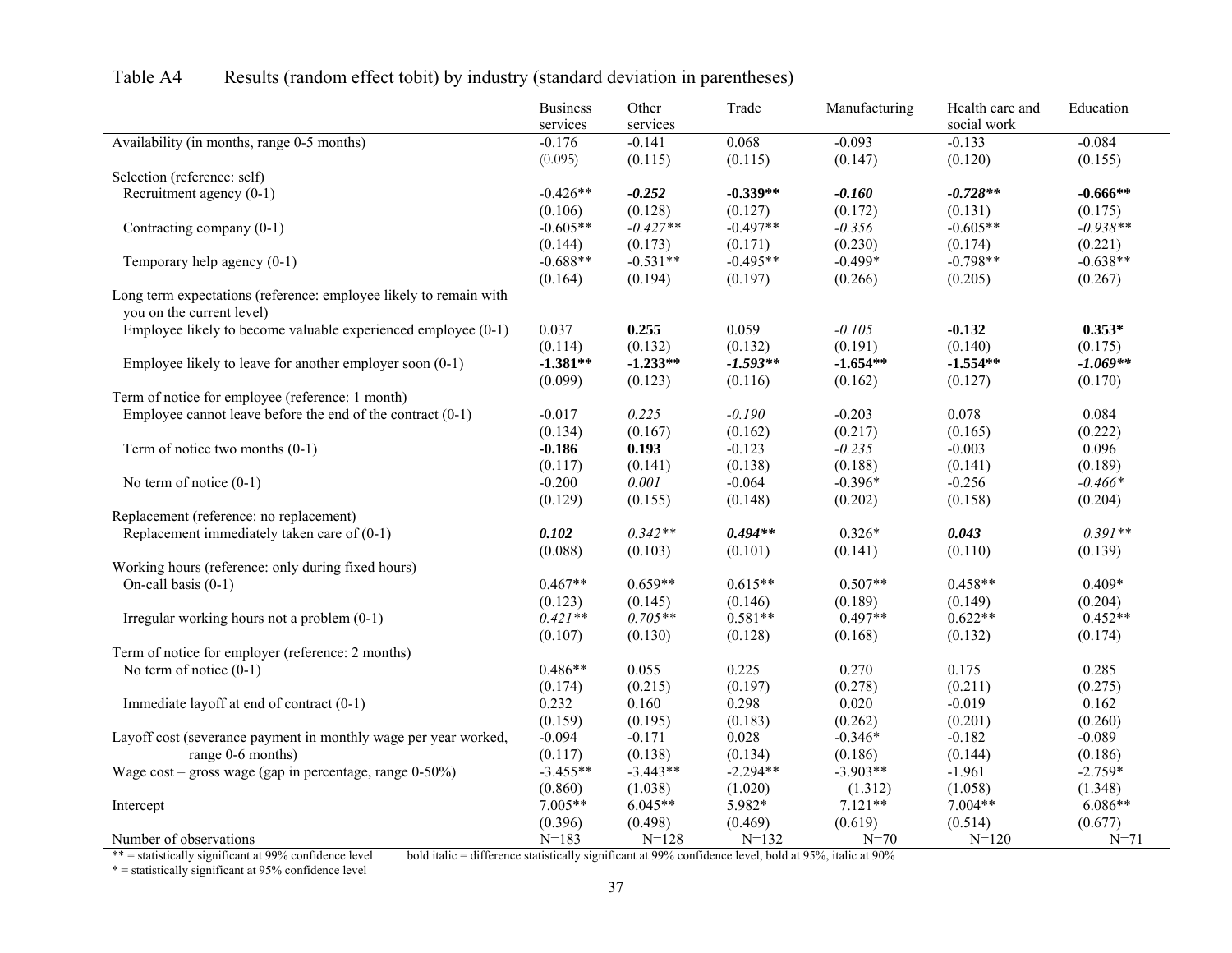|                                                                                                | employees  | employees  | employees            | employees            | employees            |
|------------------------------------------------------------------------------------------------|------------|------------|----------------------|----------------------|----------------------|
| Availability (in months, range 0-5 months)                                                     | $-0.093$   | $-0.049$   | 0.050                | $-0.129$             | $-0.233$             |
|                                                                                                | (0.095)    | (0.105)    | (0.113)              | (0.134)              | (0.172)              |
| Selection (reference: self)                                                                    |            |            |                      |                      |                      |
| Recruitment agency $(0-1)$                                                                     | $-0.510**$ | $-0.477**$ | $-0.411**$           | $-0.176$             | $-0.288$             |
|                                                                                                | (0.105)    | (0.120)    | (0.126)              | (0.145)              | (0.192)              |
| Contracting company (0-1)                                                                      | $-0.650**$ | $-0.641**$ | $-0.525**$           | $-0.419*$            | $-0.667**$           |
|                                                                                                | (0.144)    | (0.163)    | (0.166)              | (0.193)              | (0.263)              |
| Temporary help agency $(0-1)$                                                                  | $-0.612**$ | $-0.665**$ | $-0.462**$           | $-0.492*$            | $-0.666**$           |
|                                                                                                | (0.168)    | (0.189)    | (0.198)              | (0.216)              | (0.360)              |
| Long term expectations (reference: employee likely to remain with<br>you on the current level) |            |            |                      |                      |                      |
| Employee likely to become valuable experienced employee (0-1)                                  | 0.052      | 0.144      | $-0.005$             | $-0.145$             | 0.070                |
|                                                                                                | (0.115)    | (0.124)    | (0.138)              | (0.156)              | (0.204)              |
| Employee likely to leave for another employer soon $(0-1)$                                     | $-1.331**$ | $-1.608**$ | $-1.378**$           | $-1.387**$           | $-1.265**$           |
|                                                                                                | (0.101)    | (0.114)    | (0.121)              | (0.131)              | (0.179)              |
| Term of notice for employee (reference: 1 month)                                               |            |            |                      |                      |                      |
| Employee cannot leave before the end of the contract $(0-1)$                                   | $-0.146$   | 0.125      | 0.134                | 0.003                | $-0.136$             |
|                                                                                                | (0.138)    | (0.145)    | (0.163)              | (0.178)              | (0.248)              |
| Term of notice two months $(0-1)$                                                              | $-0.082$   | $-0.028$   | 0.116                | $-0.139$             | 0.099                |
|                                                                                                | (0.118)    | (0.131)    | (0.139)              | (0.162)              | (0.207)              |
| No term of notice $(0-1)$                                                                      | $-0.152$   | $-0.397**$ | $-0.048$             | $-0.124$             | 0.056                |
|                                                                                                | (0.129)    | (0.142)    | (0.151)              | (0.169)              | (0.243)              |
| Replacement (reference: no replacement)                                                        |            |            |                      |                      |                      |
| Replacement immediately taken care of $(0-1)$                                                  | $0.319**$  | $0.339**$  | 0.133                | $0.293**$            | 0.160                |
|                                                                                                |            |            |                      |                      |                      |
|                                                                                                | (0.087)    | (0.099)    | (0.104)              | (0.111)              | (0.163)              |
| Working hours (reference: only during fixed hours)                                             | $0.417**$  | $0.384**$  | $0.599**$            | $0.575**$            | $0.803**$            |
| On-call basis $(0-1)$                                                                          |            |            |                      |                      |                      |
|                                                                                                | (0.124)    | (0.138)    | (0.150)<br>$0.594**$ | (0.156)<br>$0.350**$ | (0.220)<br>$0.740**$ |
| Irregular working hours not a problem $(0-1)$                                                  | $0.467**$  | $0.561**$  |                      |                      |                      |
|                                                                                                | (0.111)    | (0.120)    | (0.128)              | (0.143)              | (0.191)              |
| Term of notice for employer (reference: 2 months)                                              |            |            |                      |                      |                      |
| No term of notice $(0-1)$                                                                      | 0.084      | $0.588**$  | 0.217                | 0.153                | 0.095                |
|                                                                                                | (0.177)    | (0.195)    | (0.206)              | (0.237)              | (0.312)              |
| Immediate layoff at end of contract $(0-1)$                                                    | 0.089      | $0.412*$   | 0.261                | 0.016                | 0.082                |
|                                                                                                | (0.162)    | (0.178)    | (0.189)              | (0.230)              | (0.276)              |
| Layoff cost (severance payment in monthly wage per year worked,                                | $-0.221*$  | 0.022      | $-0.235*$            | $-0.105$             | $-0.230$             |

 $1-10$ 

10-50

50-200

200-500

>500

Table A5 Results (random effect tobit) by firm size (standard deviation in parentheses)

1-10

\*\* = statistically significant at 99% confidence level bold italic = difference statistically significant at 99% confidence level, bold at 95%, italic at 90%

 $* =$  statistically significant at 95% confidence level

Intercept

Number of observations

range 0-6 months)

Wage cost – gross wage (gap in percentage, range  $0-50\%$ ) -3.412<sup>\*\*</sup>

(0.131)

-3.361\*\* (0.960)

6.175\*\*  $(0.452)$ <br>N=168 (0.139)

-3.296\*\* (1.016)

6.375\*\*  $(0.464)$ <br>N=79 (0.164)

-2.288\* (1.149)

6.189\*\*  $(0.516)$ <br>N=66

(0.204)

-3.331\*\* (1.598)

6.449\*\*  $(0.705)$ 

 $N = 121$ 

(0.114)

 $(0.852)$ <br>6.058\*\*

 $(0.384)$ <br>N=202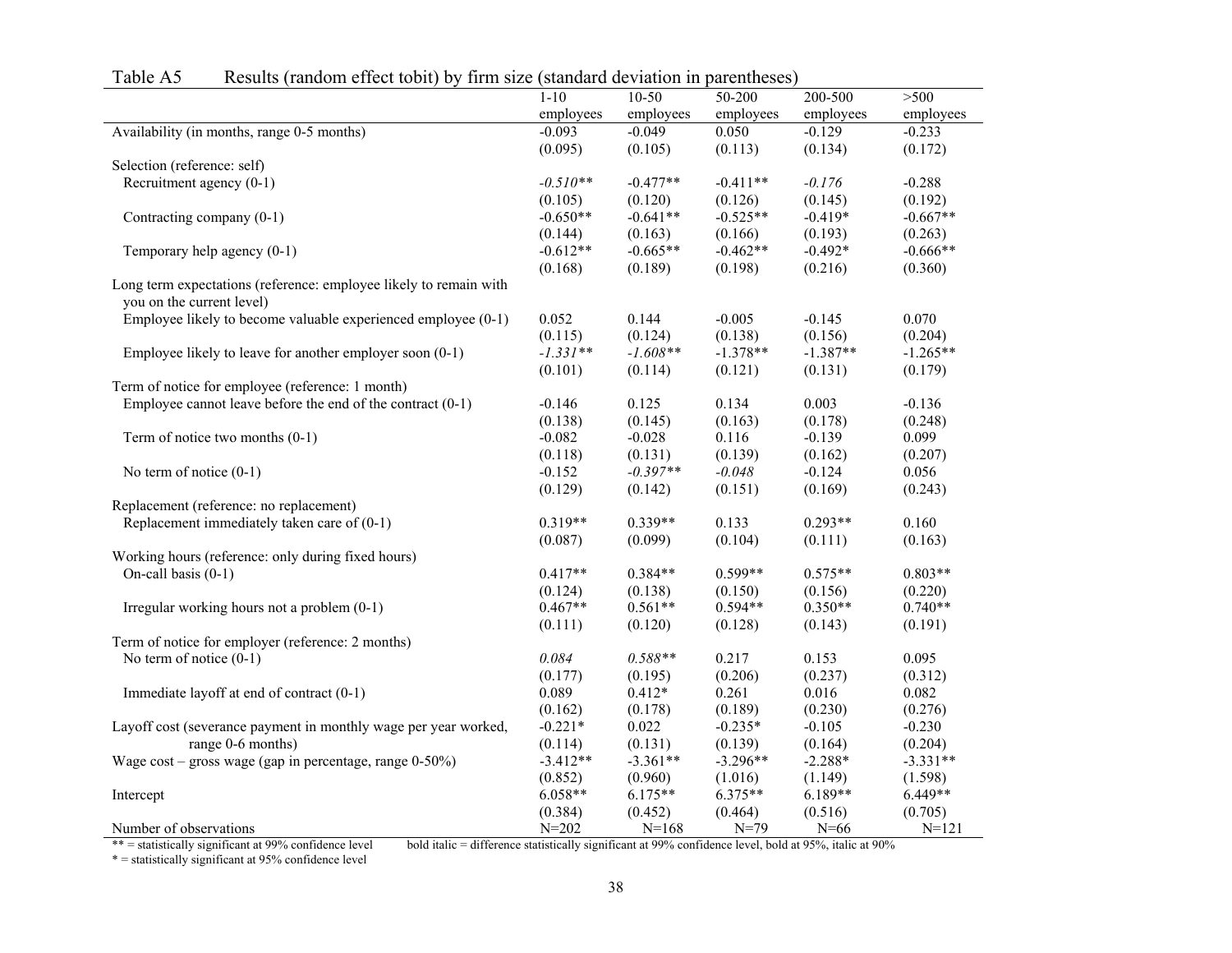|                                                                                                | Low        | Medium     | High       |
|------------------------------------------------------------------------------------------------|------------|------------|------------|
| Availability (in months, range 0-5 months)                                                     | $-0.076$   | $-0.134*$  | $-0.126$   |
|                                                                                                | (0.080)    | (0.068)    | (0.067)    |
| Selection (reference: self)                                                                    |            |            |            |
| Recruitment agency $(0-1)$                                                                     | $-0.407**$ | $-0.383**$ | $-0.441**$ |
|                                                                                                | (0.089)    | (0.076)    | (0.075)    |
| Contracting company (0-1)                                                                      | $-0.480**$ | $-0.447**$ | $-0.645**$ |
|                                                                                                | (0.122)    | (0.102)    | (0.100)    |
| Temporary help agency $(0-1)$                                                                  | $-0.618**$ | $-0.542**$ | $-0.596**$ |
|                                                                                                | (0.139)    | (0.119)    | (0.116)    |
| Long term expectations (reference: employee likely to remain with<br>you on the current level) |            |            |            |
| Employee likely to become valuable experienced employee (0-1)                                  | 0.152      | $-0.067$   | $0.155*$   |
|                                                                                                | (0.095)    | (0.081)    | (0.078)    |
| Employee likely to leave for another employer soon $(0-1)$                                     | $-1.263**$ | $-1.542**$ | $-1.450**$ |
|                                                                                                | (0.083)    | (0.072)    | (0.071)    |
| Term of notice for employee (reference: 1 month)                                               |            |            |            |
| Employee cannot leave before the end of the contract $(0-1)$                                   | $-0.044$   | 0.106      | $-0.037$   |
|                                                                                                | (0.112)    | (0.097)    | (0.094)    |
| Term of notice two months (0-1)                                                                | $-0.066$   | 0.033      | $-0.032$   |
|                                                                                                | (0.097)    | (0.084)    | (0.082)    |
| No term of notice $(0-1)$                                                                      | $-0.125$   | $-0.137$   | $-0.336**$ |
|                                                                                                | (0.106)    | (0.093)    | (0.090)    |
| Replacement (reference: no replacement)                                                        |            |            |            |
| Replacement immediately taken care of $(0-1)$                                                  | $0.408**$  | $0.232**$  | $0.199**$  |
|                                                                                                | (0.073)    | (0.062)    | (0.062)    |
| Working hours (reference: only during fixed hours)                                             |            |            |            |
| On-call basis $(0-1)$                                                                          | $0.804**$  | $0.577**$  | $0.379**$  |
|                                                                                                | (0.102)    | (0.086)    | (0.086)    |
| Irregular working hours not a problem $(0-1)$                                                  | $0.701**$  | $0.587**$  | $0.518**$  |
|                                                                                                | (0.090)    | (0.077)    | (0.074)    |
| Term of notice for employer (reference: 2 months)                                              |            |            |            |
| No term of notice $(0-1)$                                                                      | 0.055      | 0.180      | $0.287*$   |
|                                                                                                | (0.144)    | (0.124)    | (0.121)    |
| Immediate layoff at end of contract (0-1)                                                      | 0.153      | 0.194      | 0.068      |
|                                                                                                | (0.133)    | (0.114)    | (0.112)    |
| Layoff cost (severance payment in monthly wage per year worked,                                | $-0.186*$  | $-0.185*$  | $-0.177*$  |
| range 0-6 months)                                                                              | (0.096)    | (0.083)    | (0.081)    |
| Wage $cost - gross$ wage (gap in percentage, range $0-50\%$ )                                  | $-2.464**$ | $-3.332**$ | $-3.168**$ |
|                                                                                                | (0.715)    | (0.609)    | (0.596)    |
| Intercept                                                                                      | $6.137**$  | $6.708**$  | 6.982**    |
|                                                                                                | (0.335)    | (0.285)    | (0.283)    |
| Number of observations                                                                         | $N = 264$  | $N = 354$  | $N = 368$  |

Table A6 Results (random effect tobit) by minimum required education level (standard deviation in parentheses)

\*\* = statistically significant at 99% confidence level bold italic = difference statistically significant at 99% confidence level, bold at 95%, italic at 90%

 $* =$  statistically significant at 95% confidence level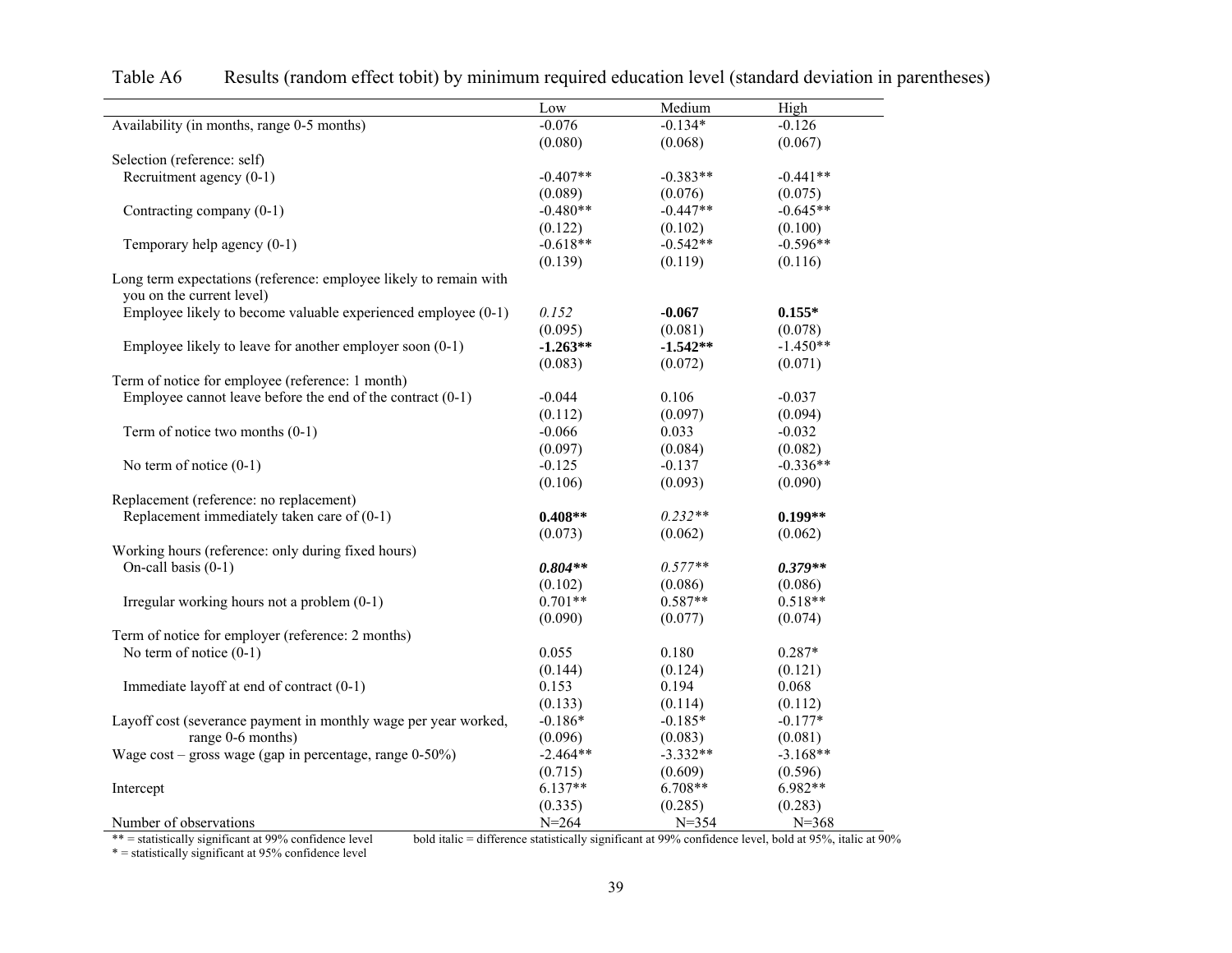|                                                                                                | No experience | One to three years  | Four or five years  |
|------------------------------------------------------------------------------------------------|---------------|---------------------|---------------------|
|                                                                                                | required      | experience required | experience required |
| Availability (in months, range 0-5 months)                                                     | $-0.186*$     | $-0.082$            | $-0.137$            |
|                                                                                                | (0.076)       | (0.060)             | (0.087)             |
| Selection (reference: self)                                                                    |               |                     |                     |
| Recruitment agency $(0-1)$                                                                     | $-0.423**$    | $-0.462**$          | $-0.334**$          |
|                                                                                                | (0.085)       | (0.068)             | (0.097)             |
| Contracting company (0-1)                                                                      | $-0.612**$    | $-0.518**$          | $-0.499**$          |
|                                                                                                | (0.114)       | (0.091)             | (0.132)             |
| Temporary help agency (0-1)                                                                    | $-0.583**$    | $-0.673**$          | $-0.449**$          |
|                                                                                                | (0.130)       | (0.106)             | (0.154)             |
| Long term expectations (reference: employee likely to remain with<br>you on the current level) |               |                     |                     |
| Employee likely to become valuable experienced employee (0-1)                                  | $0.220*$      | 0.065               | $-0.076$            |
|                                                                                                | (0.087)       | (0.072)             | (0.105)             |
| Employee likely to leave for another employer soon $(0-1)$                                     | $-1.399**$    | $-1.389**$          | $-1.625**$          |
|                                                                                                | (0.081)       | (0.064)             | (0.092)             |
| Term of notice for employee (reference: 1 month)                                               |               |                     |                     |
| Employee cannot leave before the end of the contract $(0-1)$                                   | 0.139         | 0.035               | $-0.161$            |
|                                                                                                | (0.108)       | (0.086)             | (0.121)             |
| Term of notice two months $(0-1)$                                                              | 0.074         | 0.017               | $-0.157$            |
|                                                                                                | (0.093)       | (0.074)             | (0.106)             |
| No term of notice $(0-1)$                                                                      | $-0.178$      | $-0.163*$           | $-0.345**$          |
|                                                                                                | (0.102)       | (0.082)             | (0.147)             |
| Replacement (reference: no replacement)                                                        |               |                     |                     |
| Replacement immediately taken care of $(0-1)$                                                  | $0.371**$     | $0.255**$           | $0.262**$           |
|                                                                                                | (0.070)       | (0.055)             | (0.079)             |
| Working hours (reference: only during fixed hours)                                             |               |                     |                     |
| On-call basis (0-1)                                                                            | $0.728**$     | $0.557**$           | $0.433**$           |
|                                                                                                | (0.097)       | (0.078)             | (0.111)             |
| Irregular working hours not a problem (0-1)                                                    | $0.733**$     | $0.594**$           | $0.452**$           |
|                                                                                                | (0.086)       | (0.068)             | (0.096)             |
| Term of notice for employer (reference: 2 months)                                              |               |                     |                     |
| No term of notice $(0-1)$                                                                      | 0.279         | $0.217*$            | 0.080               |
|                                                                                                | (0.136)       | (0.111)             | (0.157)             |
| Immediate layoff at end of contract (0-1)                                                      | 0.212         | 0.174               | $-0.027$            |
|                                                                                                | (0.126)       | (0.102)             | (0.146)             |
| Layoff cost (severance payment in monthly wage per year worked,                                | $-0.132$      | $-0.178*$           | $-0.251*$           |
| range 0-6 months)                                                                              | (0.091)       | (0.074)             | (0.106)             |
| Wage $cost - gross$ wage (gap in percentage, range $0-50\%$ )                                  | $-2.933**$    | $-3.220**$          | $-3.127**$          |
|                                                                                                | (0.675)       | (0.543)             | (0.781)             |
| Intercept                                                                                      | $6.193**$     | $6.714**$           | 7.189**             |
|                                                                                                | (0.319)       | (0.257)             | (0.386)             |
| Number of observations                                                                         | $N = 291$     | $N = 444$           | $N = 291$           |

| Table A7 | Results (random effect to bit) by required work experience (standard deviation in parentheses) |  |  |  |
|----------|------------------------------------------------------------------------------------------------|--|--|--|
|          |                                                                                                |  |  |  |

\*\* = statistically significant at 99% confidence level bold italic = difference statistically significant at 99% confidence level, bold at 95%, italic at 90%

\*\* = statistically significant at 99% confidence level<br> $*$  = statistically significant at 95% confidence level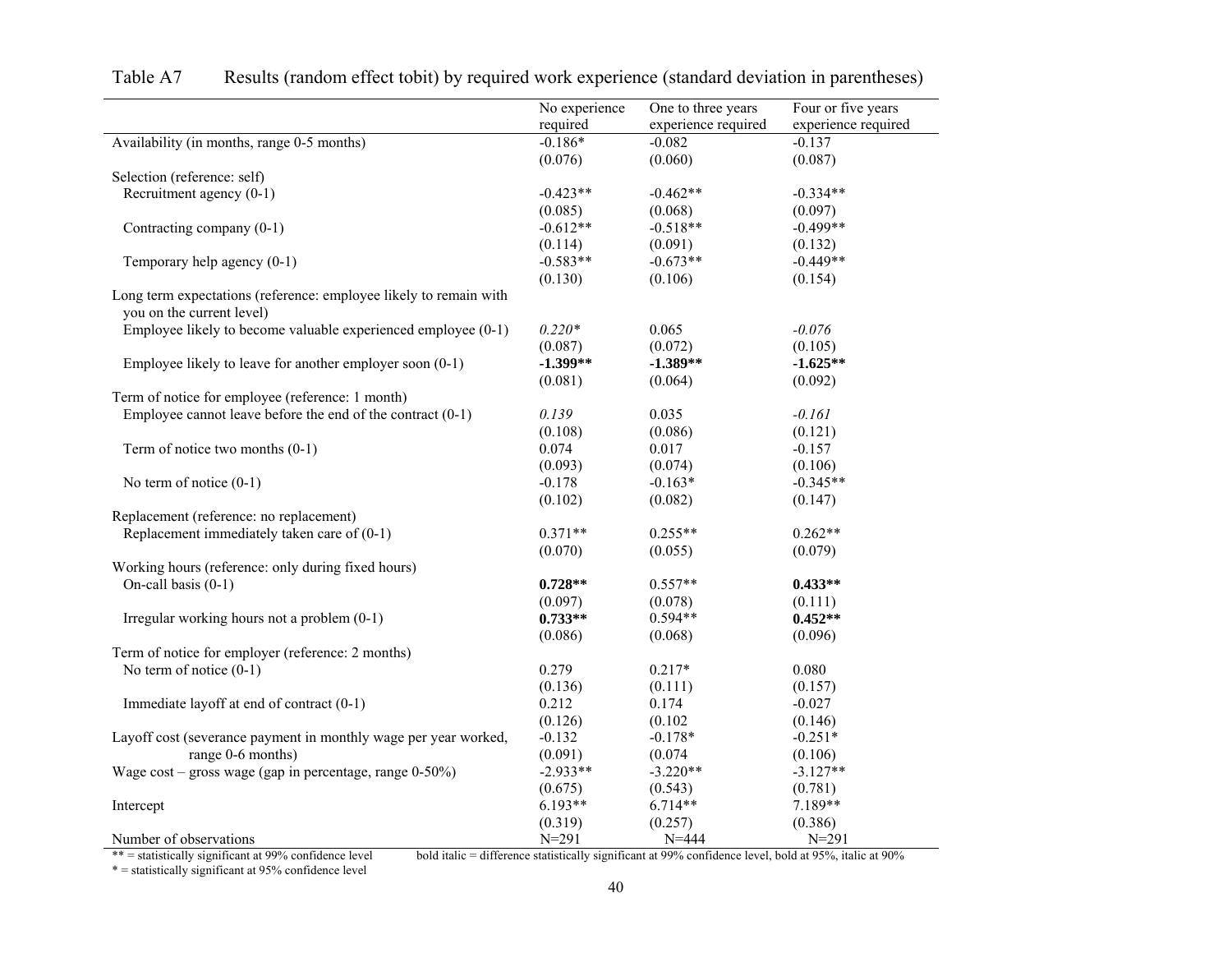|                                                                   | Administrative/ | Technicians/         | Shop assistant/ | Management | IT         | Medical    |
|-------------------------------------------------------------------|-----------------|----------------------|-----------------|------------|------------|------------|
|                                                                   | Secretarial     | Production personnel | Sales personnel | function   | personnel  | personnel  |
| Availability (in months, range 0-5 months)                        | $-0.135$        | $-0.154$             | 0.111           | $-0.027$   | $-0.148$   | $-0.089$   |
|                                                                   | (0.097)         | (0.116)              | (0.126)         | (0.143)    | (0.143)    | (0.152)    |
| Selection (reference: self)                                       |                 |                      |                 |            |            |            |
| Recruitment agency (0-1)                                          | $-0.383**$      | $-0.419**$           | $-0.370*$       | $-0.076$   | $-0.405**$ | $-0.883**$ |
|                                                                   | (0.109)         | (0.133)              | (0.136)         | (0.161)    | (0.158)    | (0.167)    |
| Contracting company (0-1)                                         | $-0.618**$      | $-0.663**$           | $-0.443*$       | $-0.290$   | $-0.426*$  | $-0.531*$  |
|                                                                   | (0.145)         | (0.181)              | (0.185)         | (0.216)    | (0.218)    | (0.220)    |
| Temporary help agency $(0-1)$                                     | $-0.667**$      | $-0.652**$           | $-0.460*$       | $-0.180$   | $-0.649**$ | $-0.855**$ |
|                                                                   | (0.166)         | (0.214)              | (0.217)         | (0.240)    | (0.244)    | (0.264)    |
| Long term expectations (reference: employee likely to remain with |                 |                      |                 |            |            |            |
| you on the current level)                                         |                 |                      |                 |            |            |            |
| Employee likely to become valuable experienced employee (0-1)     | 0.062           | 0.266                | $-0.100$        | $-0.024$   | 0.327      | $-0.134$   |
|                                                                   | (0.115)         | (0.145)              | (0.148)         | (0.170)    | (0.171)    | (0.172)    |
| Employee likely to leave for another employer soon $(0-1)$        | $-1.496**$      | $-1.476**$           | $-1.463**$      | $-1.581**$ | $-1.323**$ | $-1.324**$ |
|                                                                   | (0.101)         | (0.128)              | (0.128)         | (0.153)    | (0.148)    | (0.168)    |
| Term of notice for employee (reference: 1 month)                  |                 |                      |                 |            |            |            |
| Employee cannot leave before the end of the contract $(0-1)$      | $-0.095$        | $-0.068$             | $-0.048$        | $-0.088$   | 0.165      | 0.133      |
|                                                                   | (0.136)         | (0.168)              | (0.180)         | (0.195)    | (0.199)    | (0.206)    |
| Term of notice two months $(0-1)$                                 | $-0.008$        | 0.115                | $-0.242$        | 0.059      | 0.069      | 0.043      |
|                                                                   | (0.118)         | (0.148)              | (0.153)         | (0.172)    | (0.174)    | (0.185)    |
| No term of notice $(0-1)$                                         | $-0.197$        | $-0.127$             | $-0.140$        | $-0.052$   | $-0.319$   | $-0.386$   |
|                                                                   | (0.132)         | (0.162)              | (0.167)         | (0.196)    | (0.186)    | (0.196)    |
| Replacement (reference: no replacement)                           |                 |                      |                 |            |            |            |
| Replacement immediately taken care of $(0-1)$                     | $0.317**$       | $0.539**$            | 0.210           | 0.086      | 0.059      | $0.284*$   |
|                                                                   | (0.088)         | (0.111)              | (0.112)         | (0.126)    | (0.140)    | (0.141)    |
| Working hours (reference: only during fixed hours)                |                 |                      |                 |            |            |            |
| On-call basis $(0-1)$                                             | $0.507**$       | $0.703**$            | $0.519**$       | $0.525**$  | 0.315      | $0.448*$   |
|                                                                   | (0.123)         | (0.152)              | (0.160)         | (0.177)    | (0.181)    | (0.189)    |
| Irregular working hours not a problem (0-1)                       | $0.541**$       | $0.679**$            | $0.497**$       | $0.575**$  | $0.402*$   | $0.607**$  |
|                                                                   | (0.109)         | (0.136)              | (0.142)         | (0.154)    | (0.159)    | (0.171)    |
| Term of notice for employer (reference: 2 months)                 |                 |                      |                 |            |            |            |
| No term of notice $(0-1)$                                         | 0.010           | $-0.052$             | 0.243           | 0.055      | 0.252      | 0.032      |
|                                                                   | (0.179)         | (0.219)              | (0.224)         | (0.256)    | (0.263)    | (0.270)    |
| Immediate layoff at end of contract (0-1)                         | 0.016           | $-0.287$             | $0.405*$        | 0.033      | 0.197      | $-0.094$   |
|                                                                   | (0.161)         | (0.207)              | (0.203)         | (0.236)    | 0.236      | (0.256)    |
| Layoff cost (severance payment in monthly wage per year worked,   | $-0.319**$      | $-0.457**$           | $-0.039$        | $-0.351*$  | $-0.113$   | $-0.097$   |
| range 0-6 months)                                                 | (0.119)         | (0.147)              | (0.149)         | (0.173)    | (0.172)    | (0.181)    |
| Wage $cost - gross$ wage (gap in percentage, range $0-50\%$ )     | $-4.016**$      | $-4.771**$           | $-1.469$        | $-2.616*$  | $-3.501**$ | $-1.941$   |
|                                                                   | (0.866)         | (1.058)              | (1.117)         | (1.270)    | (1.294)    | (1.313)    |
| Intercept                                                         | 7.358**         | $7.234**$            | 5.967**         | $6.714**$  | $6.763**$  | $6.700**$  |
|                                                                   | (0.411)         | (0.501)              | (0.509)         | (0.606)    | (0.592)    | (0.652)    |
| Number of observations                                            | $N=169$         | $N=109$              | $N = 104$       | $N = 81$   | $N = 80$   | $N = 71$   |

# Table A8 Results (random effect tobit) by occupation (standard deviation in parentheses)

\*\* = statistically significant at 99% confidence level<br>\* = statistically significant at 95% confidence level

bold italic = difference statistically significant at 99% confidence level, bold at 95%, italic at 90%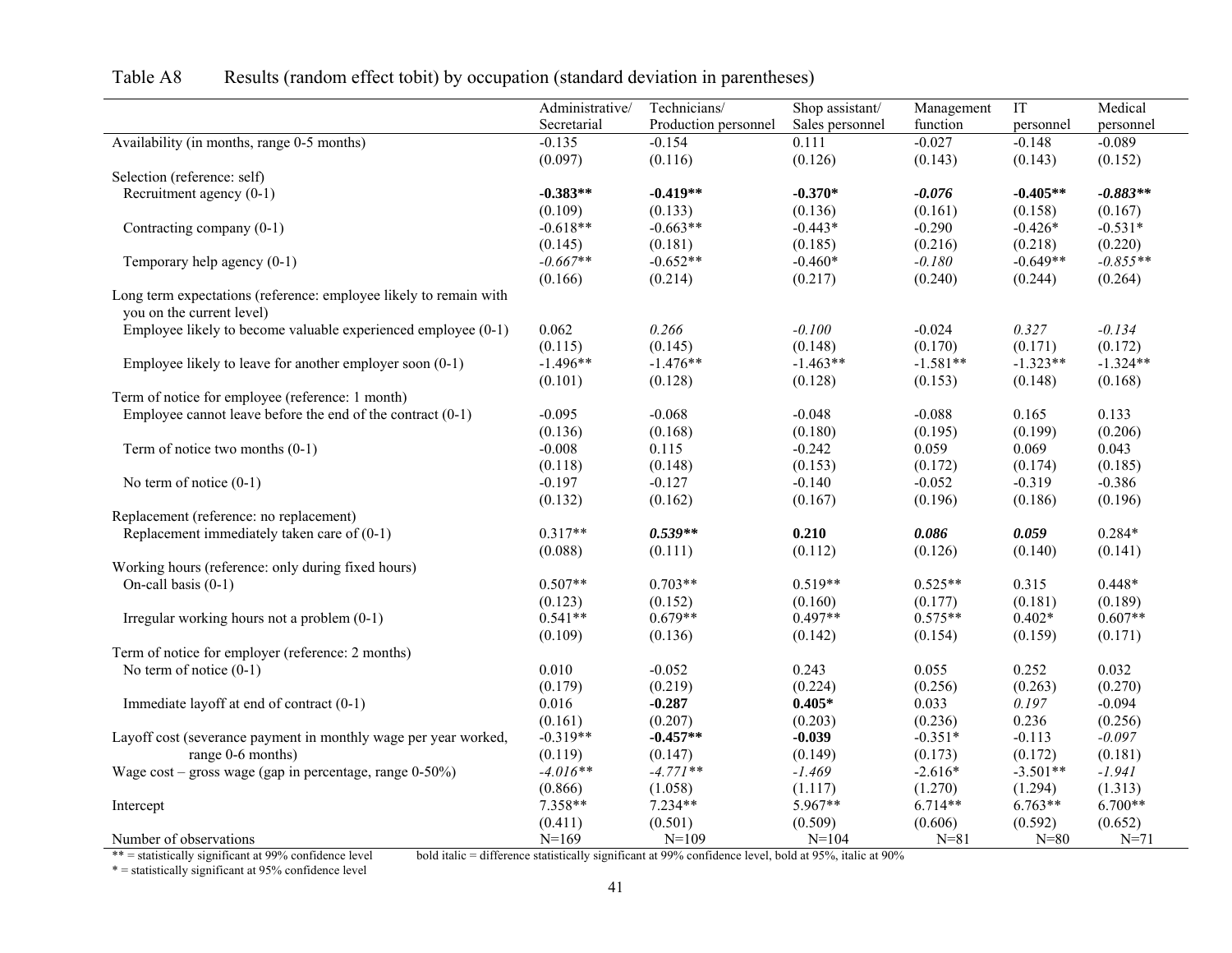#### Appendix 2 Response overview

In order to make respondents familiar with the response scale and to stabilize answers, I started each conjoint set with two warm-up profiles. One of these profiles was the combination of attribute levels I considered to be the worst and the other the best. Like all other profiles these 'best' and 'worst' profile related to an applicant who meets the minimum requirements of the vacancy. These are stated – together with the accessory monthly wage – on top of the profiles.

**Education = high school Work experience = 1 year Gross monthly wage = 1500 Euro Hours per week = 40** 

Available in 2 months **Directly available** Selection by temporary help agency **You select the worker yourself High probability that employee leaves for another employer soon** 

**Employee has no term of notice** 

**You take care of replacement in case of sickness yourself** 

**Employee available during standard working hours only** 

**You have a term of notice of 2 months, severance payment 2 gross monthly wages per year of service** 

**Education = high school Work experience = 1 year Gross monthly wage = 1500 Euro Hours per week = 40** 

**High probability that workers becomes valuable senior employee in your organization Employee may not leave before end of contract Replacement in case of illness or quit taken care of Employee works the hours per week** 

 **You can fire the employee directly at no cost** 

**that you need** 

**Wage cost = 2250 Euro per month Wage cost = 1500 Euro per month** 

Respondents were asked to rate the attractiveness of these profiles on a scale from 1 to 10. These profiles were not used in my analysis, they were just meant to give respondents a feeling of what is good and what is bad. Figure A1 and A2 show that respondents indeed gave low ratings to the 'worst' profile and high ratings to the 'best' profile.